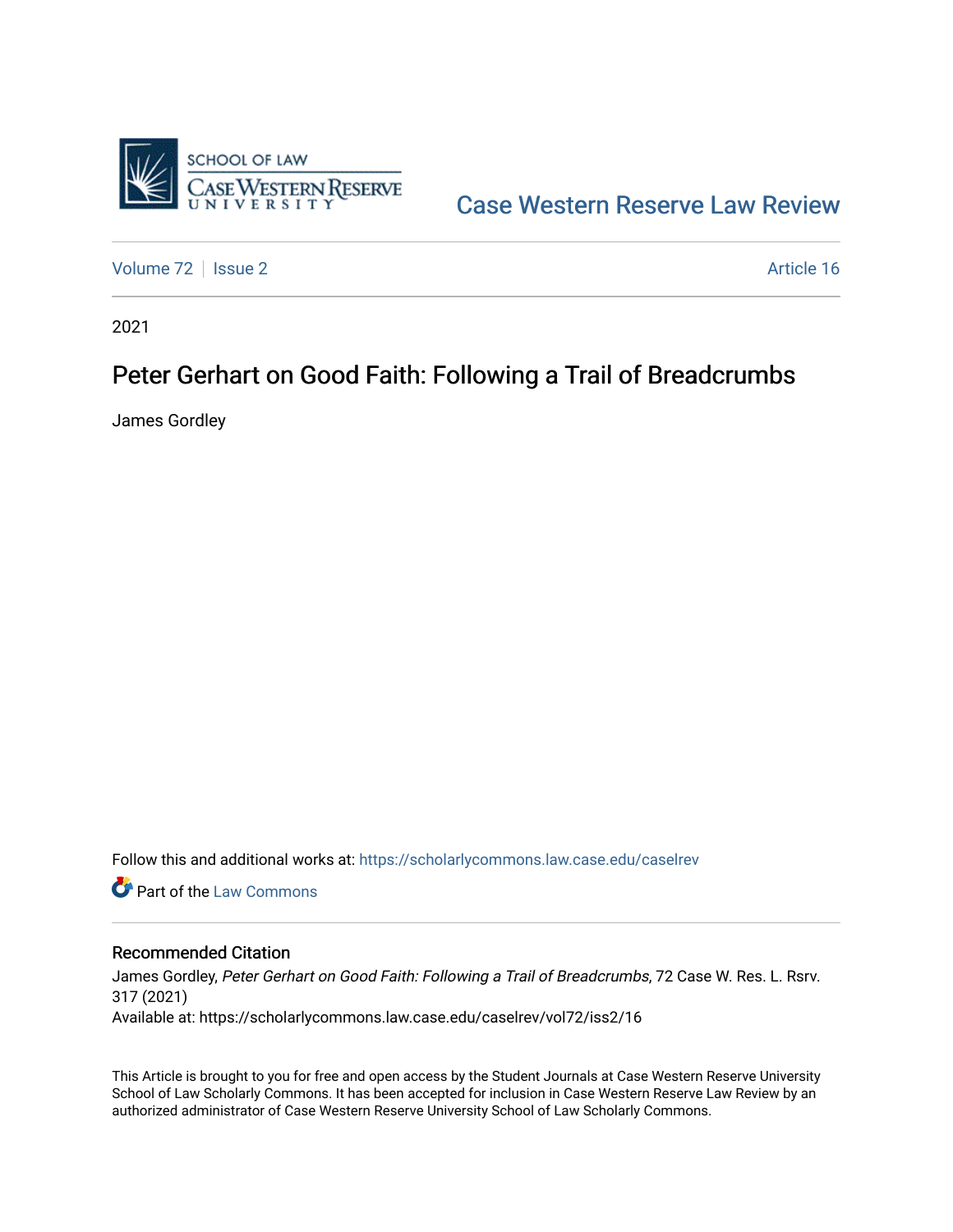# Peter Gerhart on Good Faith: Following a Trail of **BREADCRUMBS**

# *James Gordley*†

# **CONTENTS**

| a. Discretion To Be Exercised According to a Standard 325      |  |
|----------------------------------------------------------------|--|
|                                                                |  |
|                                                                |  |
|                                                                |  |
|                                                                |  |
|                                                                |  |
|                                                                |  |
| B. The Good Faith as a Violation of Fundamental Principles of  |  |
| C. Good Faith as a Recapitulation of Fundamental Principles of |  |
|                                                                |  |
| E. Good Faith as Means of Promoting an Efficient Result351     |  |
|                                                                |  |

# **INTRODUCTION**

Virtually every state recognizes that the parties to a contract are under a duty to act in good faith. According to the *Restatement (Second) of Contracts*: "Every contract imposes upon each party a duty of good faith and fair dealing in its performance and its enforcement."1 Scholars who have tried to explain that duty have become lost in a forest of difficulties. In Part II of this Article, we will see why. Peter Gerhart discussed the duty briefly in seven pages of *Contract Law and*  Social Morality,<sup>2</sup> a book published shortly before his death. In Part I we will see how, if we follow the clues he left in these few pages, like the proverbial trail of breadcrumbs, they will lead us through the forest.

<sup>†</sup> W.R. Irby Distinguished University Professor, Tulane Law School.

<sup>1.</sup> Restatement (Second) of Conts*.* § 205 (Am. L. Inst. 1981).

<sup>2.</sup> Peter M. Gerhart, Contract Law and Social Morality 136–43 (2021) [hereinafter GERHART, CONTRACT LAW].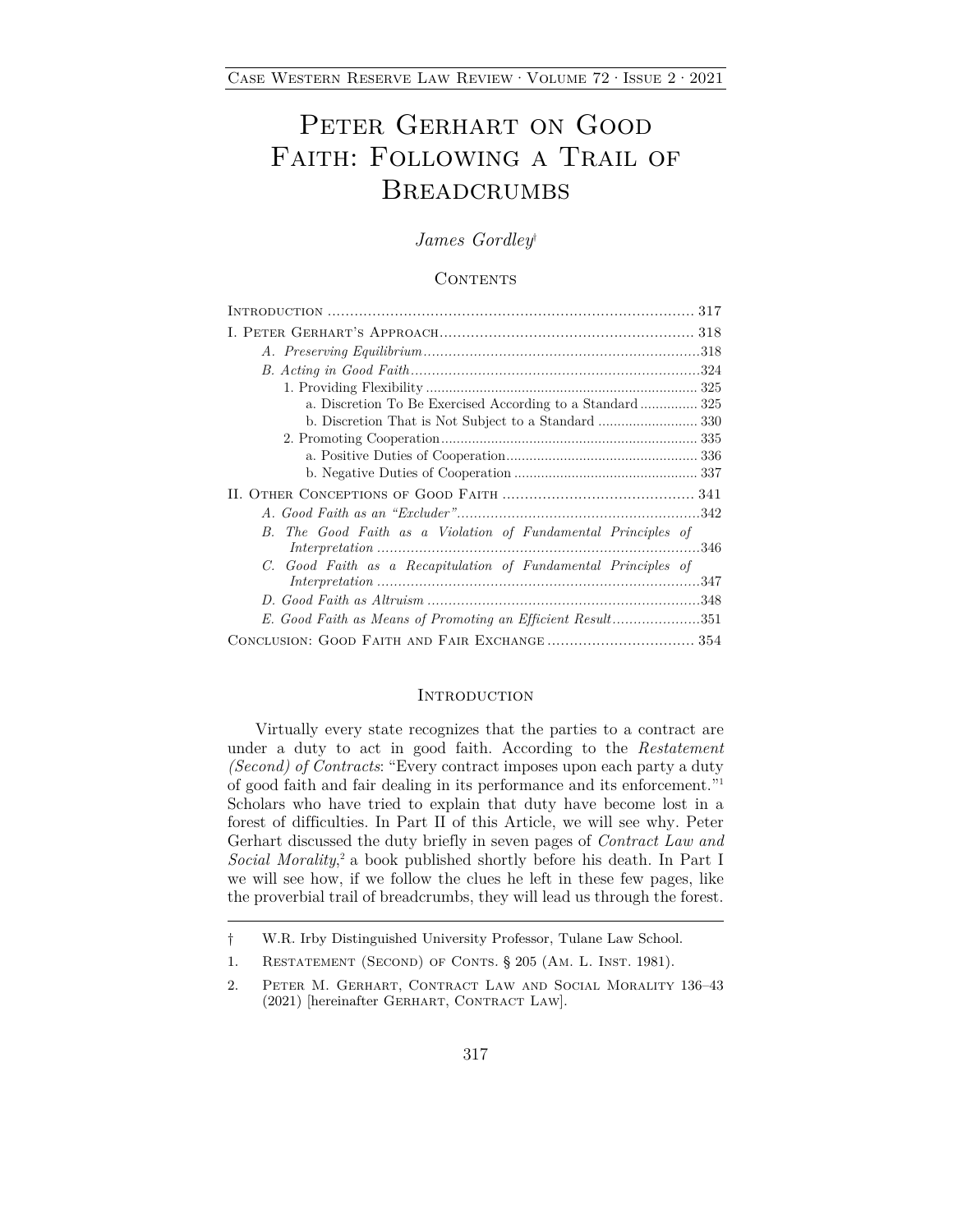# I. Peter Gerhart's Approach

#### *A. Preserving Equilibrium*

In Gerhart's view, the duty to act in good faith followed from a larger principle: that of preserving the "ex ante equilibrium" of an exchange:

It is hard to imagine the institution of contracting without a concept like good faith. When applied to performance obligations, the basic concept is straightforward: because contracts leave so many performance questions unaddressed, each party must interpret its performance obligations using a method of reasoning that appreciates the best way of maintaining the ex ante equilibrium position of the parties . . . . Both parties agree on, and thus maintain, the performance obligations that [the] ex ante equilibrium bargain maintained. The concept of good faith interpretation, as implemented here, tells the parties what they must do to align their interpretations with the equilibrium the parties achieved through bargaining.3

According to Gerhart, then: (1) there is an ex ante equilibrium in a contract of exchange, (2) which the parties achieved through bargaining and wish to preserve, (3) and a method of reasoning for deciding which terms will preserve it even though these terms were not expressly addressed in their contract.

I have defended propositions like these elsewhere. I believe my understanding of them may be, in relevant respects, like that of Gerhart. He said, at least, that he was following "the path suggested by James Gordley,"4 which gives me too much credit. As he noted, "[t]he idea presented here has many ancestors."5 Moreover, by extending the path, he showed how to explain the duty to act in good faith. As a first step in understanding his explanation, I will summarize how I understand the propositions on which it rests.

First, there is an ex ante equilibrium in a contract of exchange. This idea has many ancestors. As I have described elsewhere, the idea of equality in exchange can be traced from Aristotle through medieval philosophers, such as Thomas Aquinas, through the so-called "late scholastic jurists" of the 16th and 17th century, such as Domenico Soto, Luis de Molina, and Leonard Lessius, to the natural law writers of the 17th and 18th century, such as Hugo Grotius, Samuel Pufendorf, and

<sup>3.</sup> *Id.* at 137.

<sup>4.</sup> *Id.* at 6 n.9 (citing James Gordley, *Contract Law in the Aristotelian Tradition, in* THE THEORY OF CONTRACT LAW: NEW ESSAYS 265, 268 (Peter Benson ed., 2001)).

<sup>5.</sup> *Id.*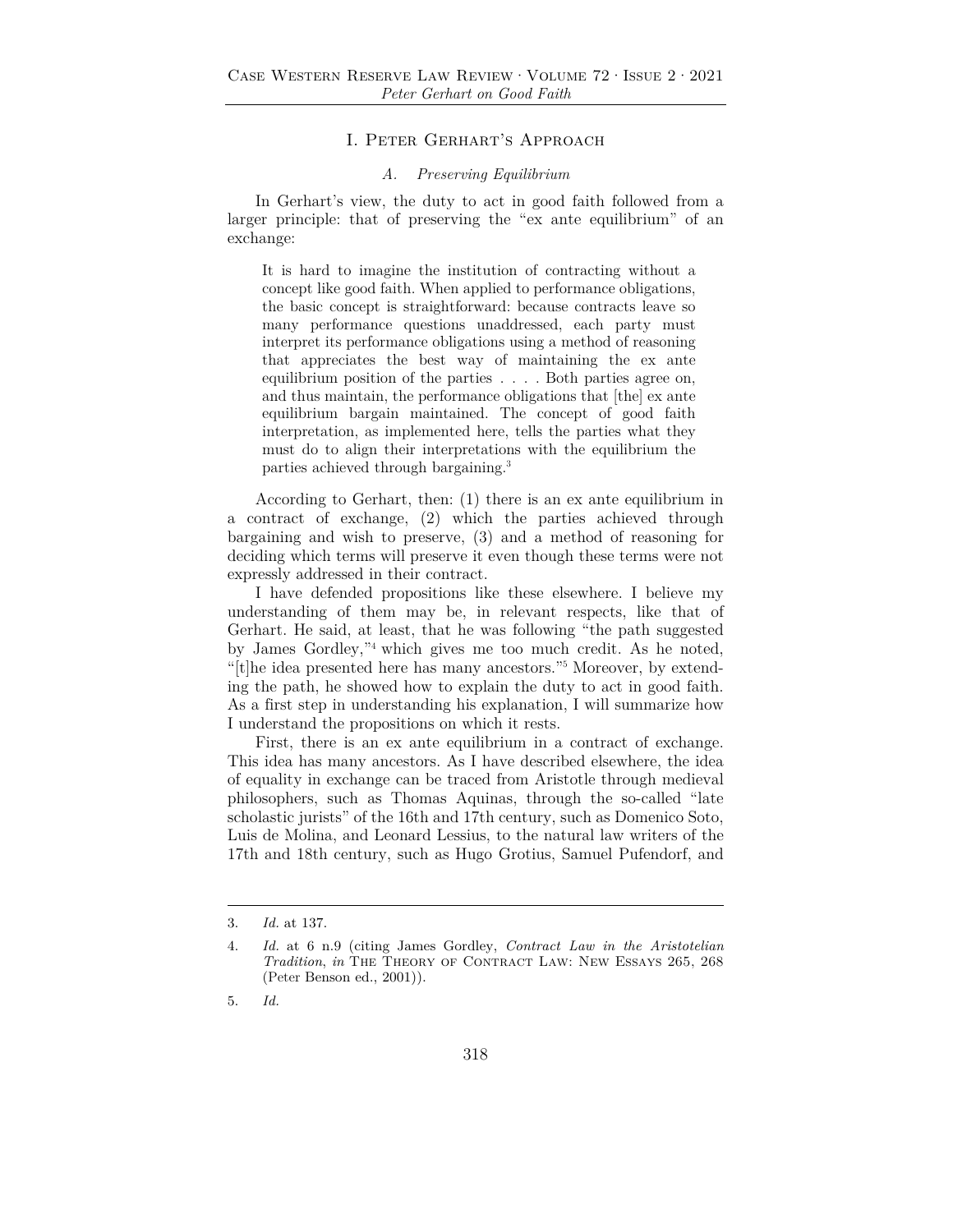those they influenced, such as Robert Pothier.<sup>6</sup> It was only rejected confidently with the rise of the will theories of contract of the 19th century.7 In speaking of "equilibrium," I believe that Gerhart endorsed a modern version of this traditional idea.

The traditional idea is that a fair exchange is one in which the performance that each party is to make is equivalent in economic value to the one that he is to receive.8 Proponents of this idea understood that each party personally puts a higher value on what he is to receive than what he is to give in return. Otherwise, the parties would not exchange. Nevertheless, the economic value of each party's assets remained the same, and in that sense the value of the performances was equal. At the time of the transaction, neither party became richer or poorer. He would thereafter if the value of the goods or service he had exchanged rose or fell. But that risk was considered to be inherent in the decision to buy or sell, and it fell upon each of the parties. Soto said, "as the business of buying and selling is subject to fortuitous events of many kinds, merchants ought to bear risks at their own expense, and on the other hand, they may wait for good fortune."9 According to Lessius, "as they may gain if they receive goods at small expense, so they may lose if the expense was disproportionate or extraordinary."10 Each party was compensated for taking the risk that he would lose later on by the chance that he would gain.<sup>11</sup>

A corollary was that the other terms of the contract should preserve equality. If the seller does not warrant his goods against defects, the unwary buyer will pay a sound price for an unsound commodity. The seller can waive the warranty but only if he reduces the price to reflect the risk that the goods are defective.12 The exchange is equal as long as each party is compensated for the risks that he assumed. In Gerhart's words, the contract is in equilibrium ex ante.<sup>13</sup> Ex post, there will be winners and losers. Ex ante, the contract is fair in the same sense as a fair bet.

- 10. Leonardus Lessius, De iustitia et iure, ceterisque virtutibus cardinalis libri quatuor lib. 2, cap. 21, dub. 4 (1628).
- 11. *See* James Gordley, *Equality in Exchange*, 69 Calif. L. Rev. 1587, 1610– 11 (1981).
- 12. 3 Ludovicus Molina, De iustitia et iure tractatus III, disp. 353 (1614).
- 13. Gerhart, Contract Law, *supra* note 2, at 60–62.

<sup>6.</sup> *See, e.g.*, James Gordley, The Philosophical Origins of Modern CONTRACT DOCTRINE 94-102 (1991).

<sup>7.</sup> *Id.* at 201–08.

<sup>8.</sup> James Gordley & Hao Jiang, *Contract as Voluntary Commutative Justice*, 2020 Mich. St. L. Rev. 725, 741 (2020).

<sup>9.</sup> Domenicus Soto, De iustitia et iure libri decem lib. 6 q. 2 a. 3 (1553).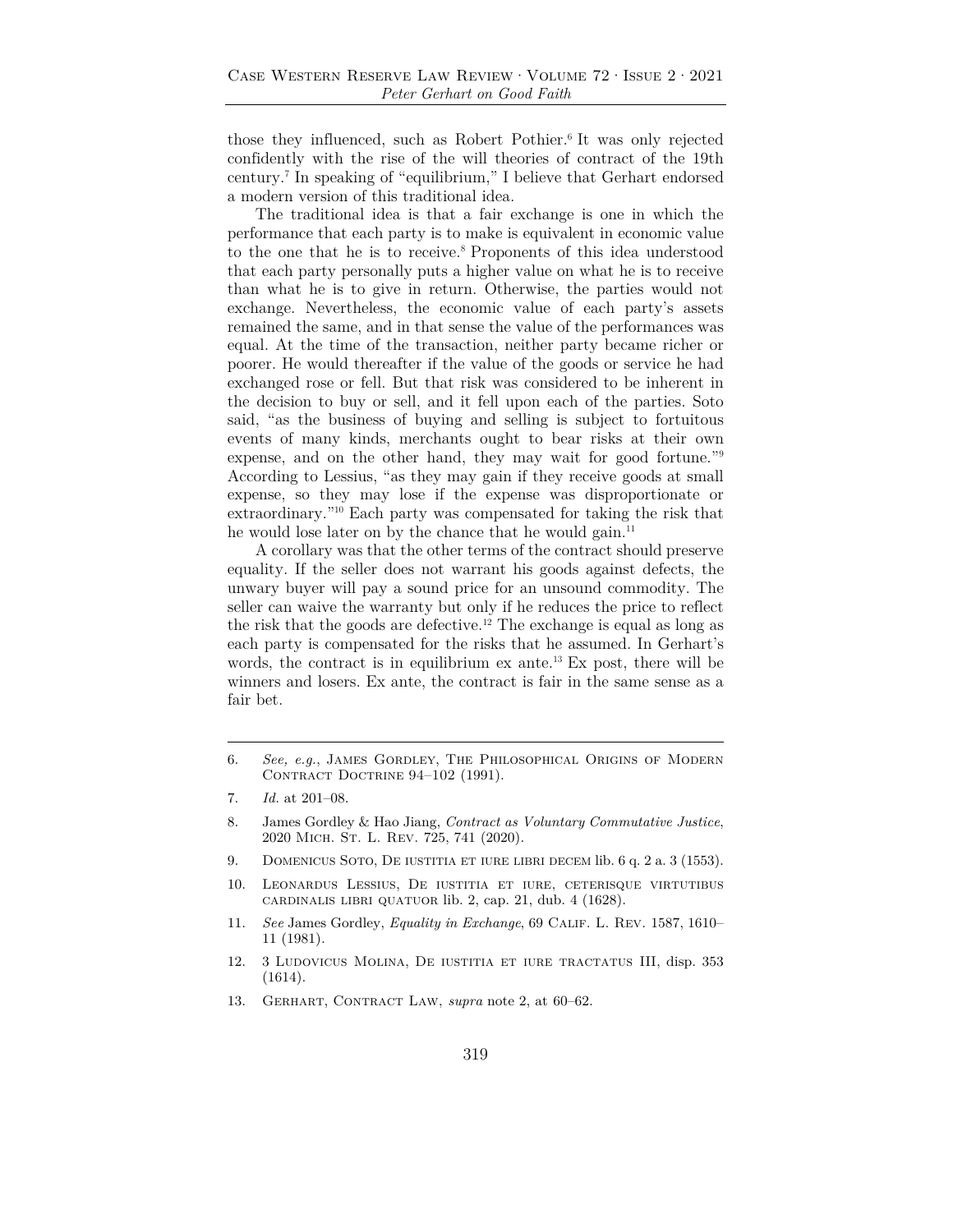The second proposition is that the parties arrive at this equilibrium through their own negotiations or bargaining. I understand this proposition to mean that they will do so even if neither of them gave a thought to fairness. Gerhart may not. He believes equilibrium is produced by "other-regarding or values-balancing reasoning" in which each party "appreciates" both parties' private projects but does not know which private project would be favored by the reconciliation of values." 14 "The other-regarding person does this by means of the thought process behind the veil of ignorance, a thought process that ensures that the appraisal of conflicting values is neutral  $\dots$ ."<sup>15</sup> "[T]he veil of ignorance [i]s the core concept that other-regarding persons will undertake when they have made promises."16

He took the idea of the veil of ignorance from John Rawls. In Rawls's theory of justice, a list of liberties to belong to each citizen is drawn up by their hypothetical representatives behind a "veil of ignorance," which prevents them from knowing what purposes the members that they represent wish to pursue.17 I believe that Rawls's use of the "veil of ignorance" to explain justice is an illusion, but, nevertheless, Gerhart's use of it to explain equilibrium or equality in exchange is not. Rawls presupposes too much and too little of those who make decisions behind the veil of ignorance: too much, because he supposes that they represent people who have a "conception of the good"18 without explaining what would make it "good" except that people in some way prefer it;19 too little, because he supposes that they can make decisions about what form of government is best without regard to the context, culture, and characteristics of the people to be governed. 20 Even John Locke, who thought that government was formed by the people, believed that the people might choose to institute a monarchy, an aristocracy, or a democracy.21

If, however, we imagine the contracting parties making decisions behind a veil of ignorance, we arrive at much the same idea of equality in exchange as the one just described. Equality or equilibrium means that neither party can tell in advance whether he is more likely to win

- 17. John Rawls, Political Liberalism 24–25 n.27 (1993).
- 18. *Id.* at 18–19.
- 19. *See* James Gordley, *The Just Price: The Aristotelian Tradition and John Rawls*, 11 EUR. REV. OF CONT. L. 197, 215 (2015); JAMES GORDLEY, The Eclipse of Classical Thought in China and the West, 309– 19 (forthcoming 2022).
- 20. *See* Gordley, *supra* note 19, at 213; Gordley, *supra* note 19, at ch. 13.
- 21. John Locke, Two Treatises of Government 372 (Peter Laslett ed., Cambridge Univ. Press 1960).

<sup>14.</sup> *Id.* at 68.

<sup>15.</sup> *Id.* 

<sup>16.</sup> *Id.* at 65.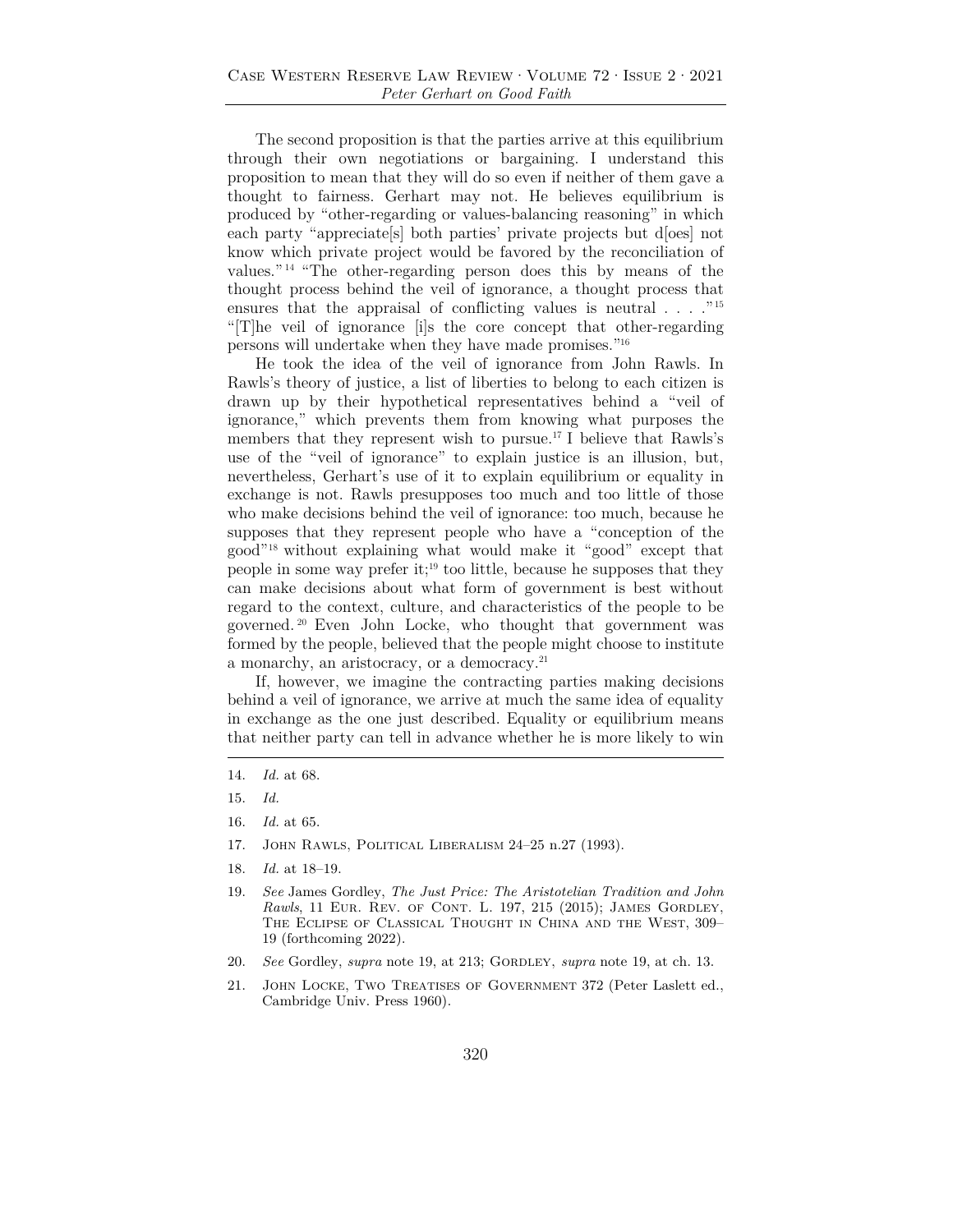or lose, much like gamblers who have made a fair bet. Gerhart recognized that "[p]arties implicitly bargain over the allocation of various risks. For any risk, we can presume that the parties allocate the risk to the low cost risk avoider . . . ."22 Behind the veil of ignorance, presumably, the parties will agree that whichever party assumes that risk will be compensated for doing so. And so we arrive at the idea of equality in exchange presented earlier.

A difference, however, is that Gerhart, like Rawls, uses the metaphor of the veil of ignorance to determine what a person should do. That person's motivation for doing it, according to Rawls, is that he has "a capacity for a sense of justice,"23 and for Gerhart, is that he is an "other-regarding person."24 Actual contracts are made by parties who are not behind a veil of ignorance. Unless we assume that they are high-minded, they will pursue their private interests. If they arrive at a fair result, an "equilibrium," then we must explain how self-interested parties are able to do so. If they will not, then parties behind a veil of ignorance will be unable to supply terms that maintain an equilibrium that never was.

In my view, to quote Adam Smith: each person "intends only his own gain," and yet "he is . . . led by an invisible hand to promote an end which was no part of his intention."25 The end of which I am speaking, however, might have surprised Adam Smith. It is to make a contract on terms that are fair to the other party.

We can see why if we consider how the traditional idea was once understood. Its proponents assumed that the exchange is made in a competitive market. Consequently, the terms on which each party contracts will be as good or better than the terms on which others are trading. The price that preserves equality will be the market price.<sup>26</sup> That price represents traders' estimate of what we would call the expected value of the goods exchanged. This understanding of equality is like that of proponents of the traditional idea. They called this estimate the "common judgement" or *communis aestimatio*. 27 The concept of expected value may seem modern, but proponents of the traditional idea invented it.28

- 25. 2 Adam Smith, An Inquiry into the Nature and Causes of the WEALTH OF NATIONS 258 (1776).
- 26. Gordley, *supra* note 6, at 97.
- 27. Gordley, *supra* note 6, at 97.
- 28. Molina, *supra* note 12, at disp. 736; James Franklin, The Science of Conjecture: Evidence and Probability Before Pascal 286–88 (2015) (citing Soto and Lessius on wagers and insurance).

<sup>22.</sup> Gerhart, Contract Law, *supra* note 2, at 173.

<sup>23.</sup> Rawls, *supra* note 17, at 19.

<sup>24.</sup> Gerhart, Contract Law, *supra* note 2, at 68.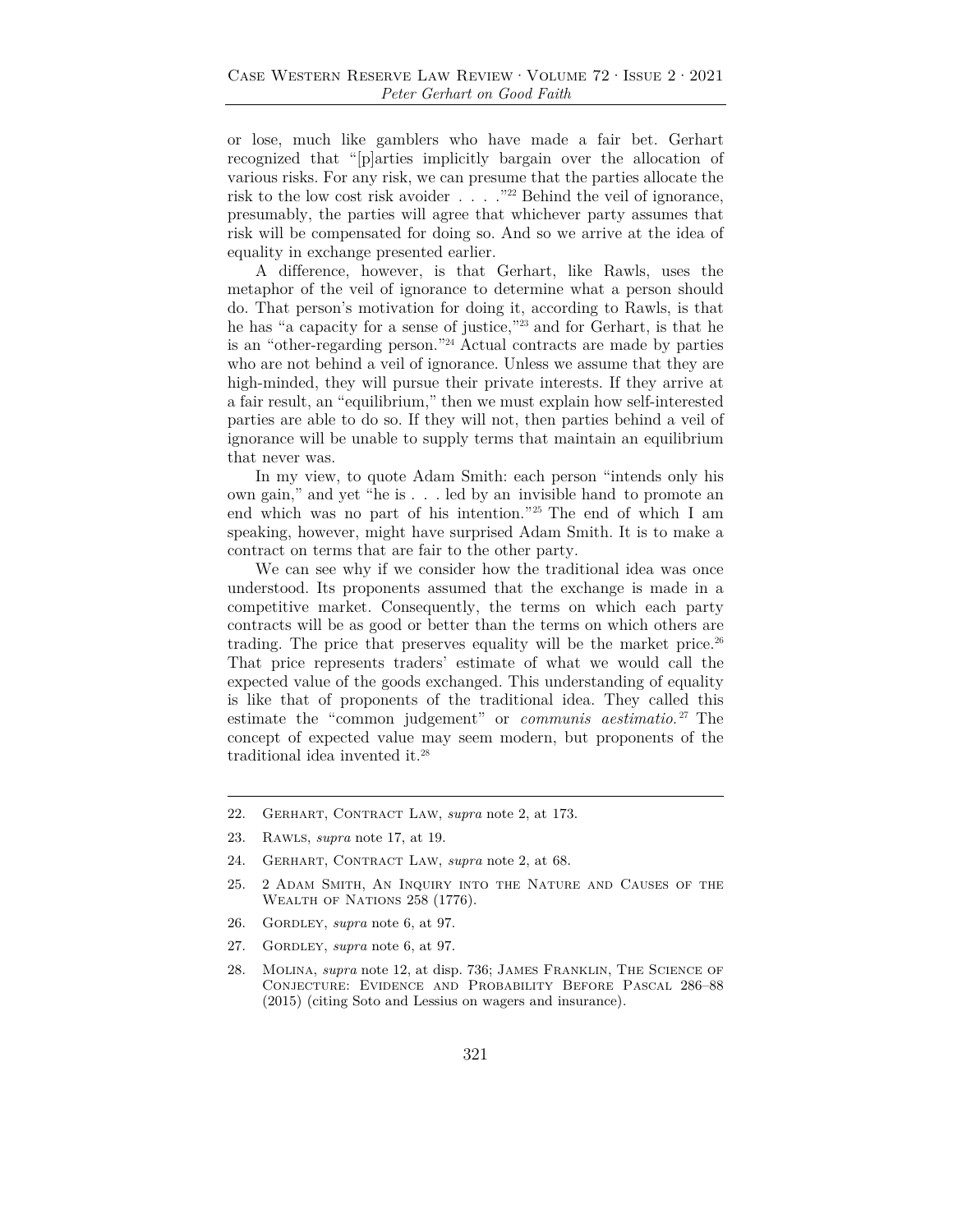The corollary, as we have seen, is that the other terms of the contract preserve equality. The seller can waive a warranty, but only if he reduces the price to reflect the risk that the goods are defective.<sup>29</sup> The exchange is equal as long as each party is compensated for the risks he is to bear. Again, there is no need to assume that a party will reduce his price because he is high-minded enough to be concerned about fairness. The other party will not contract with him unless he offers terms as good as those on which others are trading. If he does not offer a reduced price, the other party will contract with someone else.

Nevertheless, proponents of the traditional idea had little to say about why a party is deemed to warrant his goods against defects unless the contract provides otherwise, or why he might wish to waive the warranty and reduce the price. This brings us to the third proposition: there is a method of reasoning deciding which terms best preserve the ex ante equilibrium, even though they are not expressly mentioned in the contract. The method, according to Gerhart, is "values-balancing reasoning."30 One must ask: do the "benefits" of such a term to one party "impose an unequal and therefore impermissible burden on the counterparty, given the benefits she has promised to deliver in the exchange?"31 How do the "costs" that it saves by one party compare with the "burdens" it "would place on the counterparty's ... interests"?32

I believe this approach is compatible with the one that Hao Jiang and I described in a recent article.<sup>33</sup> Equality is preserved when each party is compensated for the risks that he assumes. Economists explain that if the parties contemplate a risk in advance, they will assign it to the party who can bear it at the lowest cost and adjust the price to compensate him for doing so. They will not assign a risk to the party who can bear it at a higher cost and compensate him. Rather than do so, the party who can bear the risk at the lowest cost would choose to bear it himself. Economists conclude that this assignment of risk would be efficient ex ante. $34$  As we have seen, it is also fair, although economists concern themselves with efficiency, not fairness.<sup>35</sup>

 Economists also explain when one party can bear a risk at a lower cost than another. It depends on three factors. One is who can best

- 32. *Id.*
- 33. Gordley & Jiang, *supra* note 8, at 725.
- 34. *Id.* at 738–39.
- 35. *See supra* text accompanying notes 8–11.

<sup>29.</sup> *See* Molina, *supra* note 12, at disp. 353.

<sup>30.</sup> Gerhart, Contract Law, *supra* note 2, at 63.

<sup>31.</sup> *Id.* at 138.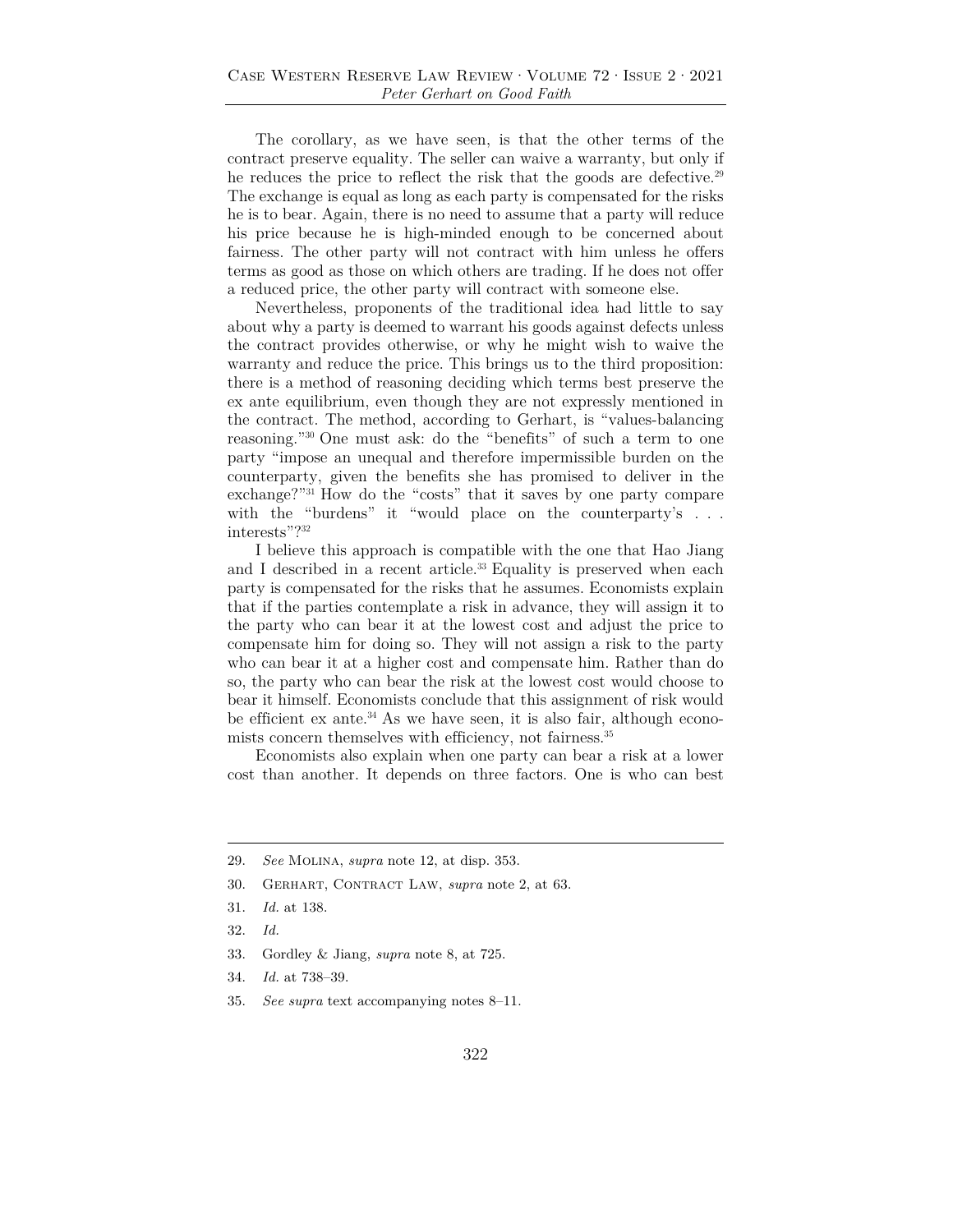foresee the magnitude of the risk.36 A risk is lower for the party who can best foresee it for roughly the same reason that the risk of playing poker is lower for someone who can peek at the other players' cards. Another factor is who can best control the risk.<sup>37</sup> If the party who can do so must bear the cost if the risk eventuates, then the further risk is eliminated that he may omit the precautions he ought to take to control it. A third factor is who can best spread the risk over similar transactions, whether by buying insurance or by self-insuring.38 The risk of a house catching fire is less for an insurance company than for a homeowner because it can spread that risk over the many houses it insures. The risk of a streak of bad luck is less for a casino than for an individual gambler.

These factors explain why, if the parties contemplate a risk in advance, they will place it on the party who can bear it at the lowest cost and then compensate him. As we have seen, that result is fair in that it preserves equality in the values exchanged. These factors also explain why, if the parties did not contemplate a risk in advance, to place it on the party who can bear it most easily would best preserve equality in the values exchanged. Even if that party had not been compensated for bearing that risk, there will be less disruption of the equality of the exchange than if it is placed where it would cause a smaller loss. More importantly, the party who can bear the risk at the lowest cost would likely have been compensated for doing so by an adjustment in the contract price even if, when the contract was drafted, the parties did not have that specific risk in mind. The party who can best foresee the risk may have taken it into account along with all the other risks he could foresee in setting his prices, although he did not contemplate them all when the contract was drafted. If he incurs costs to control that risk, they will be reflected in the contract price along with all the other costs he incurs—although, again, when the contract is drafted he may not be thinking of any one of them. In the course of his business, a party may encounter the same risk repeatedly in other contracts. For that reason, he may, in effect, insure the other party against its consequences by raising his price and assuming the risk. He will do so when setting his prices for the entire range of contracts in which such a risk may arise. His contract with a single party may not contain a term that mentions that risk.

Consequently, when a risk is not expressly assigned by a contract, a court should place it on the party that can bear it at the lowest cost. To determine which party can do so, it might consider the factors just

<sup>36.</sup> Richard A. Posner & Andrew M. Rosenfield, *Impossibility and Related Doctrines in Contract Law: An Economic Analysis*, 6 J. LEGAL STUD. 83, 91–92 (1977).

<sup>37.</sup> Guido Calabresi, The Costs of Accidents: A Legal and Economic Analysis 135 (1970).

<sup>38.</sup> Posner & Rosenfield, *supra* note 36, at 91.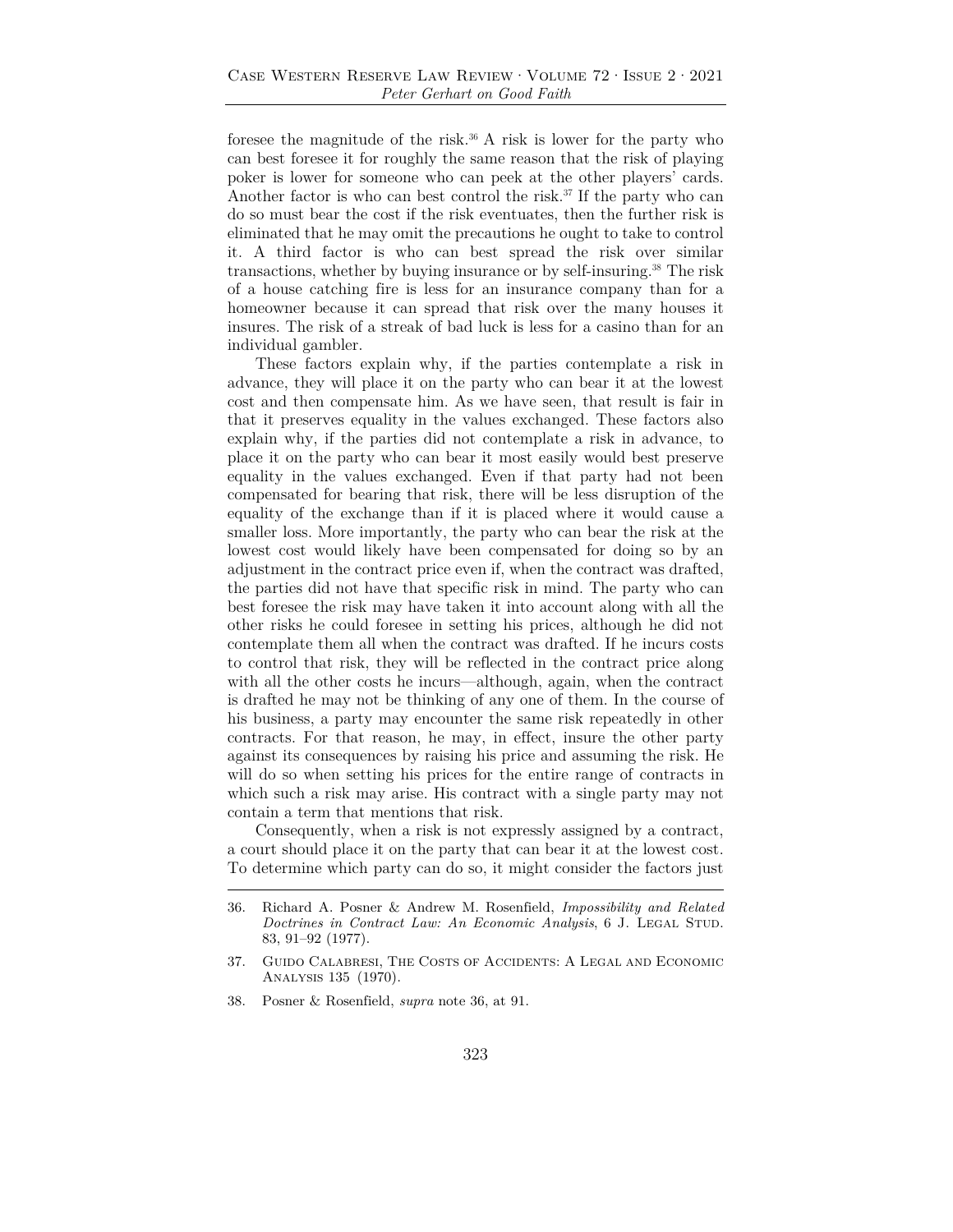mentioned and ask which party can best foresee and control the risk or will encounter it repeatedly in other transactions. A more reliable method is to see how the parties expressly assigned risks ex ante. The parties would have chosen to place these risks on the one who can bear them most cheaply. If the risk in question is like one that was expressly assigned, it should be placed on the same party.

# *B. Acting in Good Faith*

Gerhart is right that the duty of good faith comes into play when "contracts leave . . . performance questions unaddressed."39 Recognizing that duty, however, is different, in one respect, from most situations in which a court reads terms into a contract to resolve such questions. Usually, the parties could have addressed the question in advance and inserted a term in the contract to resolve it. In contrast, the most puzzling applications of the doctrine of good faith are in situations in which the parties could not have done so.

In one situation, as Gerhart observed, the duty to act in good faith "accommodates the need for  $\dots$  flexibility  $\dots$ ."<sup>40</sup> It may be better not to prescribe everything a party must do or not do in advance. Sometimes the parties can achieve flexibility in a way that does not raise issues of good faith. For example, they provide that a term of their agreement, such as an increase in price, depends on a standard that can be applied mechanically, such as the Consumer Price Index. Instead, they might entrust the decision as to what a term will be to the discretion of one of the parties. That discretion must be exercised in good faith.

In another situation, the duty to act in good faith is needed to promote cooperation by the parties after the contract is made so that each party can receive the benefits for which he contracted. It may be impossible to set out in advance all the things that each party should or should not do.

Neither problem could be solved even if drafting a contract were costless and drafters more astute. It is sometimes thought, as Robert Scott has noted, that "[i]n a world where Coasian assumptions of zero transactions costs hold, the choice among gap-filling default rules is irrelevant because parties can and will negotiate around suboptimal legal rules."41 It may not be so for the two reasons just described.

Gerhart gave two examples of how to determine whether a party is acting in good faith. They both concern the first situation: in order to make the contract more flexible, discretion is given to one of the

<sup>39.</sup> Gerhart, Contract Law, *supra* note 2, at 137.

<sup>40</sup>*. Id.* at 137–38.

<sup>41.</sup> Robert E. Scott, *The Case for Formalism in Relational Contract*, 94 Nw. U. L. Rev. 847, 850 (2000).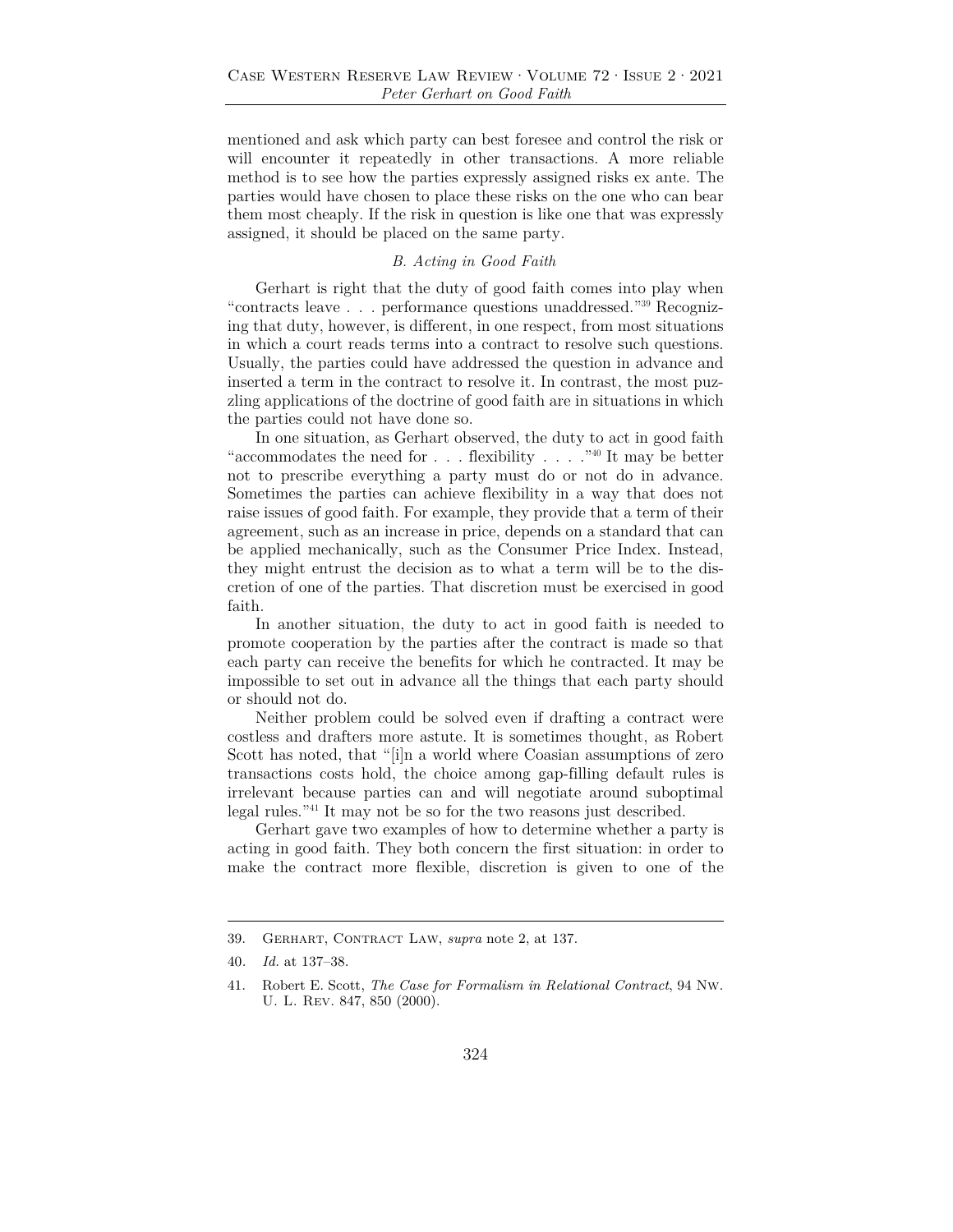parties. 42 We will consider his examples and their implications for similar cases. We will then see how his approach can be extended to the second situation: the parties need to cooperate in good faith so that each may obtain the benefits for which he contracted.

## 1. Providing Flexibility

There are two ways to make a commitment more flexible by conferring discretion on one of the parties. That party might be required to use his discretion according to a standard which is not to be applied mechanically but according to his best judgment. An example is an output or requirements contract in which one party is to buy or sell what the other party supplies or orders. The standard is that the amount supplied or ordered is to be the amount that the party produces or needs. That is Gerhart's first example of a duty to act in good faith.<sup>43</sup>

Alternatively, the contract may allow a party to use his discretion without regard to any such standard. An example is an option, which a party is free to exercise or not. That is Gerhart's second example.44 He implicitly recognized that there is a difference between these two situations.

# *a. Discretion to Be Exercised According to a Standard*

We will follow the trail that Gerhart laid out in these examples. Appropriately enough, it begins with a case about breadcrumbs. In *Feld v. Henry S. Levy & Sons, Inc.*, 45 the defendant agreed to sell all the breadcrumbs it produced.46 The contract could be terminated on six months' notice.47 When the seller found it "uneconomical" to produce breadcrumbs and the buyer refused to pay a penny per pound more than the contract price, the seller shut down production and sold the raw material to an animal feed producer.<sup>48</sup> Gerhart said, correctly, that to decide whether the seller acted in good faith, we must "determine the plausibility of any assertion that the seller lowered the price of the breadcrumbs in order to buy the freedom to terminate the contract without notice."<sup>49</sup>

That assertion is not plausible. In the sale of a definite quantity of goods yet to be produced at a fixed price, the seller assumes two risks. One is that he could have sold the goods to someone else if he had

- 44. *Id.* at 141.
- 45. 335 N.E.2d 320 (N.Y. 1975).
- 46. *Id.* at 321.
- 47. *Id.*
- 48. *Id.*
- 49. Gerhart, Contract Law, *supra* note 2, at 141.

<sup>42.</sup> Gerhart, Contract Law, *supra* note 2, at 139–43.

<sup>43.</sup> *Id.* at 139.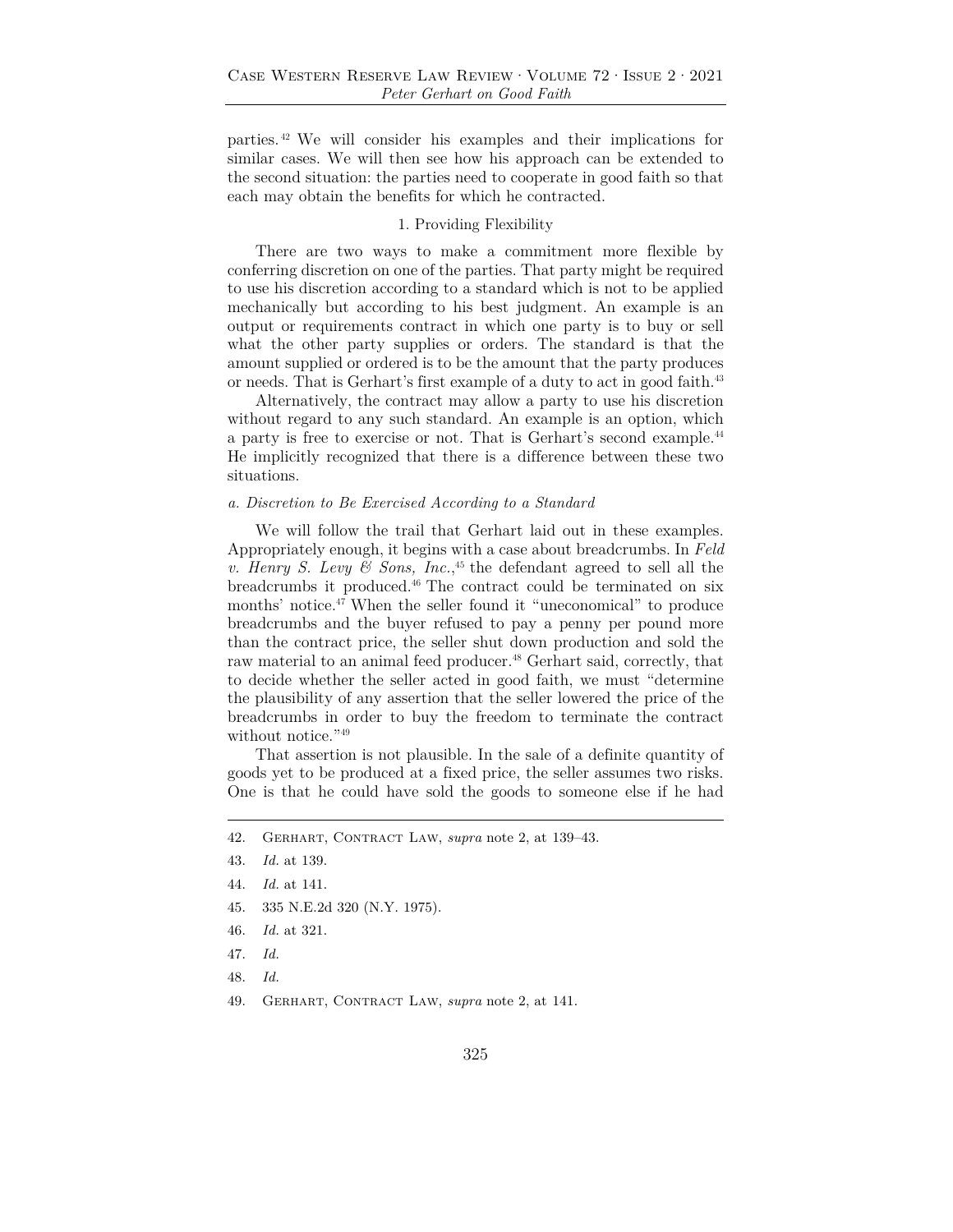waited. The other is that the goods will cost him more to produce than he estimated. If he did not wish to assume the second of these risks, he would contract to be paid cost-plus rather than at a fixed price. In return, the buyer assumes the corresponding risks: that had he waited he could have bought the goods for less from someone else, and if he contracted for the goods cost-plus, the cost of producing them would have been lower than estimated. In *Feld*, the seller tried to escape the risk that a party normally assumes when he sells at a fixed price, a risk which the seller had been compensated to bear. The court held that whether the seller acted in good faith was a factual question to be resolved at trial.<sup>50</sup> According to Gerhart, the seller could escape liability if he can show that he lowered his price "in order to buy the freedom to terminate the contract without notice." 51 Certainly, but for the reason just explained, it is unlikely that he did. If so, Gerhart said, "the seller is likely to have evidence to that effect available."52 That evidence would have to be convincing indeed.

In an output or requirements contract, unlike an option, the seller or buyer must exercise his discretion according to a standard. That requirement predates the Uniform Commercial Code.53 According to the UCC, the quantity supplied or ordered must be "such actual output or requirements as may occur in good faith, except that no quantity unreasonably disproportionate to any stated estimate or in the absence of a stated estimate to any normal or otherwise comparable prior output or requirements may be tendered or demanded."54

In an output or requirements contract, however, all that is necessary is that there be a standard. A party may be acting in good faith even if the amount he supplies or orders is not proportionate to a stated estimate or to his normal output or requirements.

In *Feld*, the defendant agreed to sell all the breadcrumbs it produced.55 As the court noted, breadcrumbs are "a manufactured item, starting with stale or imperfectly appearing loaves and followed by removal of labels, processing through two grinders, the second of which effects a finer granulation, insertion into a drum in an oven for toasting and, finally, bagging of the finished product."56 Consequently, the standard was not the seller's "normal or . . . prior output" but the number of stale and imperfect loaves available to produce them.

51. Gerhart, Contract Law, *supra* note 2, at 141.

- 53. *See, e.g.*, Brawley v. United States, 96 U.S. 168, 172 (1877); N.Y. Cent. Ironworks Co. v. U.S. Radiator Co., 66 N.E. 967, 968 (N.Y. 1903).
- 54. U.C.C. § 2-306(1) (Am. L. Inst. & Unif. L. Comm'n 2020).
- 55. 335 N.E.2d at 321.
- 56*. Id.*

<sup>50. 335</sup> N.E.2d at 323.

<sup>52</sup>*. Id.*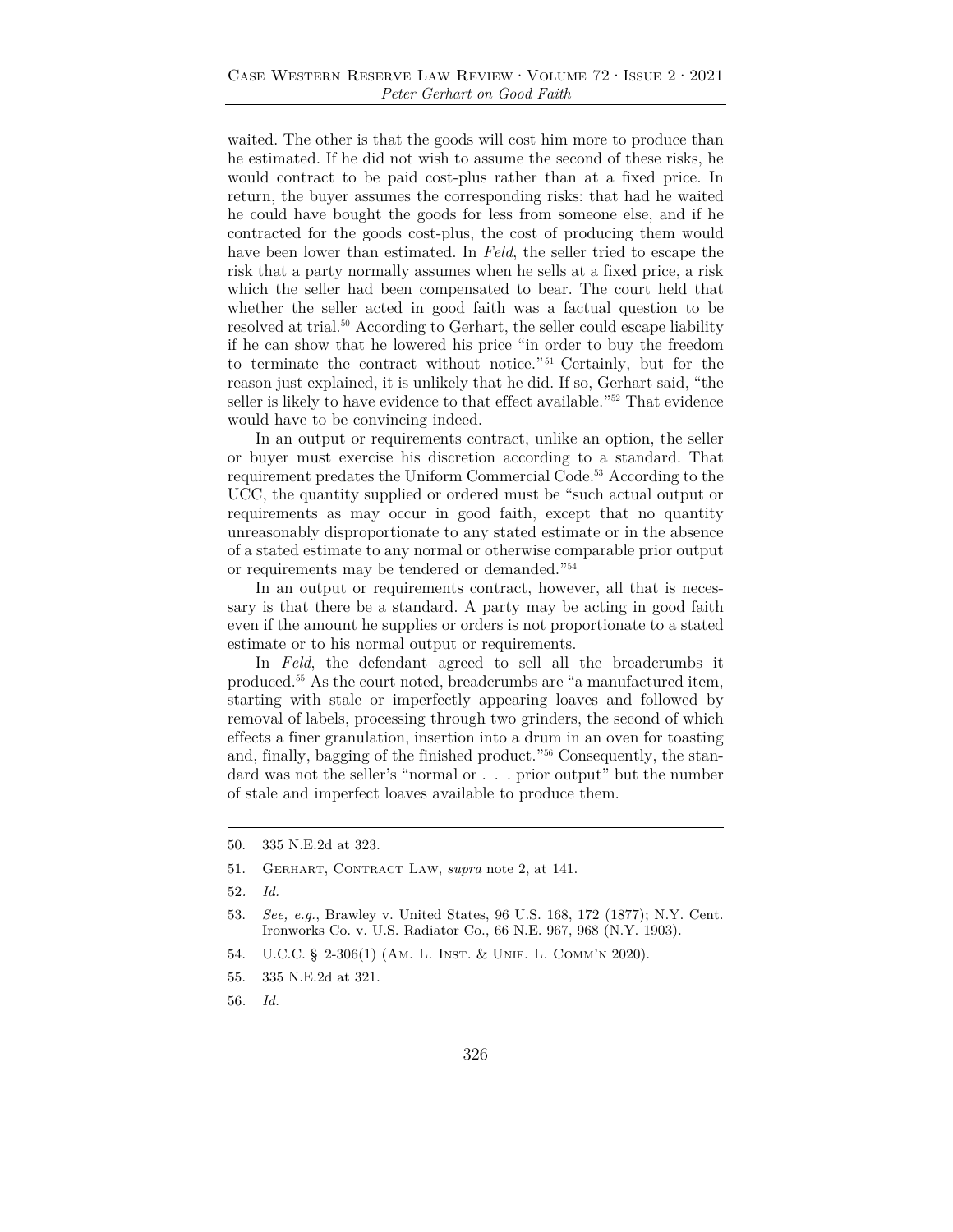In *New York Central Ironworks Co. v. United States Radiator Co.*, 57 the court upheld the contract even though the most the buyer had ever required before was "48,000 feet of radiation," and it now required 100,000 feet.58 "After the execution of the contract there was a large advance" in the price of radiation.<sup>59</sup> There was no evidence, however, that the buyer increased the quantity he purchased, not because his needs increased, but to take advantage of the rise in prices.<sup>60</sup> That was so, even though the buyer may have needed more because the price of his own product had risen and so it became advantageous to him to produce more.61 He profited from a change in the market price, but he was not ordering more simply because the market price had changed.<sup>62</sup>

Moreover, a party may act in good faith even though his output or needs are disproportionate to a "stated estimate."63 In the early case of *Brawley v. United States*, 64 the plaintiff agreed to supply Fort Pembina in Dakota Territory with 880 cords of oak wood "more or less, as shall be determined to be necessary, by the post-commander."65 The postcommander determined that only 40 cords were needed.<sup>66</sup> The court held that as 880 was "only . . . an estimate of the probable amount," the army could take only  $40.67$  "[S]o long as [it] act[ed] in good faith," in both making the estimate and in determining how many cords were needed, the buyer could take only what it needed.<sup>68</sup>

In output and requirements contracts, the parties leave the quantity term open. They may do so with the price term. A party may be allowed to decide on the price according to some standard which, again, cannot be applied mechanically. As before, a party acts in bad faith if he deviates from that standard. As before, to determine if he has done so, one must identify the risks the parties wished to allocate when they gave him this discretion.

- 57. 66 N.E. 967 (N.Y. 1903).
- 58. *Id.* at 967–68.
- 59. *Id.* at 968.
- 60. *Id.* at 967–68.
- 61. *Id.* at 968.
- 62. *Id.* at 967–68.
- 63. U.C.C. § 2-306 (AM. L. INST. & NAT'L CONF. OF COMM'RS ON UNIF. STATE L. 2020).
- 64. 96 U.S. 168 (1878).
- 65. *Id.* at 169.
- 66. *Id.*
- 67. *Id.* at 171.
- 68. *Id.* at 172.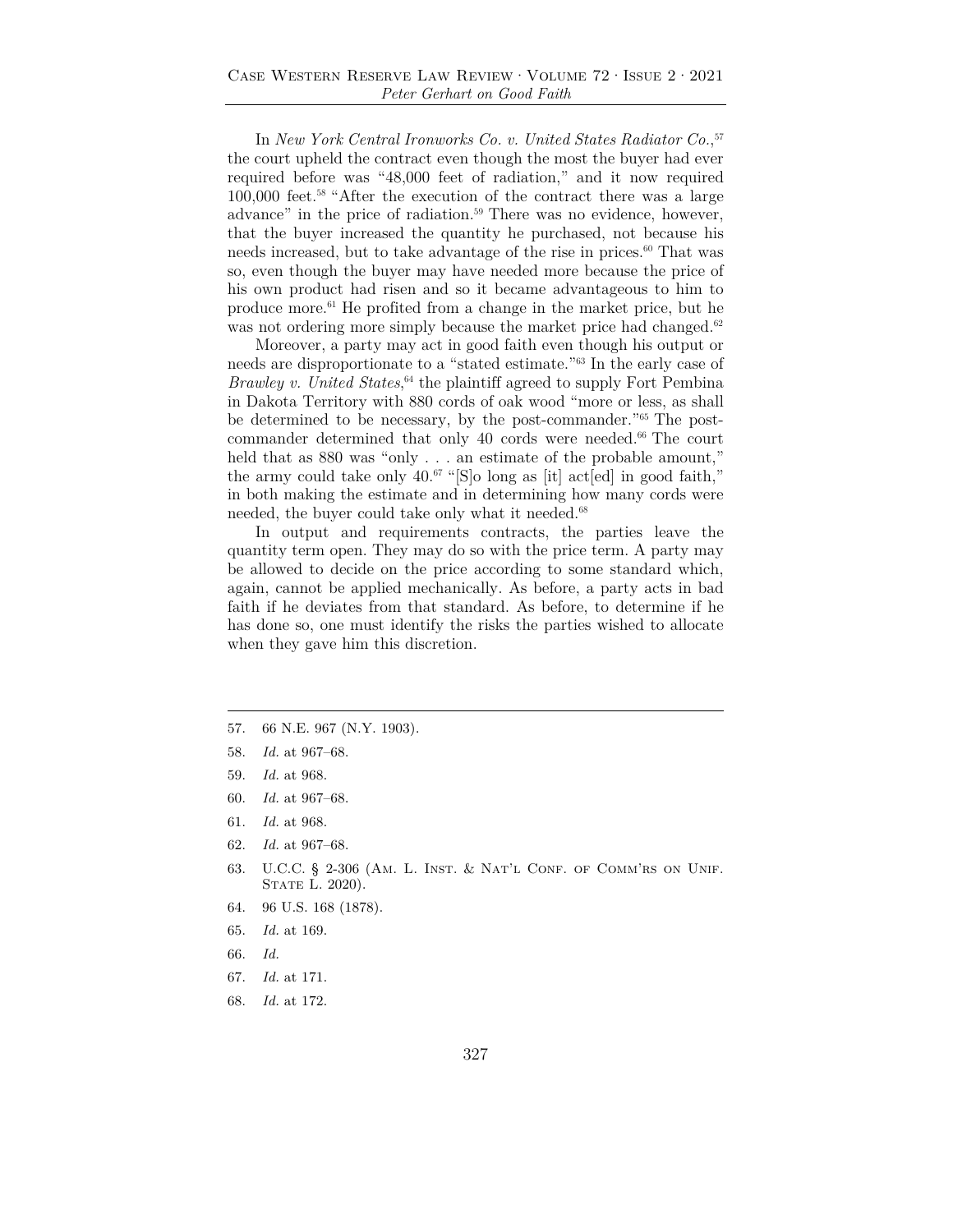Neither the standard nor the duty needs to be set out in the contract. In *Best v. United States National Bank of Oregon*, 69 depositor claimed that a bank had abused its authority to set fees for checks drawn on nonsufficient funds (NSF fees) by charging far more than its costs plus a reasonable profit.70 According to the court, the Bank did not act in good faith if the depositors "reasonably expected that the Bank's NSF fees would be priced . . . to cover the Bank's NSF check processing costs plus an allowance for overhead costs plus the Bank's ordinary profit margin on checking account services."71

There is an ongoing controversy as to whether the duty to act in good faith can be violated only by one who acts dishonestly. 72 As Summers said, "[m]any theorists have been tempted to try to conceptualize . . . bad faith, partly in terms of some necessary or singular 'mental element,' such as a 'bad motive.'"73 When discretion must be exercised according to a standard, that element should not be necessary, as some courts have recognized. Using the expression more loosely, they have held that a party does not act in "good faith" if he deviates from this standard whether he was dishonest or not.

An example is *Best*. What mattered was that the bank charged higher fees than it was entitled to under the standard the depositors expected. The court said:

It is . . . not necessarily sufficient, as the Bank contends, that the Bank acted honestly in setting its NSF fees . . . . Undoubtedly, parties to a contract always expect that the other party will perform the contract honestly and, where the performance of a commercial enterprise is at issue, ordinarily expect that it will do so in a commercially reasonable manner.

- 69. 739 P.2d 554 (Or. 1987).
- 70. *Id.* at 555.
- 71. *Id.* at 559.

<sup>72.</sup> *E.g.*, Thomas A. Diamond & Howard Foss, *Proposed Standards for Evaluating When the Covenant of Good Faith and Fair Dealing Has Been Violated: A Framework for Resolving the Mystery*, 47 HASTINGS L.J. 585, 602, 614 (1996) (distinguishing two types of bad faith: "commercial unreasonableness" which does not require dishonesty, and "dishonesty" or "causing contractual injury through deceptive or disingenuous means"); Teri J. Dobbins, *Losing Faith: Extracting the Implied Covenant of Good Faith from (Some) Contracts*, 84 Or. L. Rev. 227, 270 (2005) (arguing that "motive should be irrelevant"); RESTATEMENT (SECOND) OF CONTS. § 205 cmt. d (AM. L. INST. 1981) ("Subterfuges and evasions violate the obligation of good faith in performance even though the actor believes his conduct to be justified.").

<sup>73.</sup> Robert S. Summers, *The General Duty of Good Faith—Its Recognition*  and Conceptualization, 67 CORNELL L. REV. 810, 820 (1982).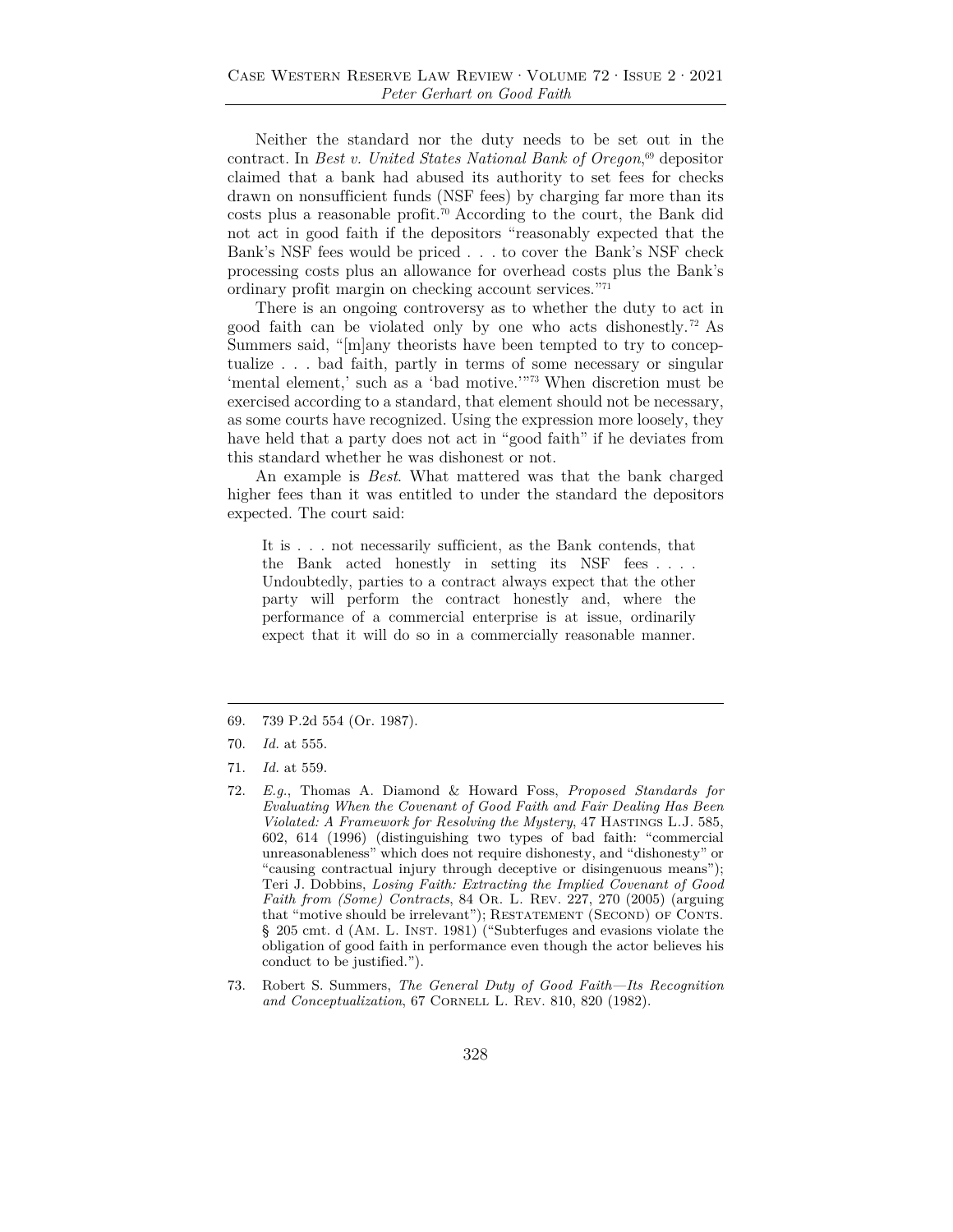But the reasonable expectations of the parties need not be so limited.<sup>74</sup>

In *Best*, the defendant was liable for deviating from the proper standard intentionally but not dishonestly. A defendant may also be liable when the deviation is not intentional but negligent. In *Miller v. Othello Packers, Inc.*<sup>75</sup> one party was to plant and grow a crop of lima beans, and the other was to harvest the crop and process it by freezing.76 "Payment was to be made on the basis of the tonnage and grading as determined by the processor as the beans went through its plant."<sup>77</sup> The trial court found that the processor's sampling, grading, and record keeping was done so negligently that its figures could not be used to determine the compensation due to the grower.78 It awarded the market value of the crop at the time of harvesting.79 The Washington Supreme Court, in upholding this result, said that the processor had violated the implied covenant of good faith and fair dealing.<sup>80</sup>

Similarly, it does not matter if a party acted dishonestly if the contract contains an "objective" condition of satisfaction, and he professes himself dissatisfied. An "objective" condition is met if the party's dissatisfaction is unreasonable even if it is sincere. For example, a contract may entitle a builder to payment only if his client is satisfied that the work was completed according to the specifications of the contract. If the builder can prove that it was, the condition is met.<sup>81</sup> What matters is that the standard met was the standard on which the client's satisfaction was to depend.<sup>82</sup> In contrast, a "subjective" condition of satisfaction is not met as long as a party is genuinely dissatisfied.<sup>83</sup> A common example is a contract to paint a portrait in which the client must pay only if he is satisfied. There is no standard except whether the client likes the painting or not. If he does not, he need not pay.84

- 76. *Id.* at 33.
- 77. *Id.*
- 78. *Id.* at 34.
- 79. *Id.*
- 80. *See id.*
- 81. *See* E. Allan Farnsworth, Contracts § 8.4, at 520–21 (4th ed. 2004).
- 82. *Id.*
- 83. *Id.*

<sup>74. 739</sup> P.2d at 558.

<sup>75. 410</sup> P.2d 33 (Wash. 1966).

<sup>84.</sup> *Cf.* Kohler v. Leslie Hindman, Inc., 80 F.3d 1181, 1183–84, 1187 (7th Cir. 1996) (holding that where a consignment agreement permitted an auction house to rescind an artwork's sale in the house's "sole discretion," that discretion was bound only by "good faith").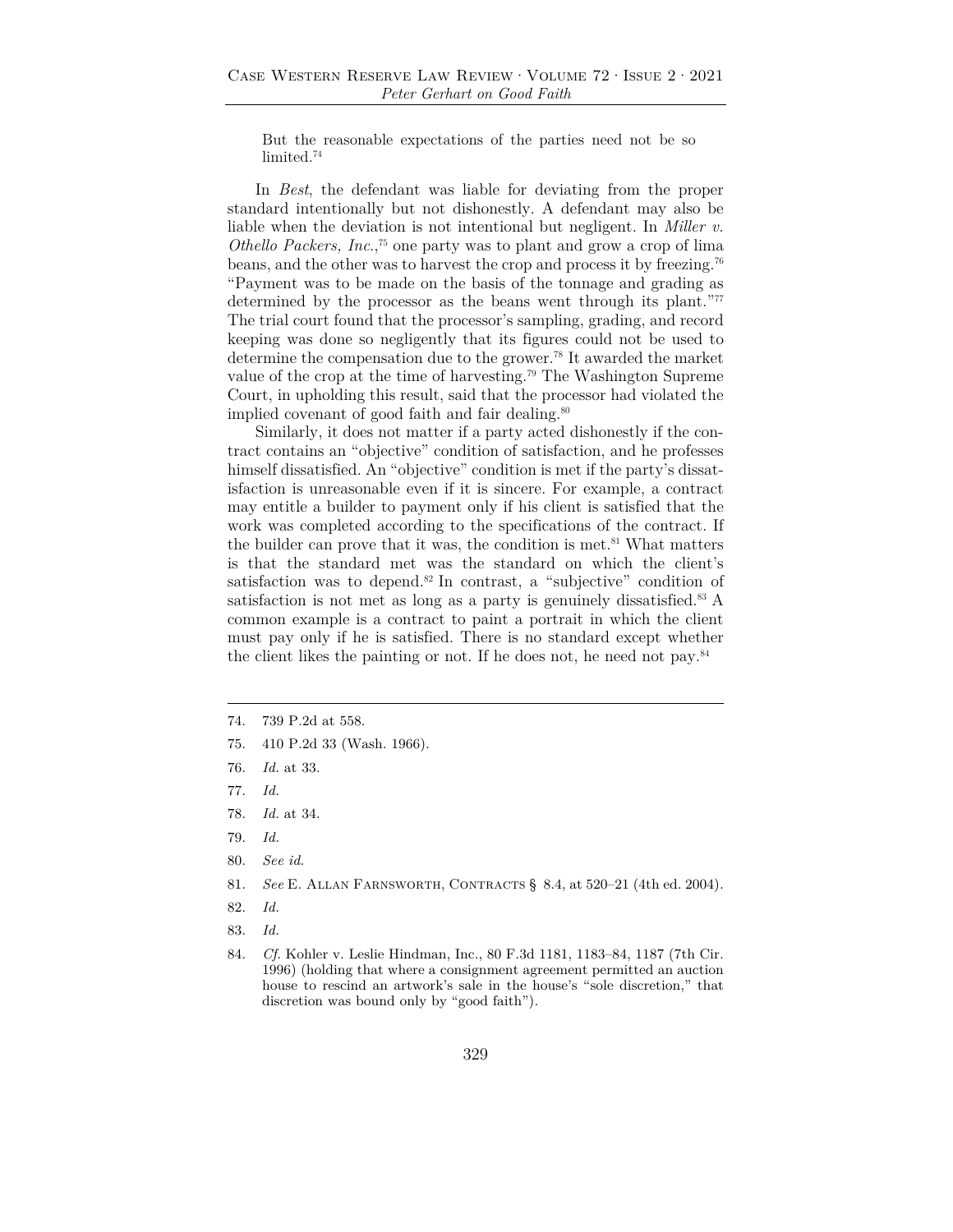## *b. Discretion That is Not Subject to a Standard*

Sometimes there is no standard or criteria by which a party's discretion is to be exercised. Gerhart recognized that whether a party acts in good faith depends on whether he exercised it in accordance with the purpose for which it was conferred on him by the contract.<sup>85</sup>

Gerhart's example is an option, which is his second illustration of the duty to act in good faith. In *Market Street Associates v. Frey*, 86 the purpose of the option was to allocate various risks concerning the future value of property and the financing of improvements.<sup>87</sup> Judge Posner held correctly that the option could not be used to take advantage of the other party's momentary inattention to the terms of the contract.88 J.C. Penney Company had sold property to General Electric Pension Trust, which leased it back to J.C. Penney with an option to repurchase for twice the purchase price.<sup>89</sup> J.C. Penney could exercise the option only if, after it requested that the Trust consider refinancing improvements on the premises, the parties failed to reach agreement.<sup>90</sup> J.C. Penney assigned the lease to Market Street Associates.<sup>91</sup> The general partner of Market Street Associates contacted the Trust about financing improvements on the property.92 He did not mention the option, and when the Trust indicated that it was not interested, he tried to exercise it.93 According to Posner, Market Street Associates took "deliberate advantage of an oversight by [its] contract partner concerning [its] rights under the contract."94 As Gerhart recognized, what mattered was the purpose of the option. Its "function was to put a cost on the lessor's failure to negotiate in good faith," not on "remembering that the forfeiture provision was there."95

As noted earlier, another situation in which a party is given discretion without a standard according to which it must be exercised is when a contract provides a "subjective" condition of satisfaction.96 As long as a party's dissatisfaction is genuine, he has acted in good

- 85. *See* GERHART, CONTRACT LAW, *supra* note 2, at 141.
- 86. 941 F.2d 588 (7th Cir. 1991).
- 87. *Id.* at 591.
- 88. *Id.* at 597–98.
- 89. *Id.* at 591–92.
- 90. *Id.*
- 91. *Id.* at 591.
- 92. *Id.*
- 93. *Id.* at 591–92.
- 94. *Id.* at 594.
- 95. GERHART, CONTRACT LAW, *supra* note 2, at 142.
- 96. *See* Farnsworth, *supra* note 81, § 8.4, at 520.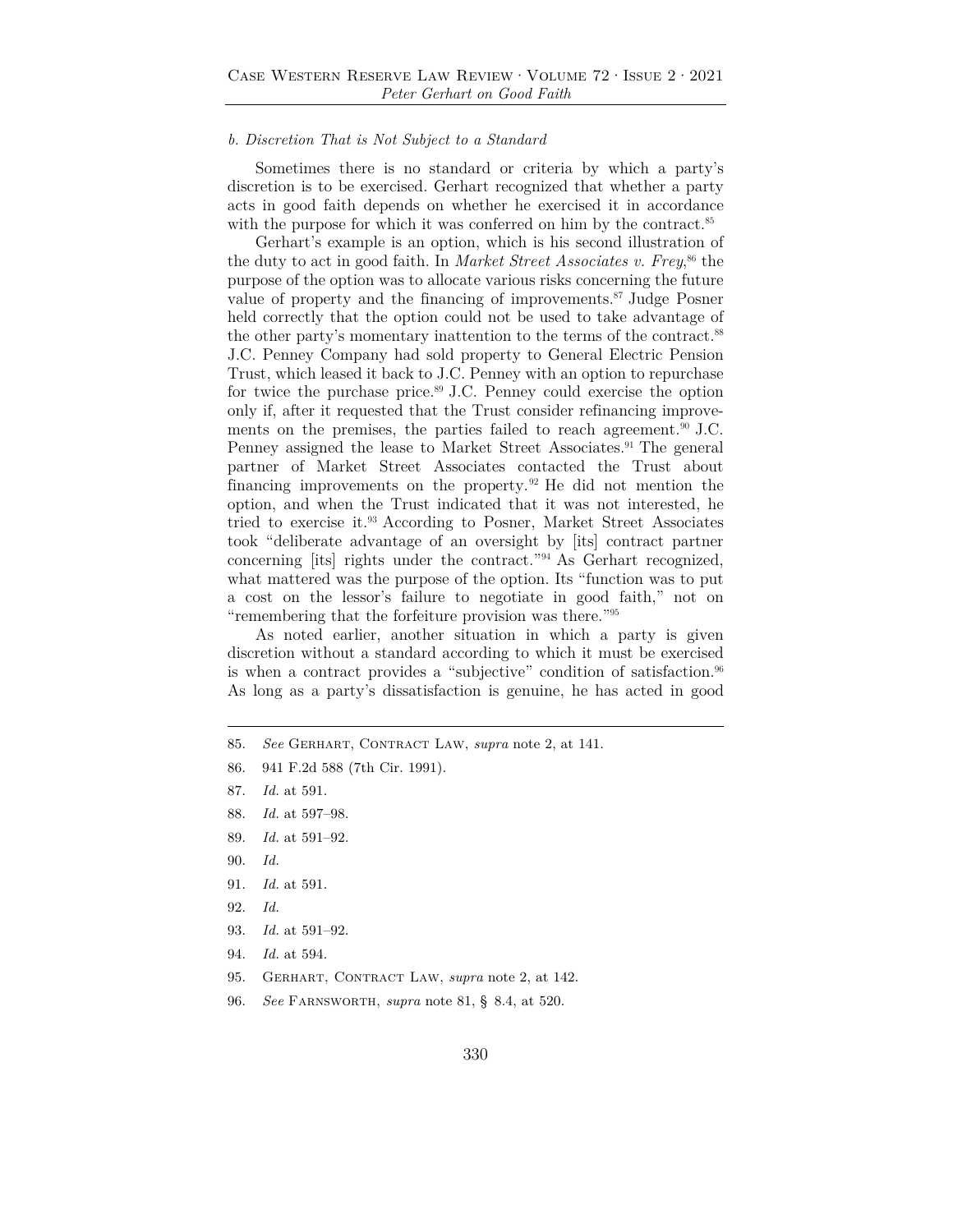faith. Such conditions are common when the condition concerns aesthetics or business judgment. A party may agree to buy a portrait but only if, when the portrait is painted, he is satisfied with it.97 In *Mattei v. Hopper*, 98 a developer agreed to buy a parcel of land for a shopping center but only if he was satisfied with the leases that he could enter into with third parties.99 In *Western Hills v. Pfau*, 100 a purchaser agreed to buy land subject to his ability "to negotiate with City of McMinnville as to a planned development satisfactory" to both parties.101

In these cases, the standard is the party's own satisfaction, not whether a reasonable person would have been satisfied. Yet the standard is not whether the contract will serve his own interests. If it were, he would have an option. He may not back out, for example, if he has decided to patronize a different artist or found a less expensive but equally suitable piece of land. Again, the discretion must be exercised according to the purpose for which it is conferred by the contract.

A condition that a party must be genuinely satisfied need not be explicit. In *Locke v. Warner Brothers.*, *Inc.*,<sup>102</sup> Warner had a right of first refusal on Locke's proposals for film productions and the discretion to accept or reject them.103 The plaintiff claimed that "the development deal was a sham, that Warner never intended to make any films with her, and that Warner's sole motivation in entering into the agreement" was to do a favor for the star, Clint Eastwood, by helping him to settle litigation with Locke.104 The court held that although Warner had the "right to make a subjective creative decision, which is not reviewable for reasonableness," its "dissatisfaction [must] be bona fide or genuine."105 Teri Dobbins Baxter criticized the court for "read[ing] into the contract a 'satisfaction' requirement that was not included in the language of the contract itself."<sup>106</sup> The question, however, should have been whether Warner used its discretion for the purpose for which it was given. Doubtless, Locke ran the risk that her proposals would be turned down, but the provision would have been pointless if Warner did not need to consider them.

- 101. *Id.* at 202.
- 102. 66 Cal. Rptr. 2d 921 (Cal. App. 1997).
- 103. *See id.* at 922.
- 104. *Id.*
- 105. *Id.* at 925.
- 106. Dobbins, *supra* note 72, at 248.

<sup>97.</sup> *See supra* notes 81–84 and accompanying text.

<sup>98. 330</sup> P.2d 625 (Cal. 1958).

<sup>99.</sup> *Id.* at 625–26.

<sup>100. 508</sup> P.2d 201 (Or. 1973).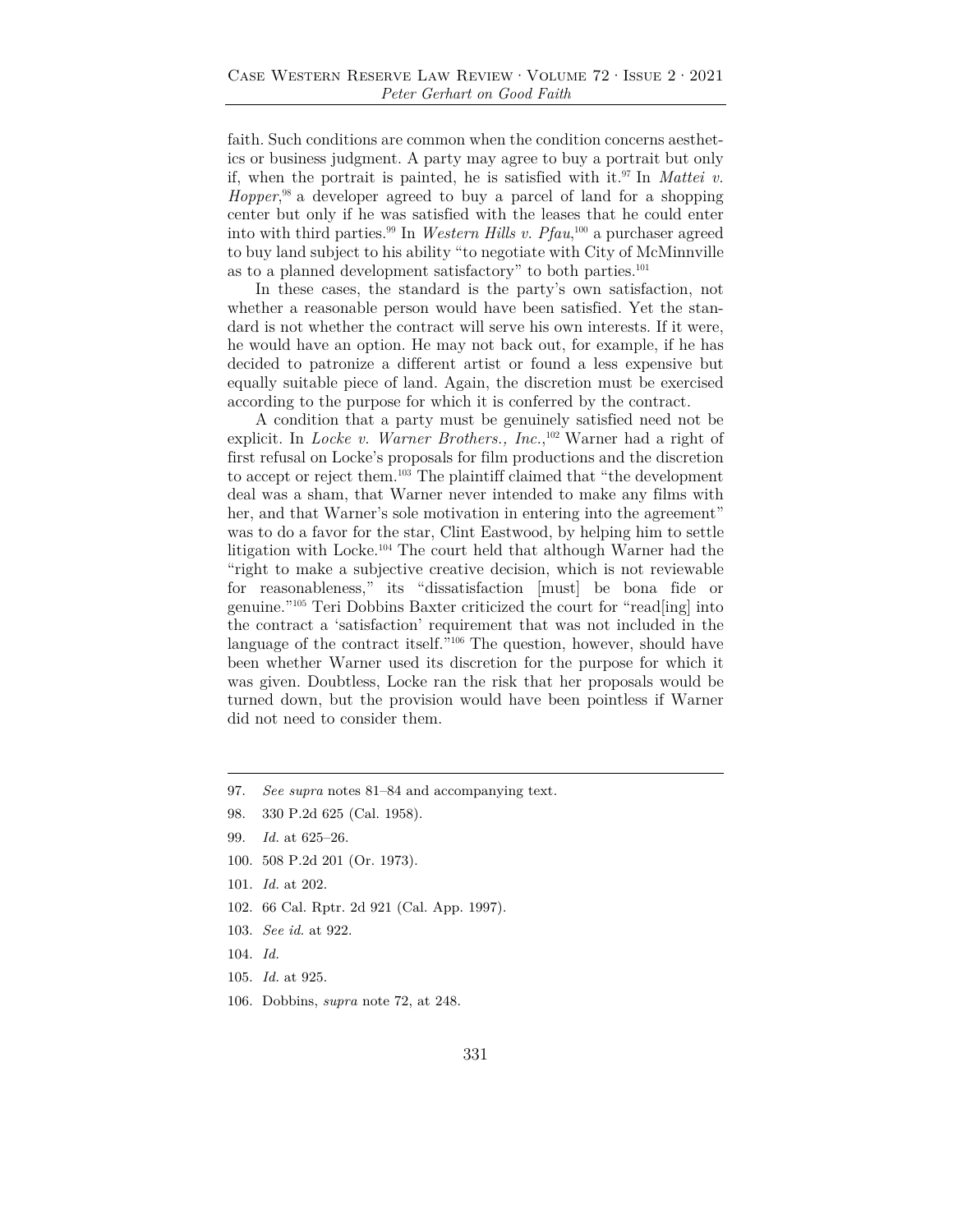In another situation, a contract gives a party the discretion to determine the price without prescribing a standard that he must follow in doing so. The question again is whether this discretion was exercised in accordance with the purpose for which it was conferred. In *Wilson v. Amerada Hess Corp.*,<sup>107</sup> Hess marketed gasoline through independent franchise dealers and through Hess-run cooperative dealers. 108 The prices at which it sold were to be "determined by Hess."109 Plaintiffs, three independent dealers, alleged "that Hess knowingly sets its . . . prices at a level that will not allow the dealers to cover operating expenses and achieve profit."110 It did so, they alleged, in order to drive out independent dealers so that Hess could replace them with its own cooperative stations. 111 If so, Hess acted in bad faith, as the court correctly held.112 The purpose of giving Hess discretion to determine the price was not so that it could drive the independent dealers out of business. They were not compensated for assuming the risk that it would do so.

In *Amoco Oil Co. v. Ervin*, 113 the contract allowed Amoco to set the prices and rent it charged dealer-lessees according to a formula, which it was to devise.<sup>114</sup> Its formula for rent charged twice for the value of service bays.115 The court held that Amoco acted in bad faith.116 "The dealers were justified in expecting that . . . Amoco would not charge double for any one element of the calculation," and "they presumably would not have signed the agreements had they known" that it would.<sup>117</sup>

A recurring situation is a clause allowing a party to terminate a contract at will. Again, whether a party acted in good faith depends on whether he used that right in accordance with the purpose for which it was conferred.

- 107. 773 A.2d 1121 (N.J. 2001).
- 108. *Id.* at 1124.

109. *Id.*

- 110. *Id.* at 1125.
- 111. *Id.*
- 112. *Id.* at 1132.
- 113. 908 P.2d 493 (Colo. 1995).
- 114. *See id.* at 495.
- 115. *Id.* at 496.
- 116. *See id.* at 499 (determining that evidence supported the jury's conclusion).
- 117. *Id.*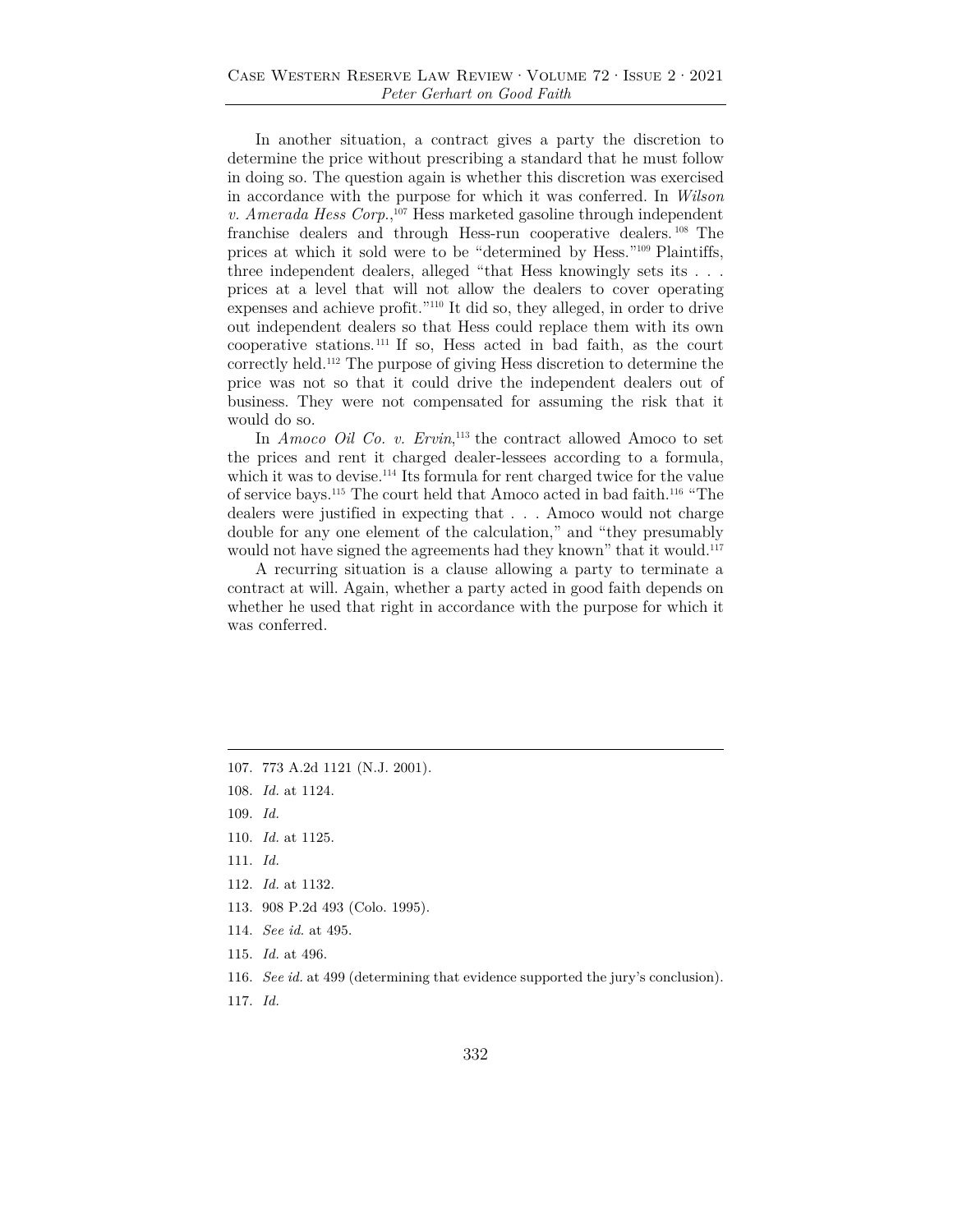In an employment contract, it has been held to be bad faith for a company to terminate a contract with an employee<sup>118</sup> or other agent<sup>119</sup> to avoid paying him a commission or letting him purchase stock which he would otherwise be entitled to buy under a stock option.120 As the *Restatement (Second) of Agency* provides:

An agent to whom the principal has made a revocable offer of compensation if he accomplishes a specified result is entitled to the promised amount if the principal, in order to avoid payment of it, revokes the offer and thereafter the result is accomplished as the result of the agent's prior efforts.121

That rule is correct. In such a situation, the employer uses his discretion to deprive a party of part of his compensation: the extra amount he was supposed to be paid if he was successful. The employee surely did not assume the risk that if he were successful, the employer would exercise his discretion to take it away.

Similarly, a franchisor, licensor, or wholesale distributor cannot use a termination clause to appropriate an increase in the value of the business in which the other party is engaged. This principle is sometimes applied without being acknowledged. Some courts reach the right result but claim that they do so because of the language of the parties' contract. In *Atlantic Richfield Co. v. Razumic*, 122 the franchisor refused to renew a franchise, presumably because it wished to replace the franchisee with someone else.123 If it were able to do so, it could appropriate the value of the franchise.124 The Pennsylvania Supreme Court held that it could not.125 In *Amoco Oil Co. v. Burns*,126 the franchisor wished to terminate the franchise and sell off the property that it had leased to the franchise  $e^{127}$  It was not appropriating the franchisee's business, but cutting its losses.<sup>128</sup> The same court held that

- 122. 390 A.2d 736 (Pa. 1978).
- 123. *Id.* at 737–38.
- 124. *Id.* at 742.
- 125. *Id.* at 743.
- 126. 437 A.2d 381 (Pa. 1981).
- 127. *Id.* at 382.
- 128. *Id.*

<sup>118.</sup> *See* Fortune v. Nat'l Cash Reg. Co., 364 N.E.2d 1251, 1257–58 (Mass. 1977) (citing Restatement (Second) of Agency § 454 (Am. L. Inst. 1958)).

<sup>119.</sup> RLM Assocs. v. Carter Mfg. Corp., 248 N.E.2d 646, 646 (Mass. 1969).

<sup>120.</sup> Lemmon v. Cedar Point, Inc., 406 F.2d 94, 95–97 (6th Cir. 1969).

<sup>121.</sup> Restatement (Second) of Agency § 454 (Am. L. Inst. 1958).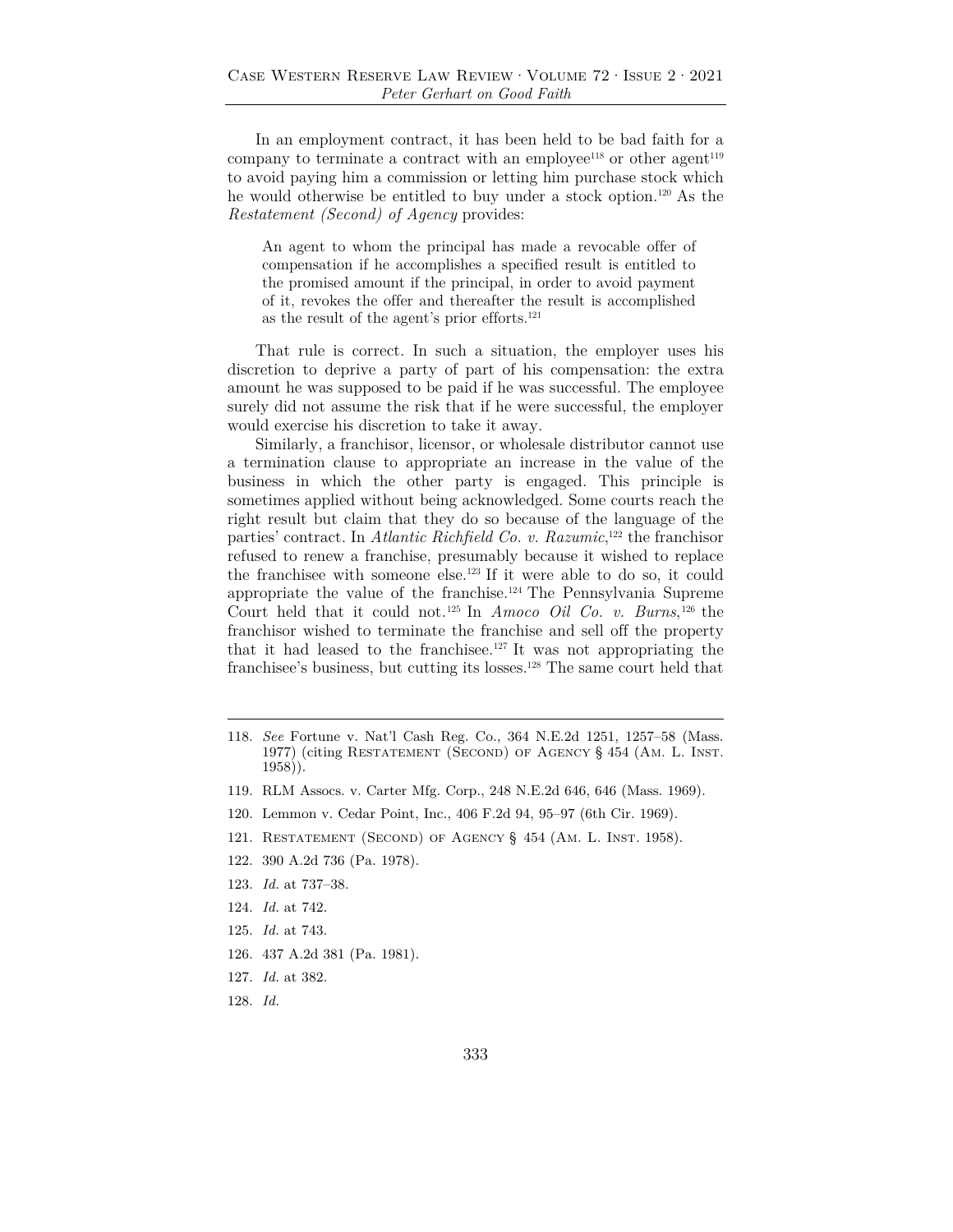it could terminate.129 The reason for the difference in result, according to the court, was that, "unlike *Razumic*, the right to terminate the relationship without cause [in *Burns*] was reserved by the parties in their written agreement."130 The result should not turn on the presence or absence of such a provision. If the contract in *Razumic* had expressly allowed the franchisor to terminate the relationship without cause, the purpose of that provision could not have been to allow it to appropriate the value of the franchisee's business. If the contract in *Burns* had contained no such provision, termination by Amoco to cut its losses would be consistent with good faith.

The same principle limits a landlord's right to refuse his consent to an assignment or sublease. The modern rule is that, in the words of the California Supreme Court, the landlord cannot refuse without "a good faith reasonable objection."131 According to the *Restatement (Second) of Property*:

A restraint on alienation without the consent of the landlord of the tenant's interest in the leased property is valid, but the landlord's consent to an alienation by the tenant cannot be withheld unreasonably, unless a freely negotiated provision in the lease gives the landlord an absolute right to withhold consent.<sup>132</sup>

As the Supreme Court of California said, to refuse consent, "in order . . . [to] charge a higher rent than originally contracted for . . . fail[s] the tests of good faith and reasonableness . . . . "<sup>133</sup>

Again, the question is the purpose for which the landlord was given the right to consent. Normally, a lease is like a sale: the lessor avoids the risk that if he waits or leases for a shorter term, the market value of the leasehold may fall, and the lessee avoids the risk that it may rise. If the lessee wished to move out before the end of the term, for example, because someone else can operate a business there more profitably, he would continue to pay the rent for which he originally contracted if the rental value of the property had fallen. To allow the lessor to appropriate part of the increase if the value has risen would be to allow him to renege on a bet he has lost.

- 132. Restatement (Second) of Prop. § 15.2(2) (Am. L. Inst. 1977).
- 133. *Kendall*, 709 P.2d at 842 (quoting Schweiso v. Williams, 150 Cal. App. 3d. 883, 886 (Cal. Ct. App. 1984)).

<sup>129.</sup> *Id.* at 384.

<sup>130.</sup> *Id.* at 383.

<sup>131.</sup> Kendall v. Ernest Pestana, Inc., 709 P.2d 837, 842 (Cal. 1985), (quoting Cohen v. Ratinoff, 147 Cal. App. 3d 321, 330 (Cal. Ct. App. 1983)).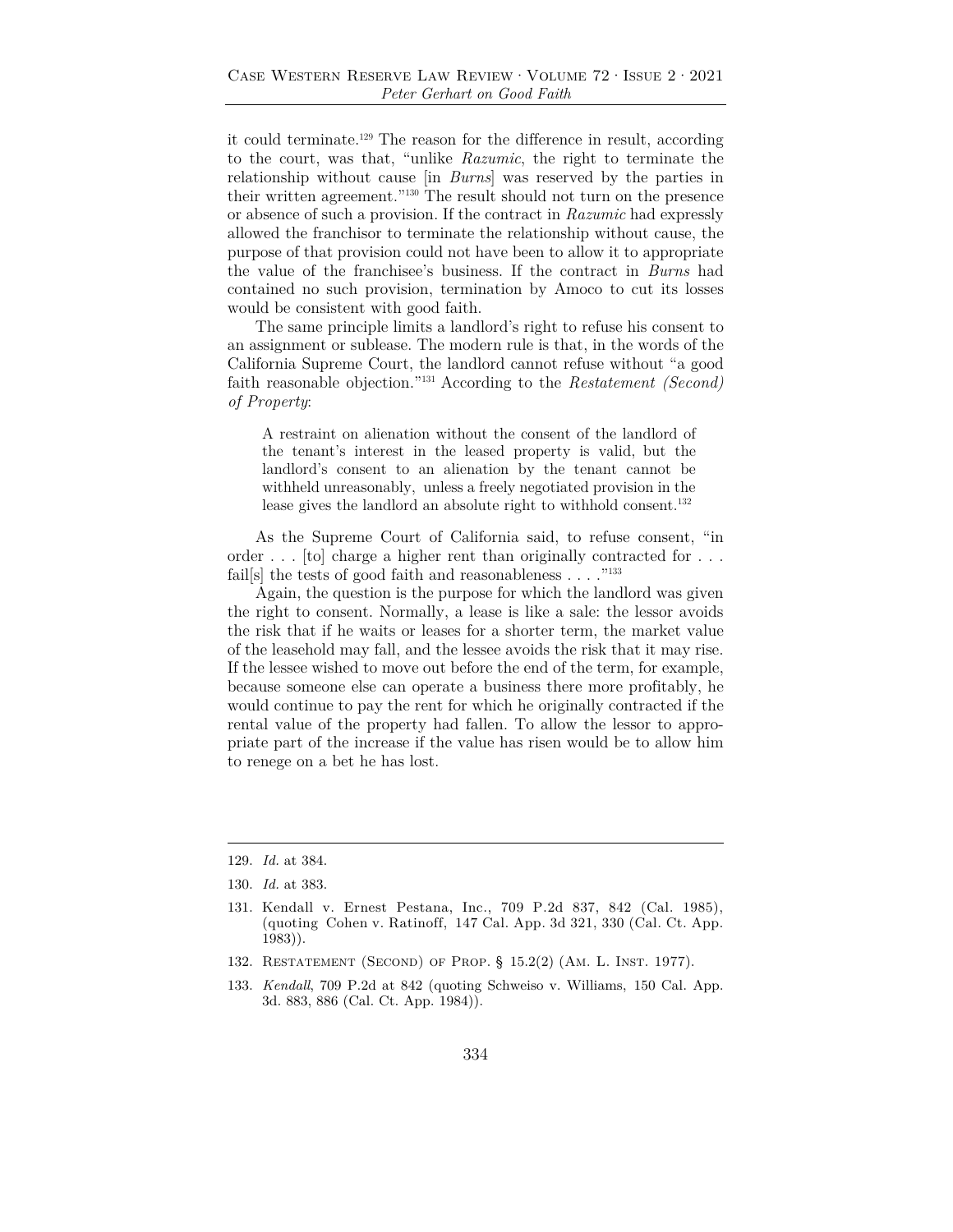#### 2. Promoting Cooperation

Gerhart's examples concern situations in which the issue of good faith arises because, to achieve flexibility, the contract confers discretion on one party. In other situations, the issue arises because the parties must cooperate in ways that cannot easily be specified in advance.

Daniel Markovits had such situations in mind when he said that "good faith becomes particularly important" when it is "impracticable or even impossible for the parties to regulate . . . advantage taking directly and expressly, because prior agreements cannot effectively reach them."134 "For imperfect planners, who cannot plan clearly for every contingency but whose plans inevitably involve haziness and have gaps, good faith is required to make joint planning possible."135

Markovits believed, however, that in these situations there is no way to draw a line between avoiding fraud, at one end of the spectrum, and observing a "fiduciary loyalty," at the other.136 One cannot do so by asking about the reasonable expectations of the parties: "good faith is required precisely because the contractual intentions of the parties, and hence also their reasonable expectations, are not complete or clear."137 Consequently, "[a]n understanding of good faith thus does not so much help to decide cases as to understand what has been decided."138

Here, as before, what should matter is whether a party who fails to cooperate is imposing a risk on the other party, which that party was not compensated to assume. He does so if his failure deprives the other party of a benefit that induced that party to contract so long as cooperation does not impose a burden on him that he was not compensated to bear. As Gerhart said, sometimes "contracting parties will accept some burdens on behalf of the counterparty in order to provide that counterparty with the rewards that the counterparty bargained for. . . . [I]t is part of the obligation that maintains the ex ante equilibrium  $\ldots$  .  $\ldots$  .  $\ldots$ 

According to Markovits, similar considerations should guide parties who are attempting to act in good faith. "[G]ood faith supports the parties' contractual settlement . . . . It is thus, fundamentally, an attitude of respect for the contract relation, and the measure of good

- 136. *Id.* at 279.
- 137. *Id.* at 278.
- 138. *Id.* at 280.
- 139. Gerhart, Contract Law, *supra* note 2, at 139.

<sup>134.</sup> Daniel Markovits, *Good Faith as Contract's Core Value*, *in* Philosophical Foundations of Contract Law, 272, 274 (Gregory Klass, George Letsas, & Prince Saprai eds., 2014).

<sup>135.</sup> *Id.* at 293.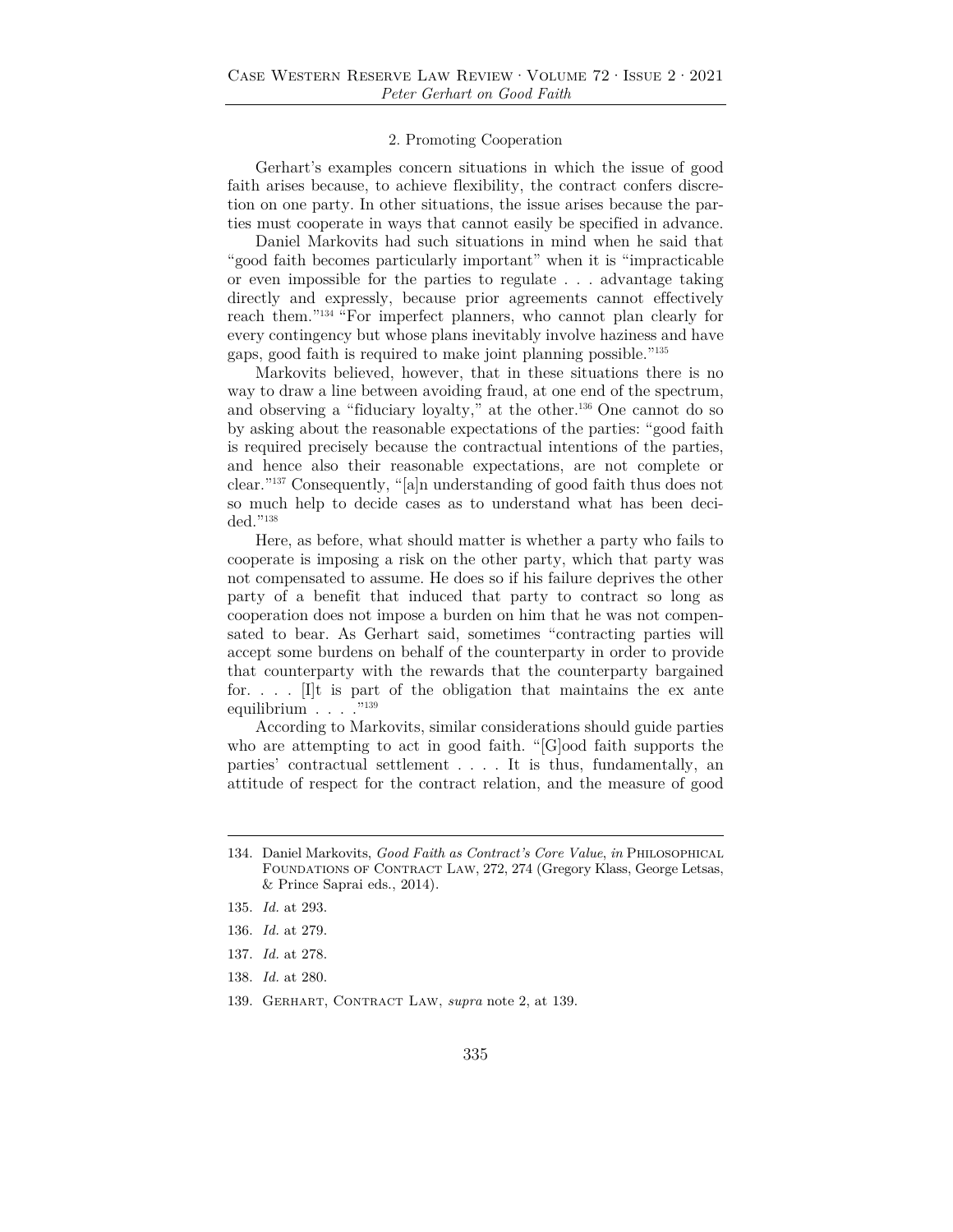faith is the contract itself."140 Each party has a duty "to adjust, in good faith, to new contingencies, in order not to deprive the other party of the benefits that the contract was intended to secure."141

It is true, as Markovits observed, that in these situations, deciding whether a party acted in good faith is not like "implying terms in the agreement."142 One can often tell what terms the parties would have agreed upon had they considered a problem at the time they entered into a contract. In these situations, one cannot. The issue of good faith arises because the parties must cooperate in ways that cannot easily be specified in advance. It may not be possible to say what a party acting in good faith should do. It may still be possible to see when his act or failure to act "deprive[s] the other party of the benefits that the contract was intended to secure."<sup>143</sup>

## *a. Positive Duties of Cooperation*

Sometimes cooperation requires a positive act without which the other party's performance cannot be made 144 or without which a condition cannot be fulfilled.145 If an owner must empty his cabinets before a contractor can remodel his kitchen, or if he must seek a permit before the contractor can build on his land, then the court will imply that he must make a good faith effort.

A good faith effort is not necessarily the same as "best efforts." In *Beraha v. Baxter Health Care Corp.*,<sup>146</sup> the court held that the licensee of the rights to a biopsy needle did not have a duty to use best efforts to develop a market for it even though the licensor was to be paid a percentage that depended on the success of his efforts. 147 "Especially . . . when an inventor grants a license to patented technology, the application of which is unknown, a commitment on the part of the licensee to devote best efforts to the development of the technology is

- 143. *Id.* at 291.
- 144. *See, e.g.*, Designer Direct, Inc. v. DeForest Redevelopment Auth., 313 F.3d 1036, 1043 (7th Cir. 2002) (describing a failure take steps to make contractor's performance possible as a "lack of good faith").
- 145. Simon v. Etgen, 107 N.E. 1066, 1067–68 (N.Y. 1915) (finding when the sale of a building is a condition to be fulfilled before payment was due, good faith requires sale within a reasonable time).
- 146. 956 F.2d 1436 (7th Cir. 1992).
- 147. *See id.* at 1437, 1442, 1145.

<sup>140.</sup> Markovits, *supra* note 134, at 280.

<sup>141.</sup> *Id.* at 291.

<sup>142.</sup> *Id.* at 276 (quoting E. Allan Farnsworth, *Good Faith Performance and Commercial Reasonableness under the Uniform Commercial Code*, 30 U. Chi. L. Rev. 666, 670 (1963)).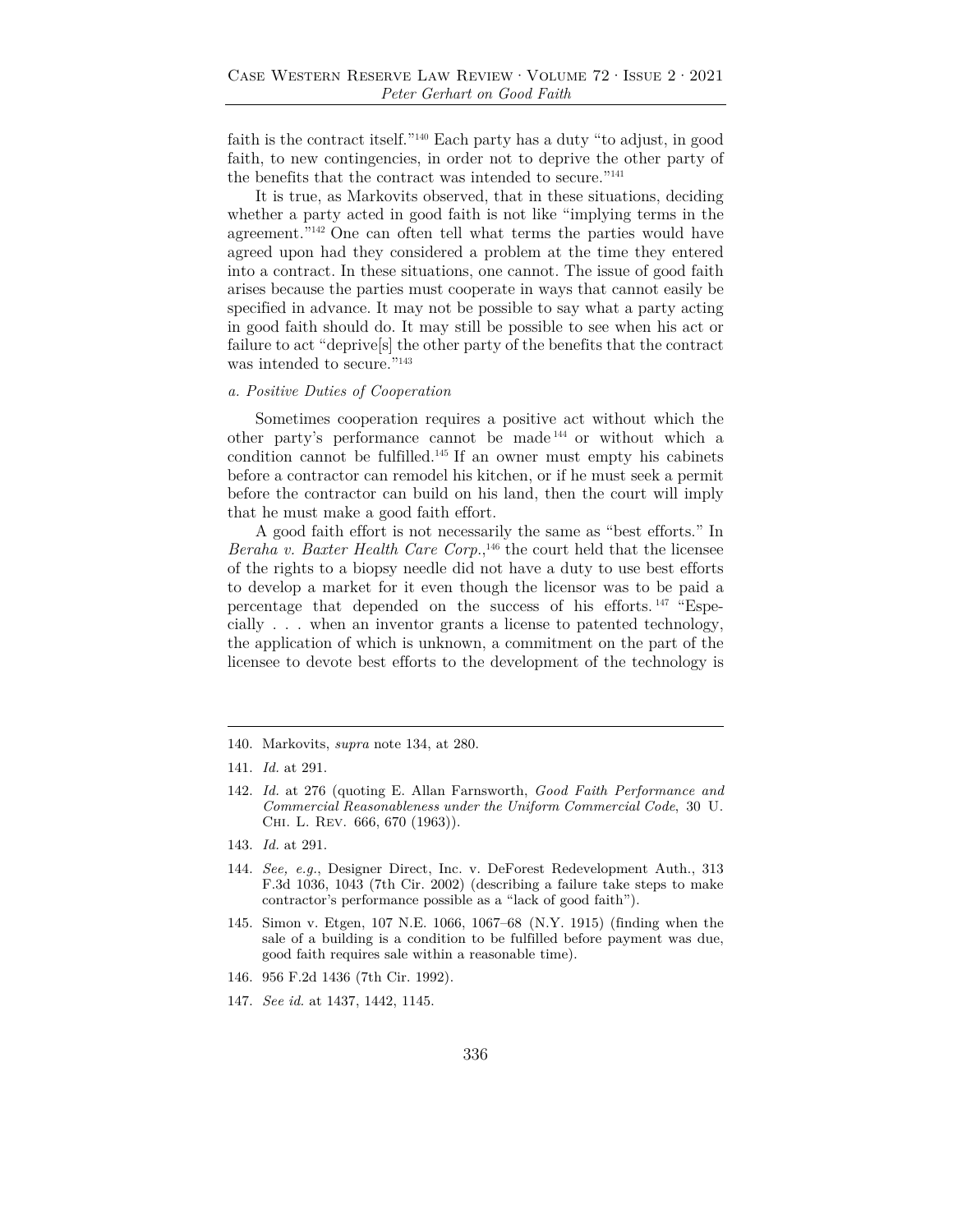a substantial commitment which should not be automatically inferred."148 But the defendant was under a duty "to exercise reasonably its discretion in developing and marketing the Beraha needle."149 If, in its "business judgment," development of the needle was unwise, it acted in good faith "even if it exerted no efforts at all to develop" it.150

## *b. Negative Duties of Cooperation*

In contrast, sometimes a party's duty to cooperate is negative rather than positive. He must not obstruct the other party from receiving a benefit which induced that party to contract. The issue of good faith arises because it is difficult to specify in advance all the actions that a party should not take.

Unfortunately, many courts say that a duty to act in good faith can only be implied from a duty or condition that is set out in the contract. All the negative duties to cooperate cannot be set out in advance. There is no limit to the ways in which, by failing to act, one party could obstruct the other's opportunity to receive a benefit that was anticipated by both parties and induced that party to contract on the terms that he did.

The benefits that a party anticipated and that induced him to contract may be part of the compensation he was supposed to receive under the contract. Or they may be additional benefits such as the opportunity to make advantageous bargains with others. We will discuss each situation in turn.

In *Seidenberg v. Summit Bank*, 151 the benefits that the plaintiffs expected were part of the compensation that they were supposed to receive.152 In return for selling stock in two corporations to Summit Bank, they were to retain their positions as the corporations' executives and "to be placed in charge of the daily operations of any other [similar] insurance business" that Summit acquired.153 They also agreed to salary reductions "in exchange for a bonus to which they would be entitled based on the growth of the [corporations]."154 The plaintiffs alleged that the Summit's obstructive conduct showed that it "'never had any intention to perform to begin with,' and that Summit 'from the start, . . . never [was] committed to developing the business with [plaintiffs], but rather simply wanted to acquire the business and seek out their

- 151. 791 A.2d 1068 (N.J. 2002).
- 152. *Id.* at 1072.
- 153. *Id.*
- 154. *Id.* at 1073.

<sup>148.</sup> *Id.* at 1442–43 (alternation in original) (quoting Permanence Corp. v. Kennametal, Inc., 908 F.2d 98, 103 (6th Cir. 1990)).

<sup>149.</sup> *Id.* at 1444.

<sup>150.</sup> *Id.* at 1445.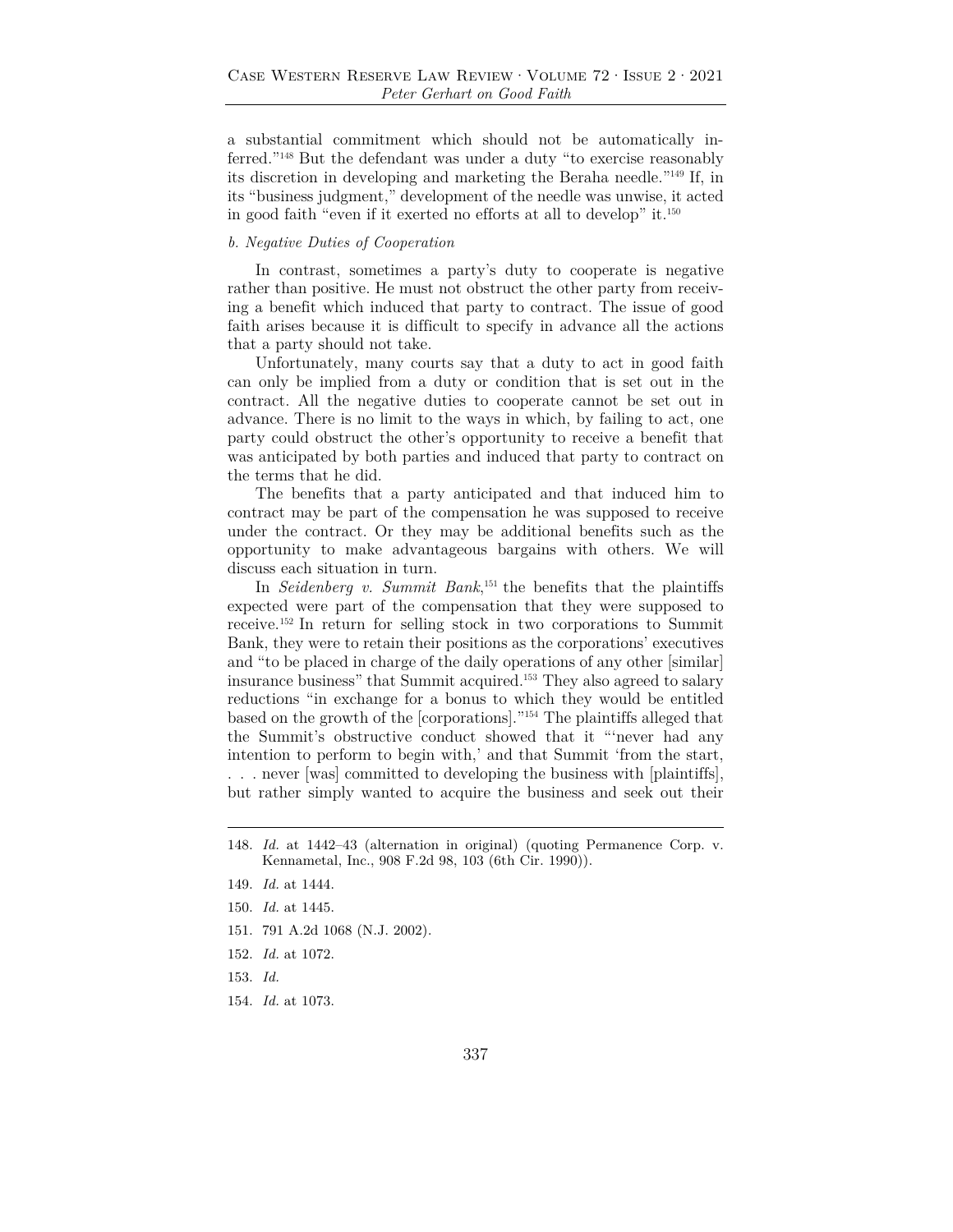own broker to run it or grow it.'"155 If so, the court held, the defendant acted in bad faith.156 In this case, the court implied the duty to act in good faith from an express provision in the contract. The contract said: "Summit and [plaintiffs] shall work together to formulate joint marketing programs . . . ."157

Sometimes the compensation a party is to receive depends on the extent to which the other party uses or profits from the goods or services he provides. In *Ryder Truck Rental, Inc. v. Central Packing Co*., 158 the rent charged for truck trailers to transport frozen food depended on how many miles the trucks were driven.159 There was no minimum rental and no requirement that the trailers be driven a minimum number of miles.160 The lessee's assignee did not use them at all.161 The court held that he had acted in bad faith by "interfer[ing] with the right of the other to the fruits of its bargain."<sup>162</sup> The court was correct. The risk that the lessor assumed by charging by the mile was not that the lessee would acquire a back-up fleet and pay nothing for it.

Unfortunately, instead of simply asking what risks the parties assumed, the court felt compelled to imply a duty of good faith from an express clause in the lease. The lease said that the lessee would "use and operate the motor vehicle equipment . . . in the normal and ordinary conduct of *its* business."163 That clause had nothing to do with the non-use of the trailers—a problem that the drafters never considered. By reading the clause as though it did, the court reached the right result while claiming it did not "imply an additional covenant enlarging [the] terms" of a "seemingly complete" agreement.<sup>164</sup> This is a dangerous line of argument. It suggests that if the lease had not happened to mention "use," the result would be different.

That line of argument led to the wrong result in *Mutual Life Insurance Co. of New York v. Tailored Woman, Inc*. 165 The plaintiff leased its basement and first three floors fronting Fifth Avenue to the

- 158. 341 F.2d 321 (10th Cir. 1965).
- 159. *Id.* at 322.
- 160. *Id.* at 322, 325.
- 161. *Id.* at 322.
- 162. *Id.* at 323, 324.
- 163. *Id.* at 322.
- 164. *Id.* at 323, 324 (quoting Stern v. Dunlap Co., 228 F.2d 939, 942 (10th Cir. 1955)).
- 165. 128 N.E.2d 401 (N.Y. 1955).

<sup>155.</sup> *Id.*

<sup>156.</sup> *Id.* at 1078.

<sup>157.</sup> *Id.* at 1072.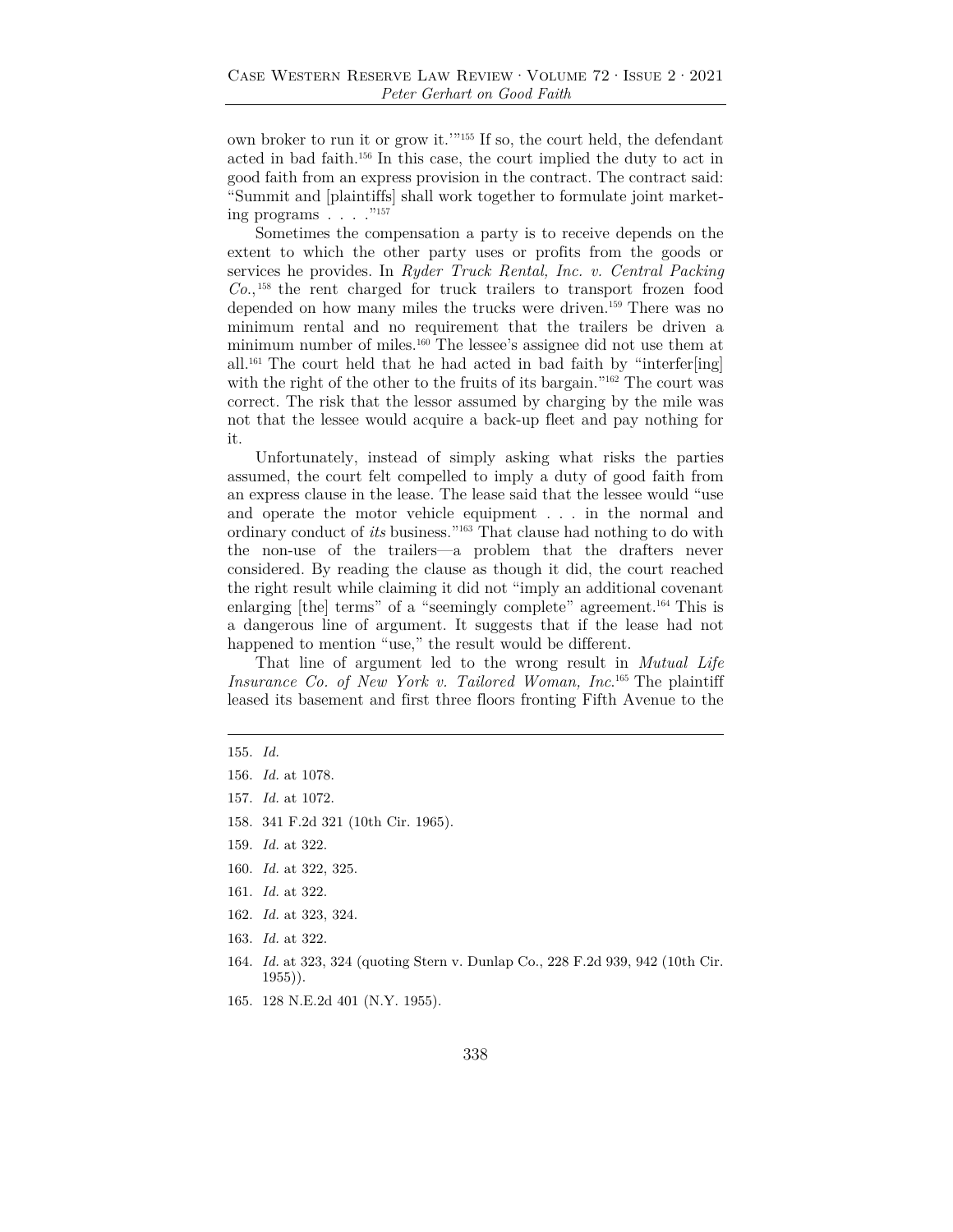defendant, a women's clothing store, in return for 4% of all sales made "on, in, and from the demised premises."166 Six years later, it leased the defendant part of the fifth floor for a fixed rent.<sup>167</sup> The defendant moved its fur department, which sold its most expensive clothes, to the fifth floor.<sup>168</sup> The plaintiff sued a year later, when it "learned for the first time that it was not receiving its percentage from the sales of furs."169

The court said that it accepted "the good old rule that there is in every contract an implied covenant of fair dealing."170 Yet it found for the defendant because it thought it had to tease an answer out of words in the original lease "on, in, and from the demised premises."171 These words were drafted before the possibility of moving the fur department had arisen.172 Yet the court did not ask why the defendant did so. If the reason was not to increase sales but to lower the amount of its rent, then it should have been held liable for violating its obligation to act in good faith. The rent in the original lease was not increased to compensate the lessor for the risk that the lessee would sell his most expensive goods from a floor yet to be rented.

Sometimes, the benefit of which a party has been deprived is not part of the compensation he was to receive under the contract. It is an opportunity that the contract provides for him to enter into profitable bargains with others. Because of his expectations, the other party may have been able to contract on more favorable terms. If so, to deprive him of this opportunity violates the duty to act in good faith.

An example is *Sanders v. FedEx Ground Package System, Inc*. 173 "FedEx recruited . . . Sanders to be an independent contractor charged with making pick-ups and deliveries along a specified route."<sup>174</sup> Sanders claimed that FedEx told him "that he would have the ability to grow his business by buying routes from other contractors as they became

- 172. *Id.* at 402.
- 173. 188 P.3d 1200 (N.M. 2008).
- 174. *Id.* at 1202.

<sup>166.</sup> *Id.* at 402 (adopting "the facts of this controversy, and the issues, [as] discussed in the Appellate Division opinion"); *Mutual Life Ins. Co. v. Tailored Woman, Inc*., 126 N.Y.S.2d 573, 574 (N.Y. App. Div. 1953).

<sup>167.</sup> *Tailored Woman*, 126 N.Y.S.2d at 575. ("It was specifically provided that the landlord should not be entitled to any percentage of receipts from sales or services on the demised premises and that the lease should not have any 'effect' on the 1939 lease of the basement and lower three floors.").

<sup>168.</sup> *Id.*

<sup>169.</sup> *Id.* at 575–76.

<sup>170.</sup> *Tailored Women*, 128 N.E.2d, at 403 (citing Kirke La Shelle Co. v. Paul Armstrong Co. et. al., 188 N.E. 163 (N.Y. 1933)).

<sup>171.</sup> *Id.* at 402–03.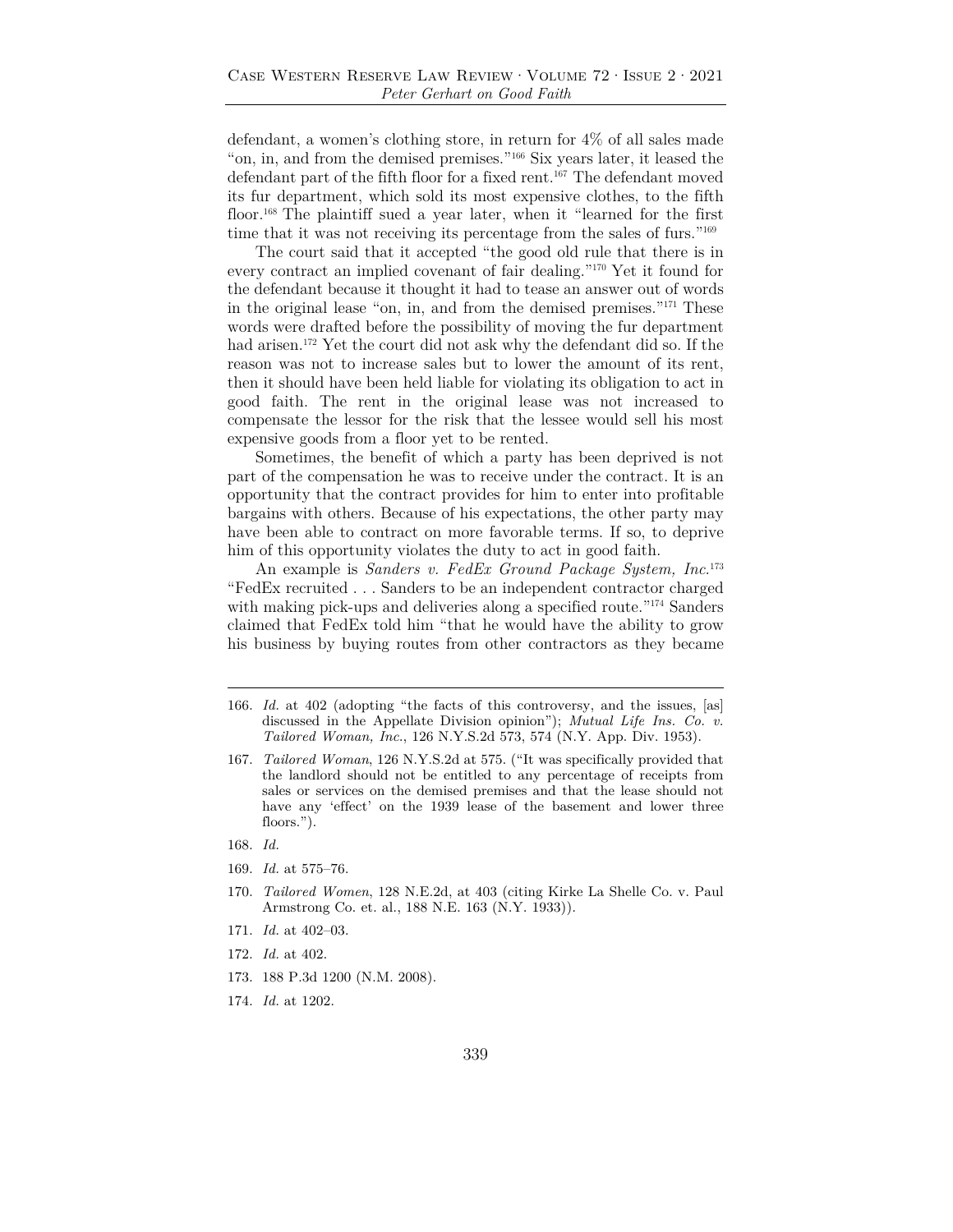available."175 FedEx obstructed his efforts to do so for reasons that had nothing to do with his qualifications to operate the routes.176 The lower court reached the wrong result by the line of reasoning just described. "[T]he implied covenant of good faith and fair dealing must be tied to a specific clause or term of the contract."177 Its decision was reversed on the grounds that the implied covenant of good faith "prohibit[s] one party from obstructing the other party's benefit, whether that benefit is express or implied."178 FedEx had charged Sanders an amount that reflected the benefit Sanders expected from buying additional routes.<sup>179</sup> FedEx could no more deprive him that benefit than of the amount of money promised him in the contract.

In *Olympus Hills Shopping Center, Ltd. v. Smith's Food & Drug Centers, Inc*., 180 the lessee in a shopping center frustrated the expectations concerning the use he would make of the premises that had led the owner to lease on the terms that it did.<sup>181</sup> The premises were leased for a grocery store or "any other lawful retail selling business not directly in conflict or competition with another major tenant."182 The lessee opened a grocery store nearby and used the space it had leased as a "box store" which, the shopping center claimed, "was a 'sham' operation designed to improperly 'freeze' the space in Olympus Hills and to force customers to its new location."183 The court held correctly that this use violated the shopping center owner's "justified expectations."184 The lessee's "minimum rent was below the break-even point for the shopping center's operating costs" because it was the anchor tenant at the center, generating significant customer traffic that was necessary to the financial health and operation of the shopping center.185

Yet ten years later, on similar facts, the same court that had declined to grant certiorari in *Olympus Hills Shopping Center* reached the opposite result. It did so by employing the line of argument we have criticized. It tried to extract an answer from the language of a contract that was never meant to deal with the issue. In *Oakwood Village, L.L.C.* 

- 180. 889 P.2d 445 (Utah Ct. App. 1994), *cert. denied*, 899 P.2d 1231 (Utah 1995).
- 181. *Id.* at 448.
- 182. *Id.*
- 183. *Id.* at 448, 451.
- 184. *Id.* at 449, 451–52.
- 185. *Id.* at 452.

<sup>175.</sup> *Id.*

<sup>176.</sup> *Id.* at 1202, 1205.

<sup>177.</sup> *Id.* at 1203–04.

<sup>178.</sup> *Id.* at 1203.

<sup>179.</sup> *See id.* at 1206.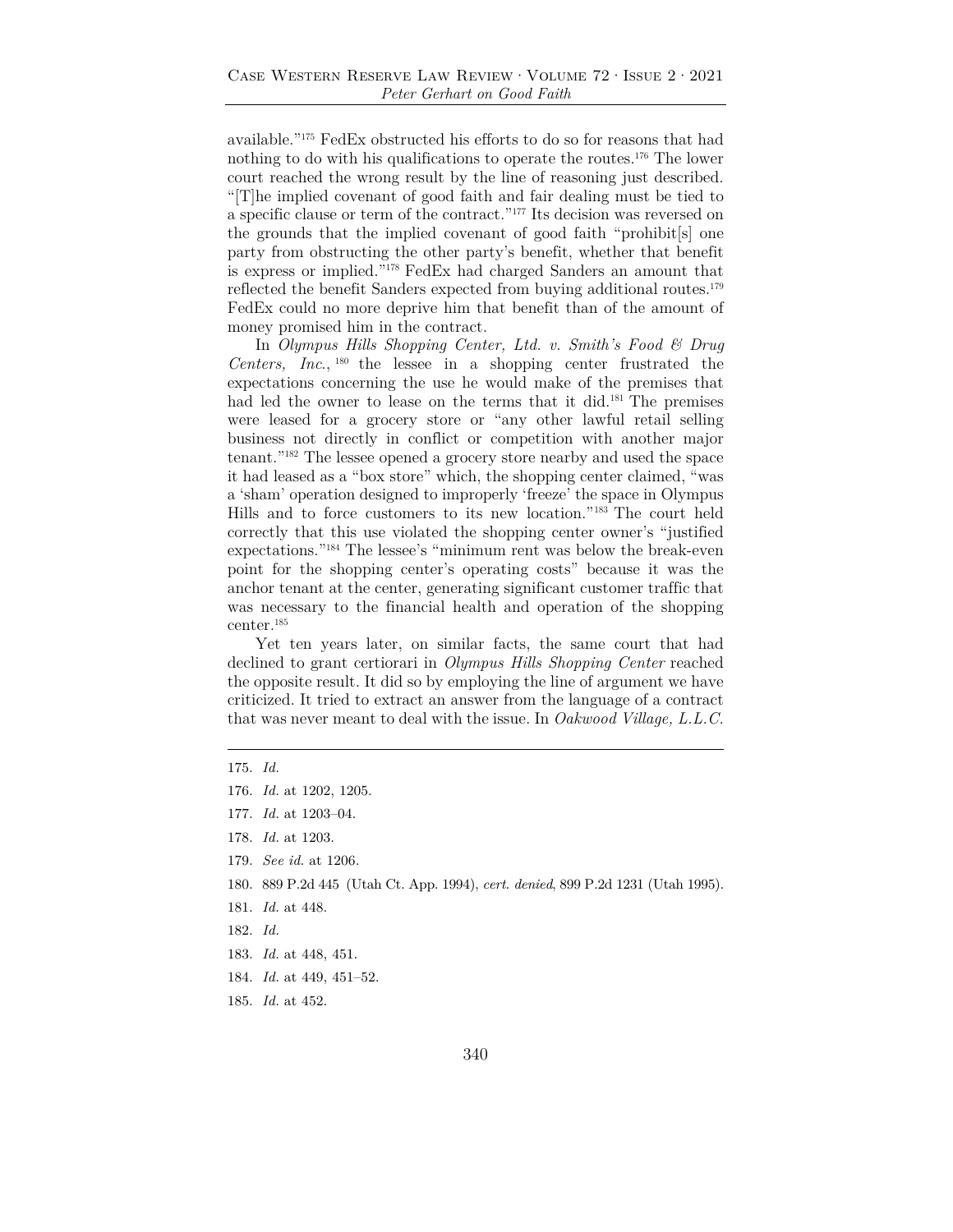*v. Albertsons, Inc*.,186 a shopping center leased space to the lessee for a supermarket and guaranteed that it would be the only supermarket in the center.187 It expected the lessee "to function as the center's anchor tenant."188 "[A]fter perceiving a better opportunity in a new shopping center across the street, [it] . . . moved one block south to become the anchor tenant in the Marketplace," another shopping center.189 "After [it] relocated, [it] 'went dark' at its [old] location . . . while continuing to pay the monthly rent on the now vacant building."190 "[Its] counsel admitted at trial, that [it] intentionally kept the old building unoccupied in order to restrict competition with its new store."191 It is hard to imagine that the shopping center assumed the risk it would do so in return for an increase in rent. Yet the court held that the tenant was entitled to act like a "dog in the manger."<sup>192</sup> The reason was that the doctrine of good faith "cannot be read to establish new, independent rights or duties to which the parties did not agree ex ante."193 The court distinguished *Olympus Hills Shopping Center* on the grounds that there, "the lease contained an express covenant of continuous operation and a restriction on the nature of operations."194 That is an odd way to characterize a clause that said that the lessee can operate "any lawful retail selling business not directly in conflict or competition with another major tenant."195 In any event, once again this line of reasoning led to the wrong result.

# II. Other Conceptions of Good Faith

Scholars have failed to agree on the meaning of good faith. Robert Summers claimed that the phrase cannot be defined positively, but only negatively, as what he calls an "excluder."196 According to other schol-

- 186. 104 P.3d 1226 (Utah 2004).
- 187. *Id.* at 1229–30.
- 188. *Id.* at 1229.
- 189. *Id.* at 1230.
- 190. *Id.*
- 191. *Id.*
- 192. *Id.* at 1241.
- 193. *Id.* at 1240.
- 194. *Id.* at 1241.
- 195. Olympus Hills Shopping Ctr., Ltd. v. Smith's Food & Drug Ctrs., Inc., 889 P.2d 445, 448 (Utah Ct. App. 1994).
- 196. Robert S. Summers, *"Good Faith" in General Contract Law and the Sales Provisions of the Uniform Commercial Code*, 54 Va. L. Rev. 195, 196 (1968).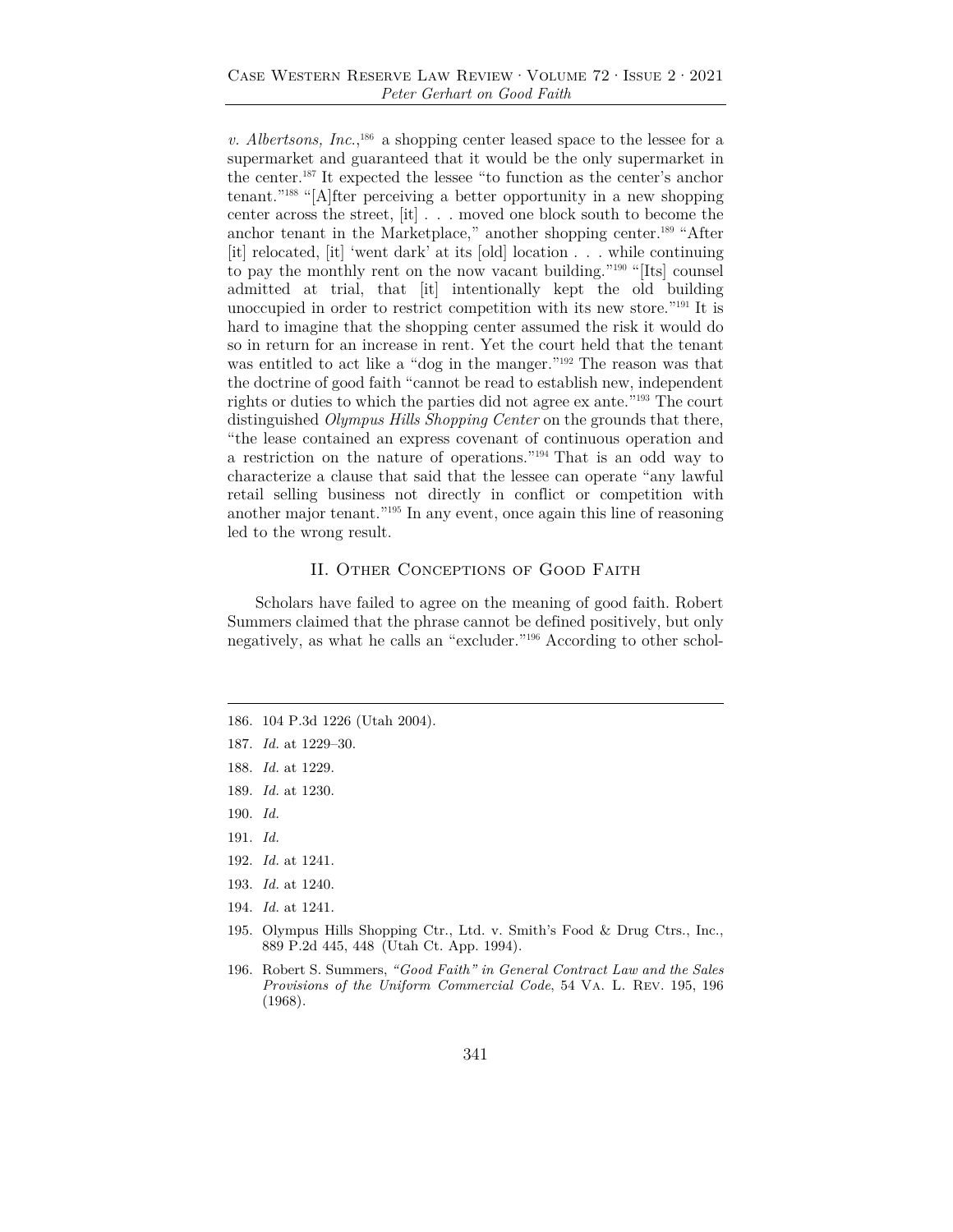ars, the doctrine is pernicious because it conflicts with standard methods of contract interpretation.197 Some say it is unnecessary because it merely recapitulates them. 198 Some say that the doctrine ensures fairness, but their conception of fairness borders on altruism.199 Some say the doctrine promotes economic efficiency.<sup>200</sup> They all differ from Gerhart's approach, but there is an element of truth in each of them.

# *A. Good Faith as an "Excluder"*

In a seminal article, Robert Summers claimed that one cannot define "good faith." "[G]ood faith is an 'excluder.' It is a phrase without general meaning (or meanings) of its own and serves to exclude a wide range of heterogeneous forms of bad faith."<sup>201</sup> According to Robert Braucher, who then served as Reporter, Summers's approach influenced that of the *Restatement (Second) of Contracts*. 202 The *Restatement (Second)* does not define good faith. It provides: "Every contract imposes upon each party a duty of good faith and fair dealing in its performance and its enforcement."203 According to Braucher:

[T]he trouble with this section, of course, is that it's very general, very abstract, and it needs specification the worst way, and specification is not to be had. I am indebted for its formulation here in the comments—formulations in the comments—to Professor Summers . . . .204

He was referring primarily to comment (a): "Meanings of 'good faith."

The phrase "good faith" is used in a variety of contexts, and its meaning varies somewhat with the context. Good faith performance or enforcement of a contract emphasizes faithfulness to an agreed common purpose and consistency with the justified expectations of the other party; it excludes a variety of types of conduct characterized as involving "bad faith" because they

- 199. *See* Scott, *supra* note 41, at 850.
- 200. *See* Steven J. Burton, *Breach of Contract and the Common Law Duty to Perform in Good Faith*, 94 Harv. L. Rev. 369, 373 (1980).
- 201. Summers, *supra* note 196, at 201 (footnote omitted).
- 202. *Friday Afternoon Session May 22, 1970,* 47 A.L.I. Proc. 489–90 [hereinafter 47 A.L.I. Proc.].
- 203. Restatement (Second) of Conts. § 205 (Am. L. Inst. 1981).
- 204. 47 A.L.I. Proc., *supra* note 202, at 490.

<sup>197.</sup> *See* Dobbins, *supra* note 72, at 231.

<sup>198.</sup> *See* Harold Dubroff, *The Implied Covenant of Good Faith in Contract Interpretation and Gap-Filling: Reviling a Revered Relic*, 80 St. John's L. Rev. 559, 563 (2006).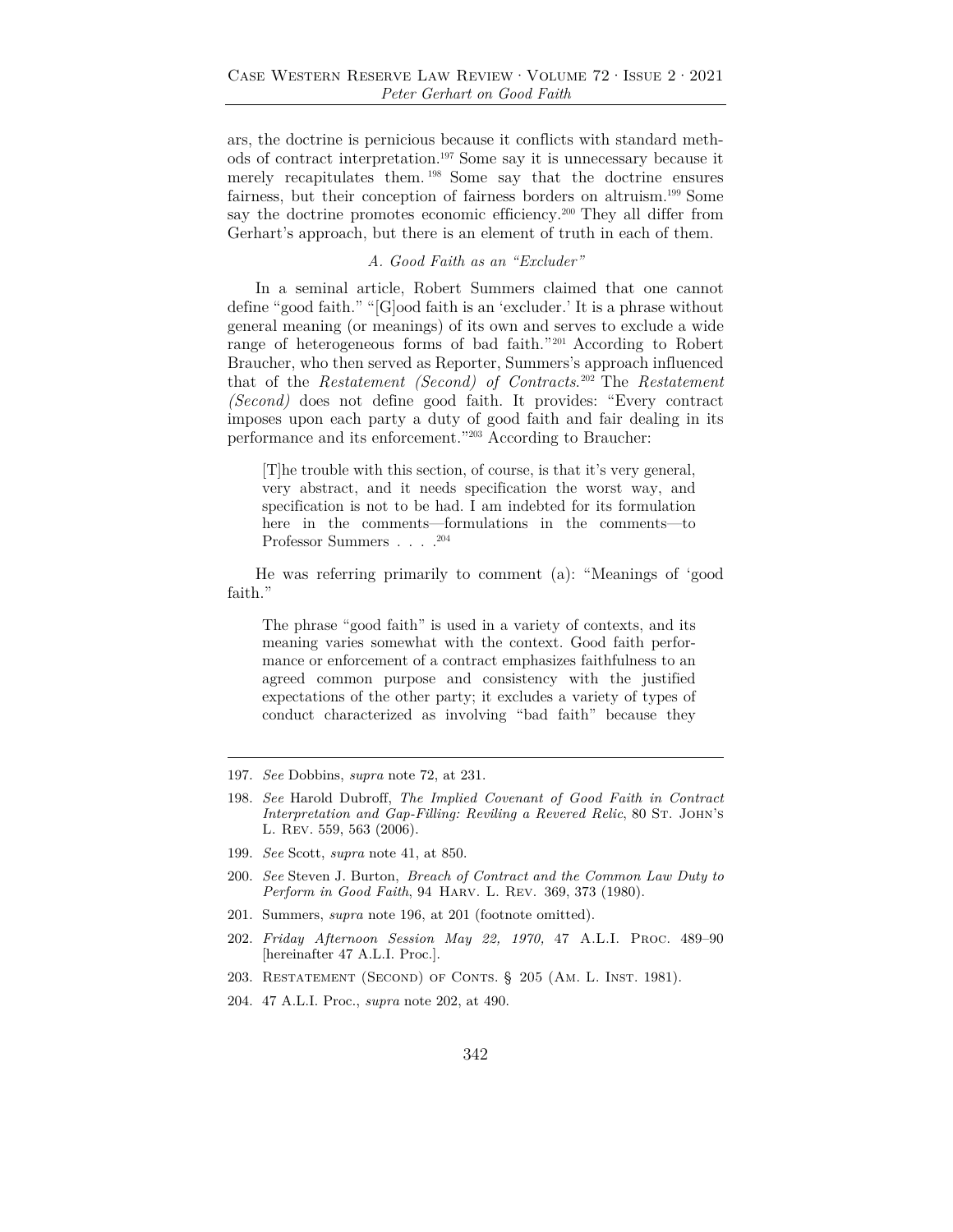violate community standards of decency, fairness or reasonableness. The appropriate remedy for a breach of the duty of good faith also varies with the circumstances.<sup>205</sup>

The comment neither refers to "good faith" as an excluder, nor says that a definition is impossible. Nevertheless, it does not provide the "specification" which, according to Braucher, the section "needs . . . [in] the worst way."206 The reason, presumably, is that it "is not to be had."<br/>  $\hspace{0.5pt}$  "207

The term "good faith" has indeed been used in heterogenous situations. It does not follow that the term cannot be defined but rather that one definition will not fit all of them. In a follow-up article, Summers enumerated these situations. They concern issues of consideration ("conjuring up a pretended dispute in order . . . to lay a basis for a settlement"), the fairness of the modification of the terms of a contract ("taking advantage of another's necessitous circumstances to secure a favorable modification"), the general problem of how to interpret the language of a contract ("asserting an overreaching or 'weaseling' interpretation or construction of contract language"), and problems of conditions and remedies ("wilful rendering of only substantial performance"; "making harassing demands for assurances of performance; wrongfully refusing to accept performance; and wilfully failing to mitigate damages"208). In each of those contexts, "good faith" does have a different meaning. But that does not show its meaning cannot be defined in the situations we have discussed in which a duty of good faith is needed to provide flexibility or to ensure cooperation.209

Some of those situations are mentioned obliquely in Summers's enumeration. A contract gives a party "a power to determine compliance or to terminate a contract" and thereby provide flexibility.<sup>210</sup> "[I]nterference with, or failure to cooperate in, the other party's performance" may constitute bad faith, as may "lack of diligence and slacking off."211

Summers also observed that bad faith also means "evasion of the spirit of the deal."212 That idea sounds like a vague expression of the principle we have seen to be at stake in all the situations that we have

- 208. Summers, *supra* note 73, at 813.
- 209. *See supra* Part I(B)(1).
- 210. Summers, *supra* note 73, at 812–13.
- 211. *Id.*
- 212. *Id.*

<sup>205.</sup> Restatement (Second) of Conts. § 205 cmt. a (Am. L. Inst. 1981).

<sup>206. 47</sup> A.L.I. Proc., *supra* note 202, at 490.

<sup>207.</sup> *Id.*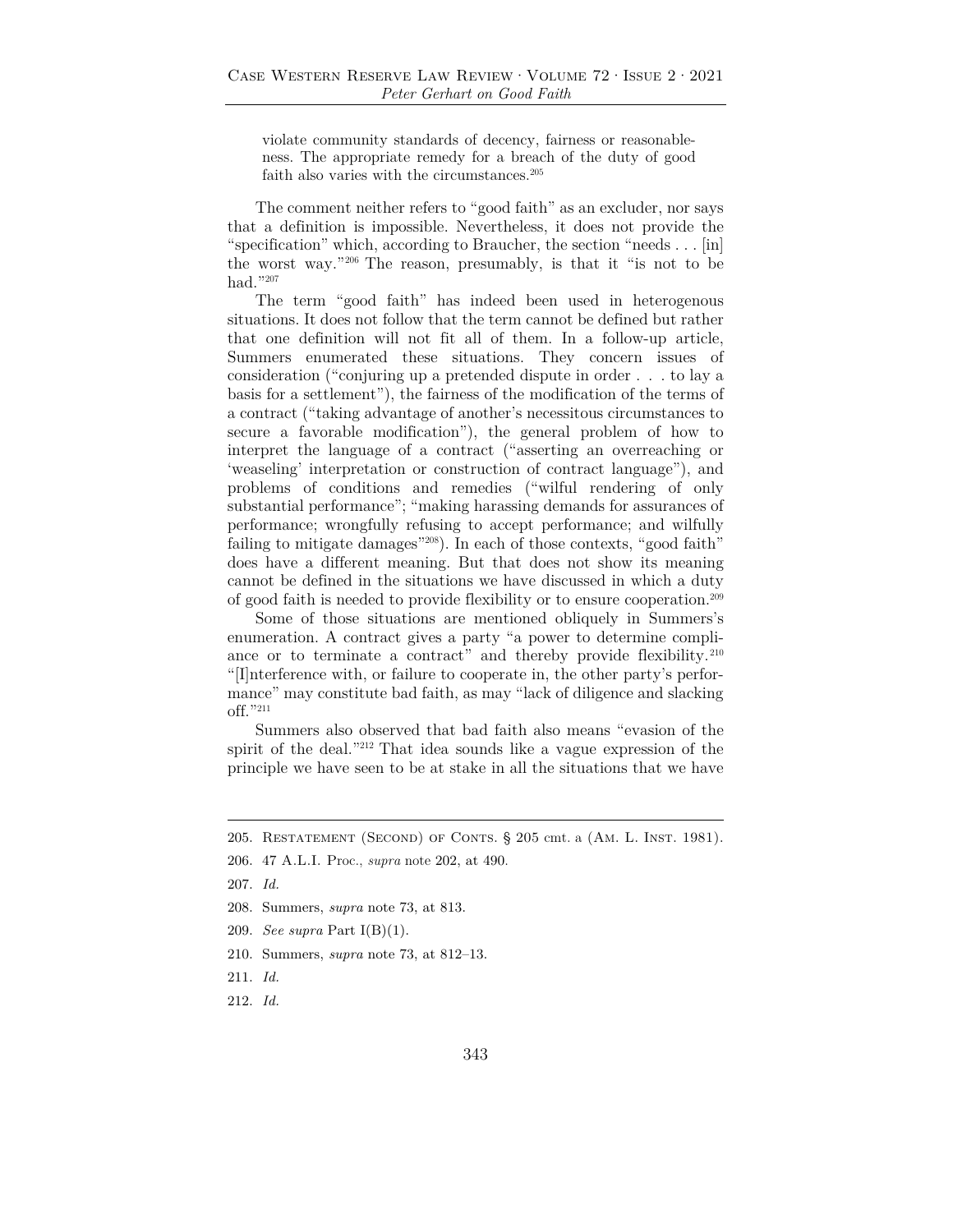discussed. Summers identified it with what Burton called the "recapture" of "forgone opportunities,"213 an idea that we will discuss next. Summers claimed that Burton's formulation was no more precise than his own.<sup>214</sup> We have tried to show how the principle that we have suggested can be given precision. Be that as it may, if one can explain the meaning of "the spirit of the deal," one can explain the meaning of good faith.215 The term is not merely an "excluder."

Summers's idea that some terms function as "excluders" is one way of reacting against the conceptualism of the 19th-century jurist.216 They defined concepts without regard to purposes and have rightly been criticized for ignoring the purposes that the law serves. 217 In our account, the duty to act in good faith was explained in terms of the purposes of providing for flexibility and promoting cooperation. <sup>218</sup> Summers lists six "different methods of conceptualization," one of which is by using an "excluder."<sup>219</sup> None of them define a concept in terms of its purposes.

The first is typical of 19th-century conceptualism: "1. Conceptualization by formal definition—*e.g.,* resort to necessary and sufficient conditions for the use of a word or phrase."220

The element of truth in Summers's approach is that legal concepts cannot be defined in this way. If they could, the dream of the 19thcentury jurists could be realized. When a new case arose, one would simply ask whether the necessary and sufficient conditions for using a term have been satisfied.

Such definitions ignore the purposes that the law serves. What human beings make or do must be defined in terms of its purposes, but the definition will not contain a set of "necessary and sufficient conditions for the use of a word or phrase."221 The purpose of a chair is for a person to sit on it; the purpose of swimming is to move one's body forward through the water. By defining objects or activities such as these in terms of their purposes, one can explain why any chair or any swimming stroke has the features that it does. The definition can even suggest the features that a chair or stroke might have to perform its purpose better. But it does not identify necessary and sufficient conditions for an object to be a chair or an activity to be swimming. The

- 216. *Id.* at 818–19.
- 217. James Gordley, The Jurists: A Critical History 276–77 (2013).
- 218. *See supra* Part I(B).
- 219. Summers, *supra* note 73, at 817–18.
- 220. *Id.* at 817.
- 221. *Id.*

<sup>213.</sup> *Id.* at 830.

<sup>214.</sup> *Id.* at 833.

<sup>215.</sup> *Id.* at 812–13; *see supra* Part I.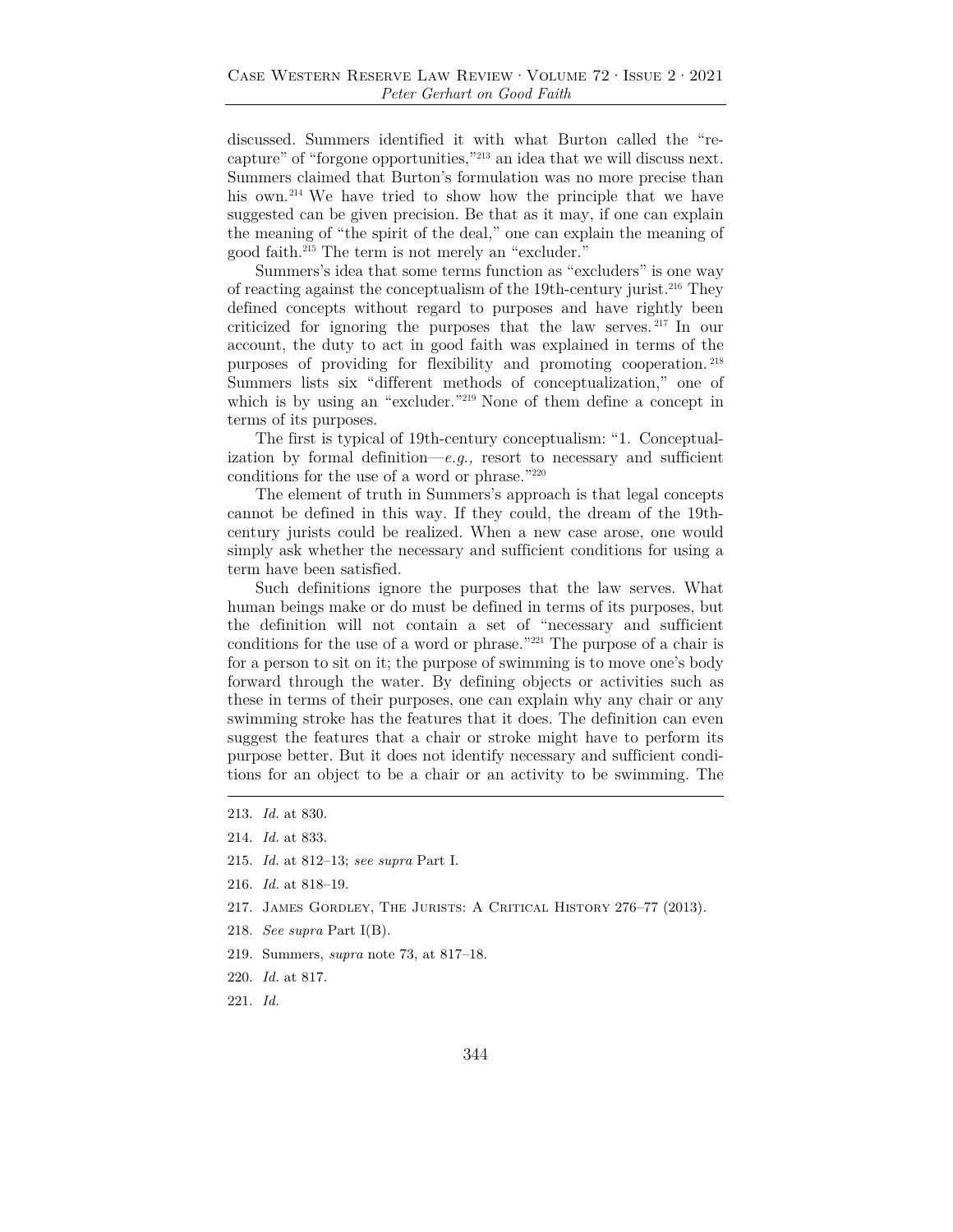same is true of legal terms and institutions. Defining good faith in terms of the purposes of providing flexibility or ensuring cooperation does not produce a list of conditions that must be met before we can say that a person has acted in good faith. But it does explain how those purposes may be served.

Summers's next four methods are attempts to define a term without providing a formal definition:

2. Conceptualization by synonymous paraphrase of the word or phrase in question (including contrastive paraphrase).

3. Conceptualization by paradigmatic sample, specifying what is required for the use of the word or phrase.

4. Conceptualization mainly by recital or representative examples illustrating the application of the word or phrase.

5. Conceptualization by specification of family resemblances that run through diverse uses of the word or phrase.<sup>222</sup>

As Summers recognized, none of these methods can provide an adequate, usable definition of good faith. To explain one term by a paraphrase or synonym (method 2) sidesteps the question of how to define the synonym or the terms used in the paraphrase. To explain a term by a paradigm (method 3) or representative examples (method 4) sidesteps the question of what makes the paradigm paradigmatic or the examples representative. 223 The idea of using family resemblances (method 5), as Summers recognized, was borrowed from Wittgenstein. 224 Wittgenstein's illustration, as explained by Lon L. Fuller, was the term "game." If a parent asked a babysitter to teach his children a game, and the babysitter taught them to duel with kitchen knives, the parent would say, "That's not the kind of game I meant." The example is supposed to show that one can only explain what a game is in terms of resemblances between different instances of what we call games. 225 What it actually shows is that words should be understood in terms of their purposes. The parents used the term "game" with one purpose in mind: to provide diversion for their children. Where the purpose is different, as in athletic competitions or games of chance, what counts as a "game" will be different.

Since these five methods are inadequate to define good faith, Summers concluded that one must use a sixth: "6. Conceptualization by way of 'excluder analysis.'"226

<sup>222.</sup> *Id.* at 818.

<sup>223.</sup> *Id.*

<sup>224.</sup> *Id.* at 818 (citing Ludwig Wittgenstein, Philosophical Investigations (G.E.M. Anscombe trans., 1958)).

<sup>225.</sup> Lon L. Fuller, The Concept of Law 138–39 (rev. ed. 1969).

<sup>226.</sup> Summers, *supra* note 73, at 818.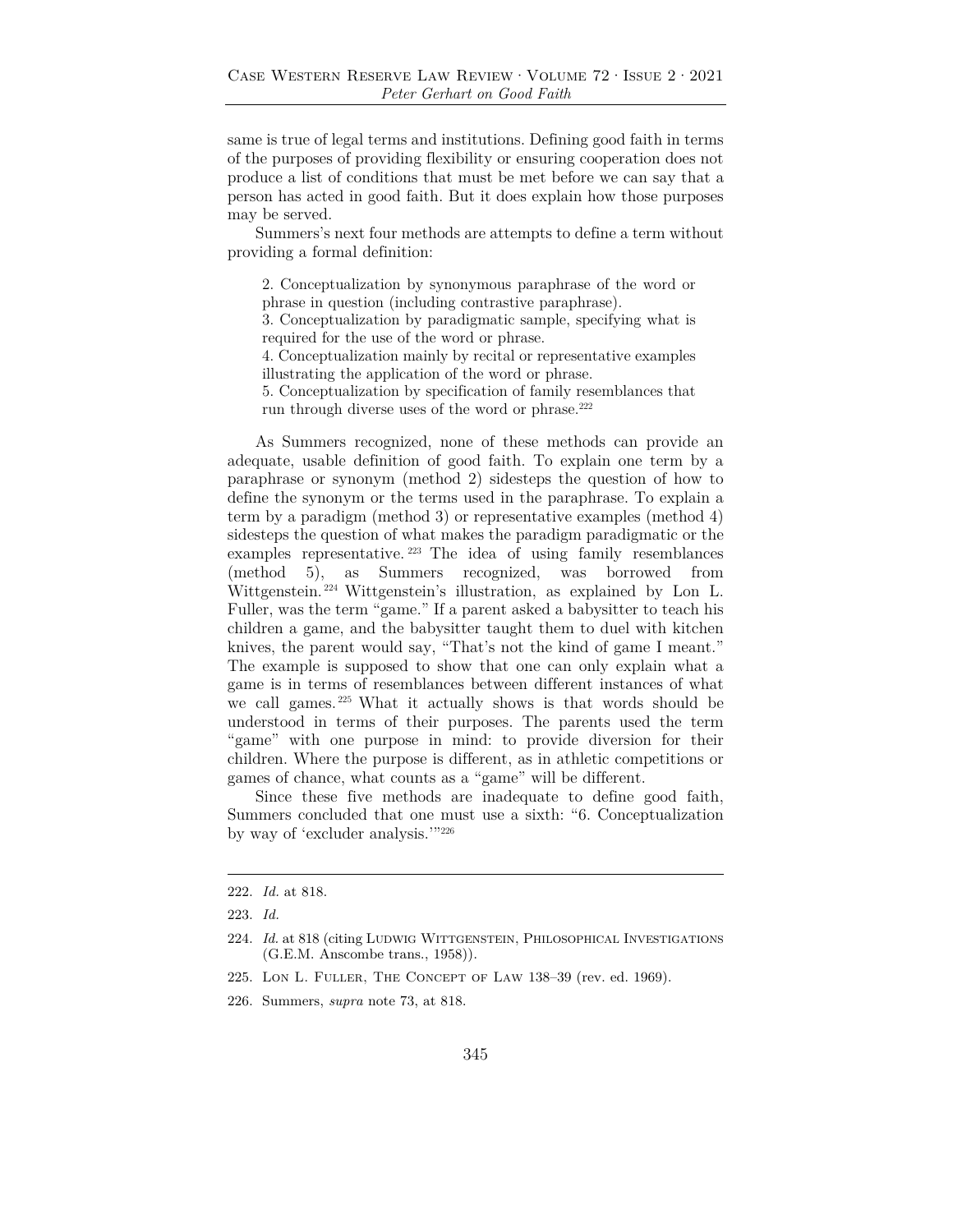He took this idea from John Austin227 and applied it to a much different problem. Austin was trying to solve the problem of Cartesian doubt: how do I know that everything I take to be real is not an hallucination or a dream?<sup>228</sup> Austin's answer was that the word "real" is an excluder: it is defined as that which is not real such as a dream or an hallucination.229 The Aristotelian view, challenged by the philosophy of Descartes, was the opposite: reality is a first principle of human reason—what it grasps before it grasps anything else—and dreams or hallucinations are defined by the fact that they are not real.<sup>230</sup>

Be that as it may, Austin's approach is helpful if one knows what is being "excluded." If one knows what a dream or a hallucination is, one can say, "reality is not that." For the term "good faith" to function as an excluder, one would have to know what is meant by "bad faith." But how is one to know? Perhaps in the way that the *Restatement (Second)* suggests: "'bad faith' . . . violate[s] community standards of decency, fairness or reasonableness."231 But if so, why say that good faith" is an excluder? Why not define it as conformity to "community" standards of decency, fairness or reasonableness"? If that definition is too vague to mean anything, then how is one to know what "bad faith" means? Summers illustrates the meaning of bad faith by giving a series of examples and claiming that no definition of good faith can explain them all. But that would seem to be "conceptualization" by representative examples, a method, he said, which cannot be used to understand the meaning of "good faith."232 Why, then, can it be used to understand "bad faith"?

# *B. The Good Faith as a Violation of Fundamental Principles of Interpretation*

According to Teri Dobbins Baxter, "the parties' agreement should take precedence over the parties' expectations, to the extent that the two do not coincide." 233 The "parties may not share the same expectations and one party may be ignorant of the expectations of the other."234 She concluded that, "in many contracts, the implied covenant

- 233. Dobbins, *supra* note 72, at 231.
- 234. *Id.* at 232.

<sup>227.</sup> J.L. Austin, Sense and Sensibilia 70–71 (G.J. Warnock ed., 1962), *quoted in* Summers, *supra* note 73, at 819.

<sup>228.</sup> *Id.*

<sup>229.</sup> *Id.*

<sup>230.</sup> *Id.*

<sup>231.</sup> RESTATEMENT (SECOND) OF CONTS. § 205 cmt. a (AM. L. INST. 1981).

<sup>232.</sup> Summers, *supra* note 73, at 818.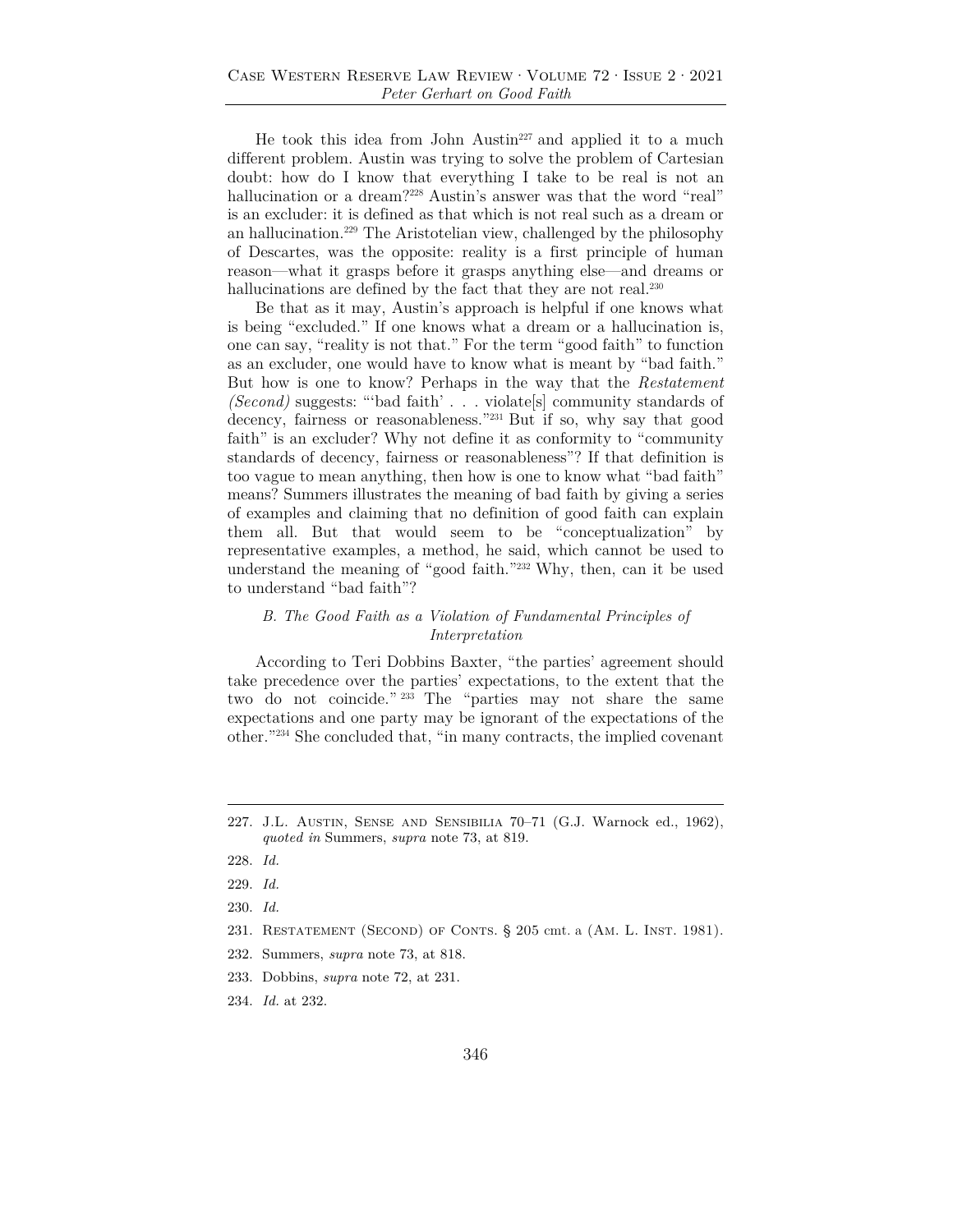of good faith is not capable or worthy of being saved from the chaos that currently surrounds it."235

The element of truth is that the duties to which the parties are held should be based on their expectations. The confusion is to use the term "expectations" too loosely. The parties' agreement is based on their expectations concerning the performances that each will receive and the risks and burdens that each will bear. Their agreement should be interpreted in terms of these expectations. Only these expectations matter. As long as a party was compensated for bearing a risk, it does not matter that he expected to win. Nevertheless, as we have seen, the risks that each party was assigned by the contract extend beyond those that either party had consciously in mind. These risks are not extraneous to the agreement. Consequently, they are not extraneous to the parties' "expectations" if we use that term in the same way as when we say a party who buys a car expects to get the car keys. He may not have consciously thought of the keys, but it is the most appropriate means to the end that both parties wished to achieve.

# *C. Good Faith as a Recapitulation of Fundamental Principles of Interpretation*

In contrast, Jay Feinman argued that "[g]ood faith is simply another embodiment of the basic principle of contract law—the protection of reasonable expectations."236 Similarly, according to Harold Dubroff, the difficulties of "defin[ing] good faith . . . would be eliminated if cases that are really about contract interpretation were approached that way without regard to the issue of good faith."237 Contracts should be interpreted in accordance with "the actual intentions and expectations of the parties, although they may have been expressed imperfectly."238

The element of truth in this approach is that the doctrine of good faith, as we have seen, is based on the same principles as those that that explain why other terms are read into a contract to govern situations that the parties did not anticipate. As we have seen, however, the doctrine applies when the parties could not have provided a term to resolve an issue in advance. If one cannot say in advance what a party should or should not do, one might give one of the parties the discretion to decide later on. It is impossible to list in advance all the ways in which one party might prevent the other from obtaining a benefit that he was supposed to receive under the contract. One must interpret the contract to protect the parties' reasonable expectations.

<sup>235.</sup> *Id.* at 230.

<sup>236.</sup> Jay M. Feinman, *Good Faith and Reasonable Expectations*, 67 Ark. L. Rev. 525, 526 (2014).

<sup>237.</sup> Dubroff, *supra* note 198, at 563.

<sup>238.</sup> *Id.* at 569.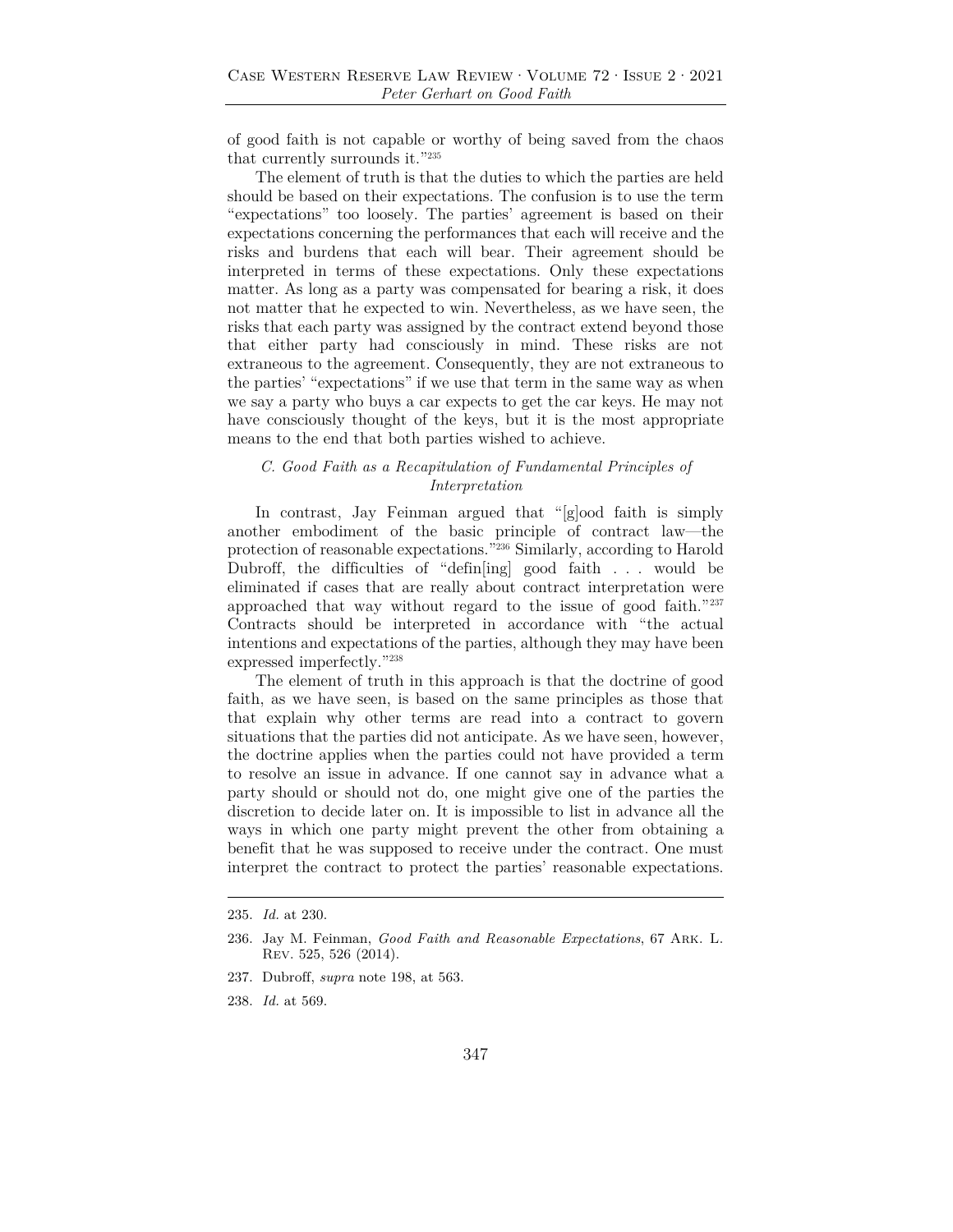Here, however, the only way to describe their expectations is that each of them would act in good faith. One cannot dispense with that term and explain what their expectations are.

#### *D. Good Faith as Altruism*

Another approach, as described by Robert Scott, is for a court to

fill in the "right" result or the "right relational" result by imposing an equitable adjustment that takes all of the relational and contextual factors into account as they appear at the time of adjudication. . . . There is simply a "gap in the agreement or risk allocation" that a court can fill based upon information available to it at the time of adjudication. In sum, courts should fill such gaps by creating contract terms that are fair ex post.239

According to Scott, "[t]his has been the solution most frequently suggested by the law-and-society branch of relational contract scholars."240 He cited the work of Ian Macneil and Richard Speidel.<sup>241</sup>

Macneil developed a "relational theory" of contract law. "[E]very transaction is embedded in complex relations. . . . [E]ffective analysis of any transaction requires recognition and consideration of all essential elements of its enveloping relations that might affect the transaction significantly.<sup>"242</sup> These relations are fluid. One cannot determine the parties' obligations by asking about their intentions, real or hypothetical, at the time that they contracted. As Eric Posner said, by this approach "the parties . . . cannot expect the court to enforce contractual obligations on the basis of the initial contract, given that the initial contract will most likely have nothing to say about events occurring many years later."243

Certainly, every contract, like every crime, tort, corporation, and the exercise of any private right is embedded in a set of circumstances, including relationships with others, without which it cannot be fully understood. It is hard to turn this insight into a theory. Macneil himself said: "Upon starting down th[is] road . . . it did not occur to me

<sup>239.</sup> Scott, *supra* note 41, at 850–51 (footnote omitted) (quoting Richard E. Speidel, *The New Spirit of Contract*, 2 J.L. & Com. 193, 207 (1982)).

<sup>240.</sup> *Id.* at 850.

<sup>241.</sup> *Id.* at 850 n.6 (citing Ian Macneil, *Contracts: Adjustment of Long-Term Economic Relations Under Classical, Neoclassical, and Relational Contract Law*, 72 Nw. U. L. Rev. 854 (1978); *id.* at 851 & nn.8–9 (first citing Richard E. Speidel, *Court-Imposed Price Adjustments Under Long-Term Supply Contracts*, 76 Nw. U. L. Rev. 369 (1981), and then citing Speidel, *supra* note 239).

<sup>242.</sup> Ian R. Macneil, *Relational Contract Theory: Challenges and Queries*, 94 Nw. U. L. Rev. 877, 881 (2000).

<sup>243.</sup> Eric A. Posner, *A Theory of Contract Law Under Conditions of Radical Judicial Error*, 94 Nw. U. L. Rev. 749, 751 (2000).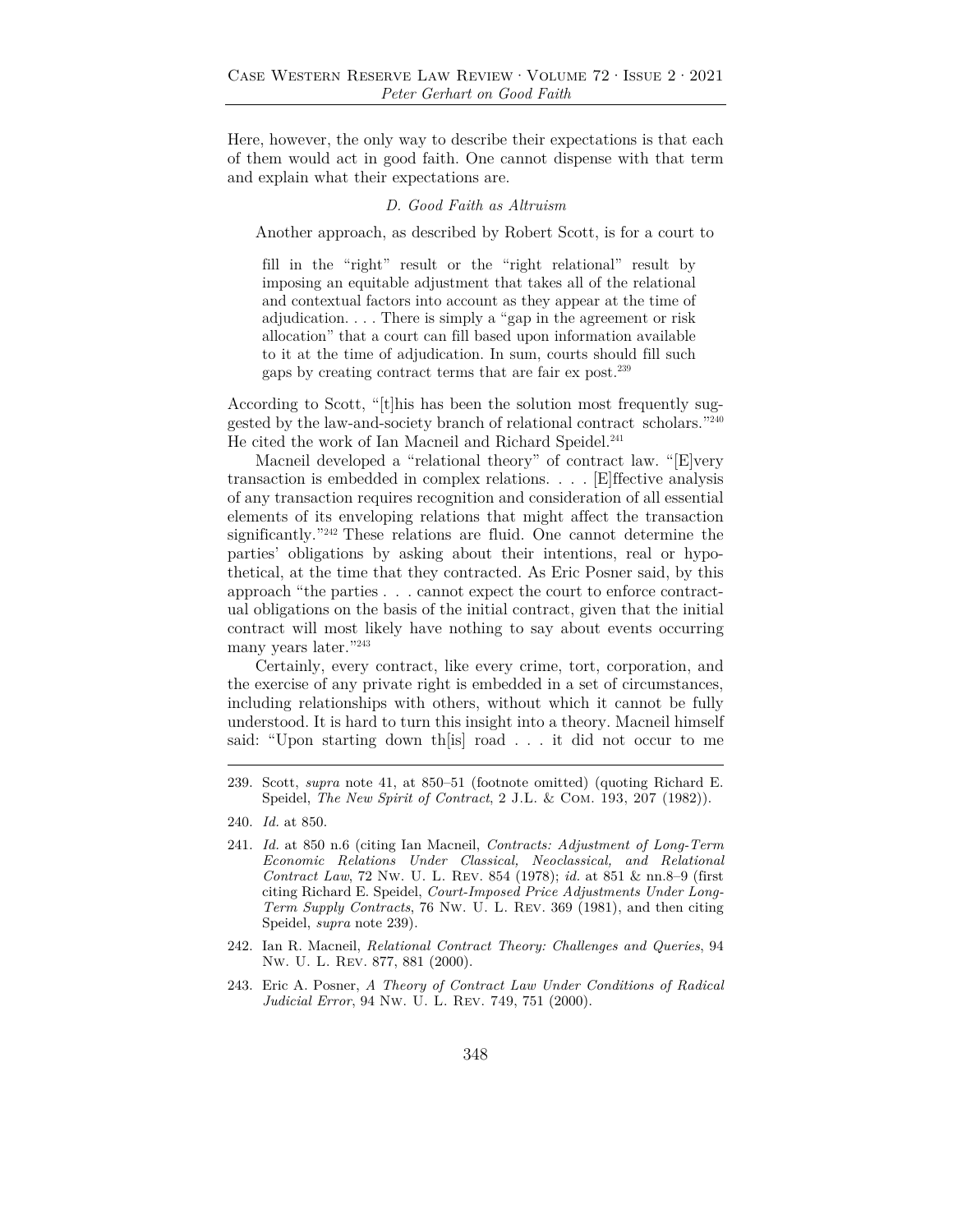consciously that I might be developing a theory. Rather, I was simply exploring and trying to make sense of reality, the reality of what people are actually *doing* in the real-life world of exchange."244

What, then, are the legal implications of understanding "what people are actually *doing* in the real-life world of exchange?" Macneil admonished those who look for such implications: "I challenge to a duel anyone who, after this notice, persists in converting my descriptions of relational contract law into prescriptions of what the law should be, particularly prescriptions of some universal application of relational contract law."245

According to Speidel, the implications are that the doctrine of good faith should be given much greater scope.<sup>246</sup> He commended a provision of the UNIDROIT Principles of International Commercial Contracts dealing with the problem of impracticability due to changed circumstances.247 It provides that one party can require the other to negotiate, and, if negotiations break down, the court should "adapt the contract." 248 Speidel suggested that American courts expand the doctrine of good faith to impose a similar requirement when an issue was not resolved when the parties contracted. <sup>249</sup> The contract's negotiations, however, would be based on the parties' expectations of how a court would "adapt the contract" if negotiations broke down.<sup>250</sup> Speidel is no clearer than Macneil about how a court should do so.

Charles Goetz and Robert Scott explained that, ex ante, "[i]f the basic risk allocation provided by a legal rule fails to suit the purposes of particular parties, then bargainers are free to negotiate an alternative allocation of risks."251 Nevertheless, in "relational" contracts, "[w]here the future contingencies are peculiarly intricate or uncertain, practical difficulties arise that impede the contracting parties' efforts to allocate

- 245. *Id.* at 899. He qualified that remark. "Notwithstanding the challenge just offered, in my work I have gone beyond observation and included two types of prescription respecting relational contract law . . . . One is entirely personal to my perceptions of the good life." *Id.* at 900. It concerned "excessive bureaucratization of modern life." *Id.* at 900 n.81. The other "is a general idea that relational contract law should generally track the relational behavior and norms found in the relations to which it applies." *Id.* at 900.
- 246. Richard E. Speidel, *The Characteristics and Challenges of Relational Contracts*, 94 Nw. U. L. Rev. 823, 840–41 (2000).
- 247. *Id.* at 842–43.
- 248. UNIDROIT Principles of Int'l Com. Conts. art. 6.2.3 (UNIDROIT INT'L INST. FOR THE UNIFICATION OF PRIV. L. 2016).
- 249. Speidel, *supra* note 246, at 840–41, 843.
- 250. *Id.* at 839, 842 & n.71.
- 251. Charles J. Goetz & Robert E. Scott, *Principles of Relational Contracts*, 67 Va. L. Rev. 1089, 1090 (1981).

<sup>244.</sup> Macneil, *supra* note 242, at 879 (emphasis omitted).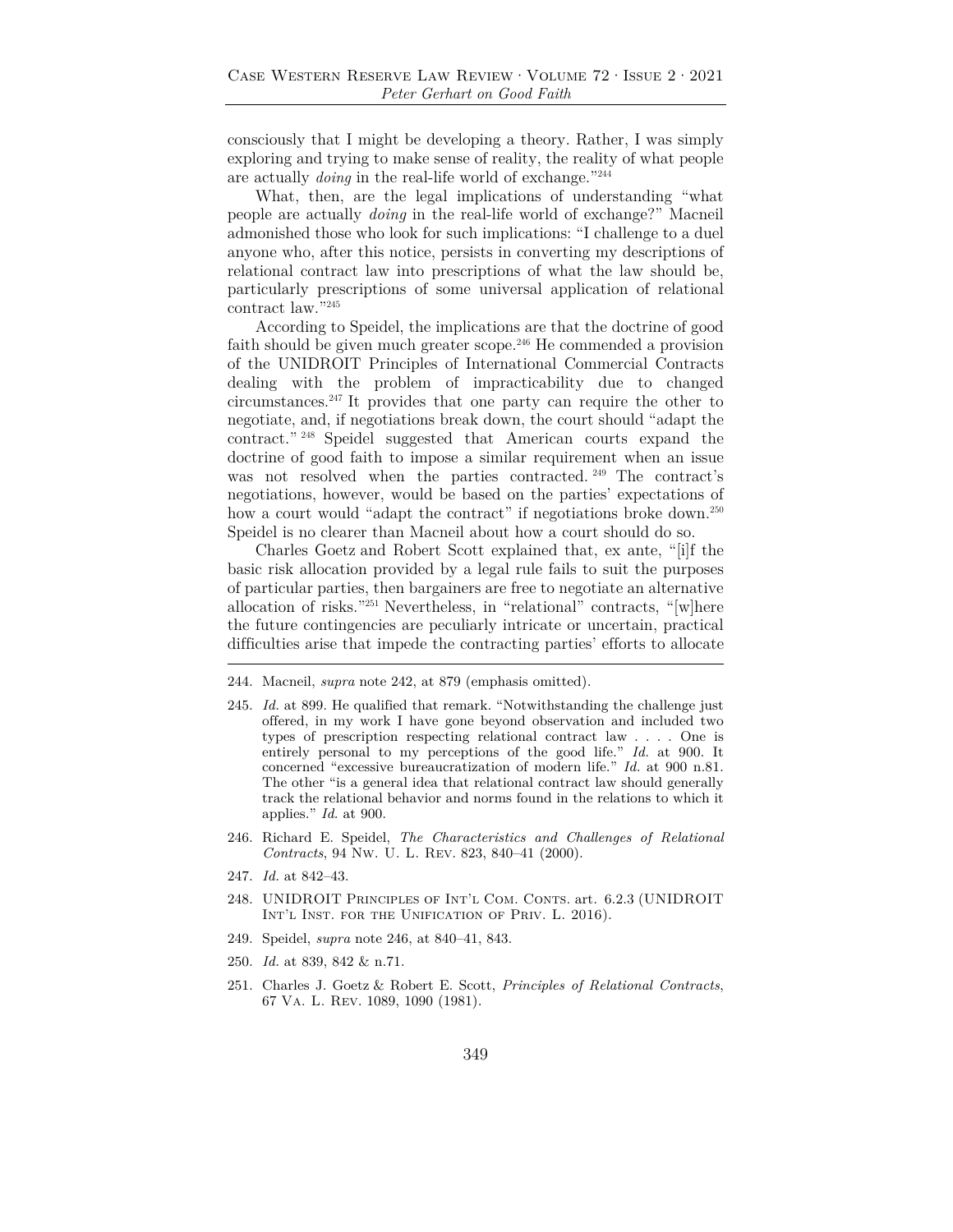optimally all risks at the time of contracting."252 The question again arises of what a court should do then.

Since, by hypothesis, the court cannot look to the way the parties allocated the risks at the time of contracting, it must look to what seems be fair ex post. The implication is that courts would be empowered to do what is fair with no standard of what fairness entails. Perhaps the implication is that there should be no winners or losers, or, at least, that no one should be hurt too badly. Teri Dobbins Baxter objected that if the court imposes "a result that the court believes to be fair . . . , the implied covenant of good faith makes every party a guarantor of the other party's satisfaction with the outcome of the bargain." 253 Scott said that the consequences to one party will be deemed to be unfair if they are severe.<sup>254</sup>

The fear that courts will do so has haunted discussions of the doctrine of good faith. Robert Braucher, who served as Reporter for the *Restatement (Second)*, said of the section on good faith: "I have been asked about [this] Section . . . : Isn't this an attempt . . . to write the Sermon on the Mount into the Restatement of Contracts?"255

As Judge Posner observed, "even after you have signed a contract, you are not obliged to become an altruist toward the other party and relax the terms if he gets into trouble in performing his side of the bargain."256 That point was made in another Seventh Circuit opinion in *Kham & Nate's Shoes No. 2, Inc. v. First Bank of Whiting.*<sup>257</sup> The lower court held that a bank had "behaved inequitably in terminating [a] line of credit."258 It "was fully aware of the Debtor's plight, and its reliance upon the line of credit, and disregarded the consequences for the Debtor and its creditors."259 The Seventh Circuit reversed. "Debtor and Bank signed a contract expressly allowing the Bank to cease making further advances."260 "Although Bank's decision left Debtor scratching for other sources of credit, Bank did not create Debtor's need for funds . . . . . "<sup>261</sup> "'Good faith' is a compact reference to an implied undertaking not to

- 260. *Id.* at 1357.
- 261. *Id.* at 1358.

<sup>252.</sup> *Id.* at 1090–91.

<sup>253.</sup> Dobbins, *supra* note 72, at 236–37.

<sup>254.</sup> Scott, *supra* note 41, at 858.

<sup>255. 47</sup> A.L.I. Proc., *supra* note 202, at 488–89.

<sup>256.</sup> Mkt. St. Assocs. Ltd. P'ship v. Frey, 941 F.2d 588, 594 (7th Cir. 1991).

<sup>257. 908</sup> F.2d 1351, 1357 (7th Cir. 1990).

<sup>258.</sup> *Id.* at 1354.

<sup>259.</sup> *Id.* at 1356.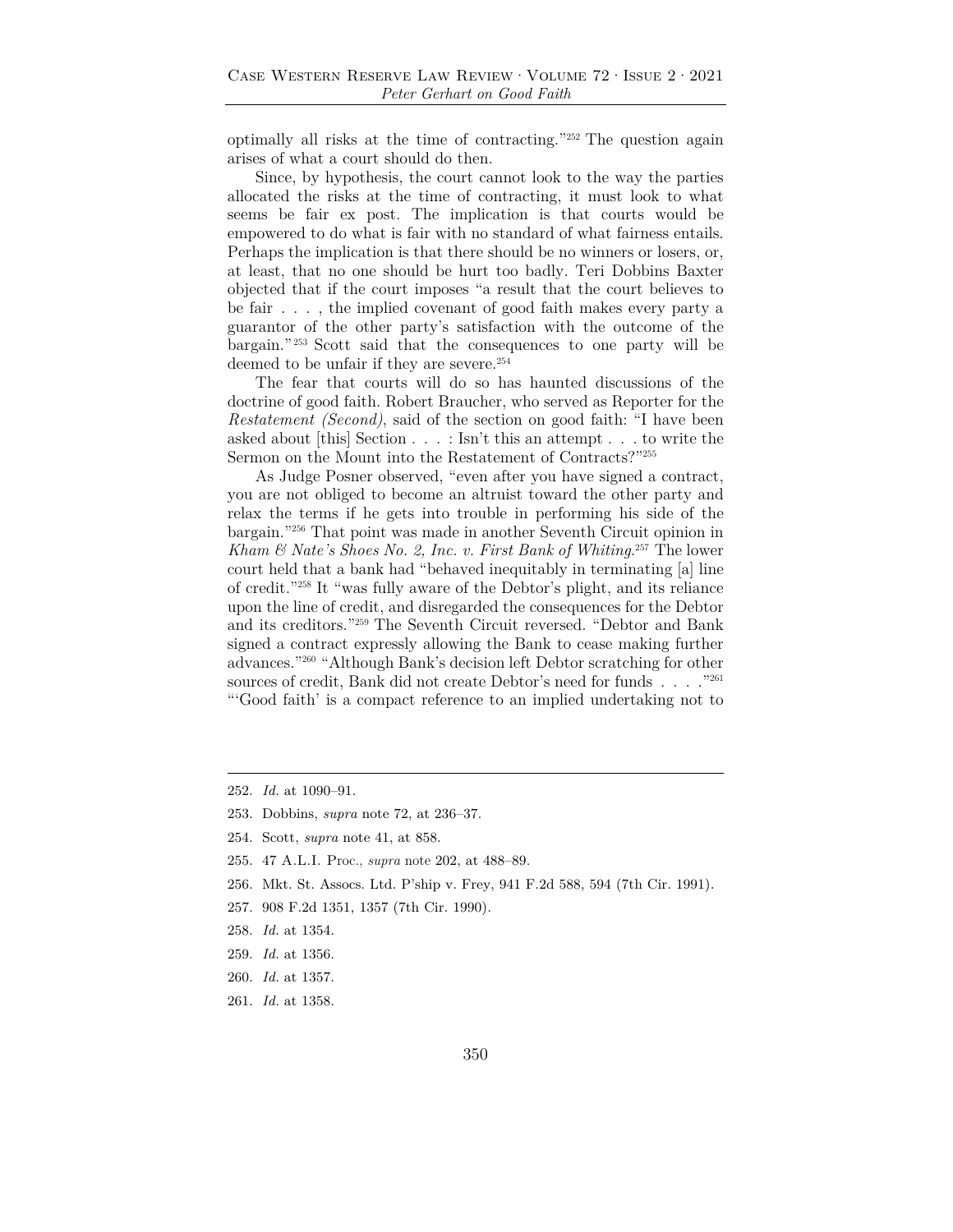take opportunistic advantage in a way that could not have been contemplated at the time of drafting . . . ."262 It "does not imply a general duty of 'kindness' in performance . . . . . "263

Similarly, in *Martin v. Hamilton State Bank*, 264 a bank loaned the defendant more than \$2.7 million.<sup>265</sup> When he failed to make several payments, the bank sued to recover the loan.266 The defendant claimed that the bank had not acted in good faith because the parties were unable to agree on a plan by which "the indebtedness might be restructured." 267 The court held that it had not acted improperly, whatever its motivation might have been.<sup>268</sup> It had loaned the money and was entitled to be repaid. $^{269}\,$ 

The element of truth in this approach is that it recognizes the critical role of fairness in explaining good faith. But fairness does not mean reaching a result ex post that commends itself to both of the parties. Fairness means reaching a result ex post that corresponds to how risks were assigned by the parties ex ante.

# *E. Good Faith as Means of Promoting an Efficient Result*

The element of truth in the approach of those who explain the doctrine of good faith in terms of efficiency is that they recognize the importance of how risks were assigned ex ante. According to Steven Burton, "[b]ad faith performance occurs precisely when discretion is used to recapture opportunities forgone upon contracting  $-$  when the discretion-exercising party refuses to pay the expected cost of performance."270

Dubroff objected that any breach of contract is an attempt to recapture foregone opportunities:

Clearly, parties who enter into contracts forgo their opportunities to act in specified and unspecified ways. The very nature of a bilateral contract is to create obligations in exchange for rights. Thus, if I promise to cut my neighbor's lawn in exchange for her

- 264. 723 S.E.2d 726 (Ga. Ct. App. 2012).
- 265. *Id.* at 727.
- 266. *Id.*
- 267. *Id.*
- 268. *Id.* at 728.
- 269. *Id.*
- 270. Burton, *supra* note 200, at 373.

<sup>262.</sup> *Id.* at 1357.

<sup>263.</sup> *Id.*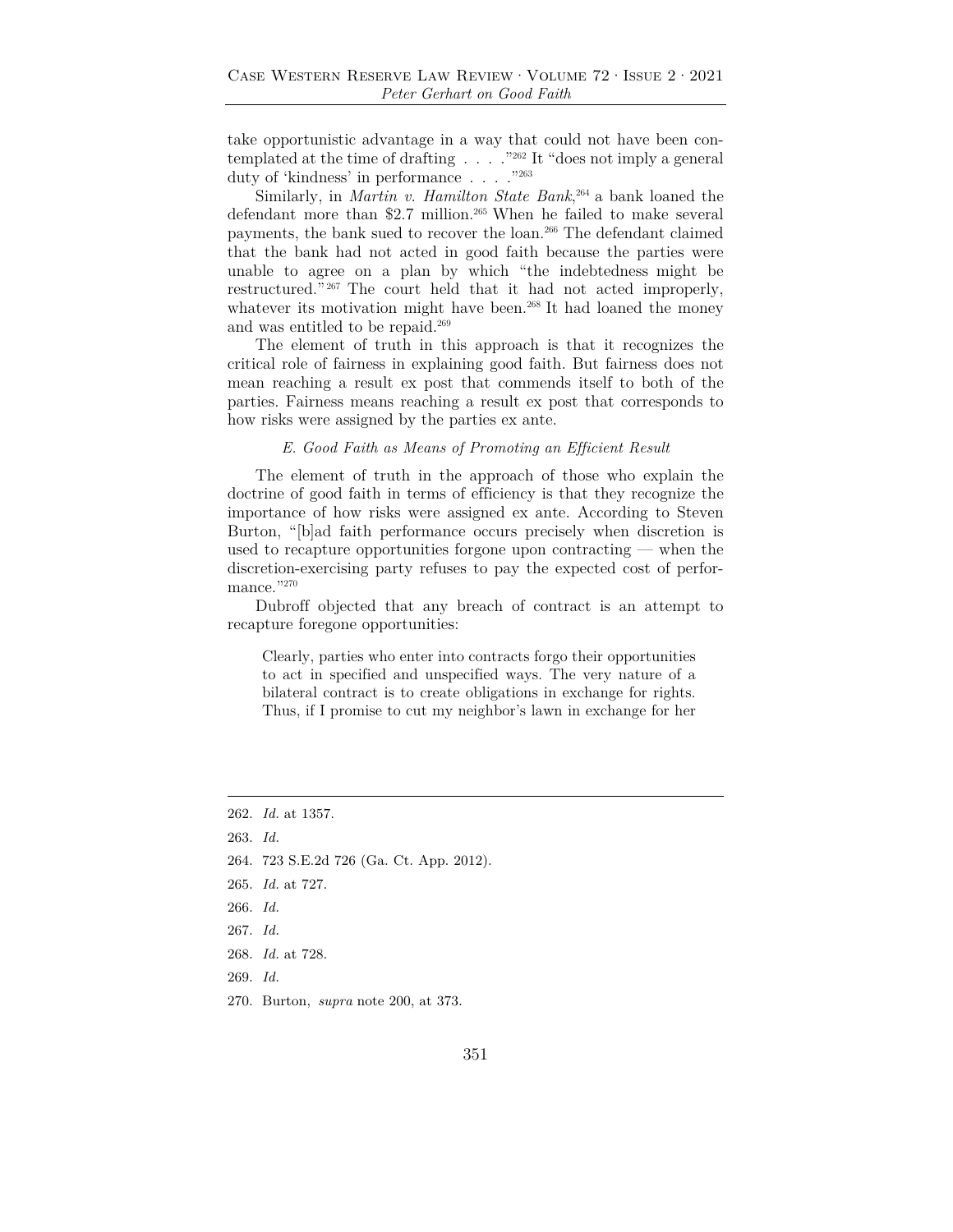promise to pay me \$10, I have forgone the opportunities that might have been available to me by not cutting her lawn.271

Certainly. The difference is that, most often, one can determine whether a breach has occurred without considering what opportunities were foregone. If I promise to cut my neighbor's lawn for \$10, the neighbor gives up her chance of getting it cut for less, and I give up my chance of using my time to cut someone else's lawn for more. In the first section, we saw that such a contract should be enforced because parties have given up these opportunities in order to avoid contracting with someone else on worse terms.<sup>272</sup> But one can determine whether there has been a breach of contract by asking whether I cut the lawn and whether she paid me \$10. Sometimes, one has to ask what opportunities were foregone in order to determine whether there was a breach of contract. In those cases, courts speak of "good faith."

The element of truth in Burton's approach is that it is a violation of good faith to try to recapture a foregone opportunity. The key difference between Gerhart's and my approach and his is that, like others committed to economic analysis, he tried to explain good faith in terms of efficiency, not fairness. According to Burton, requiring a party to act in good faith:

enhance[s] economic efficiency by reducing the costs of contracting. The costs of exchange include the costs of gathering information with which to choose one's contract partners, negotiating and drafting contracts, and risk taking with respect to the future. The good faith performance doctrine reduces all three kinds of costs by allowing parties to rely on the law in place of incurring some of these costs.273

In *Market Street Associates v. Frey*, Judge Posner, citing Burton, took the same approach.274

The office of the doctrine of good faith is to forbid the kinds of opportunistic behavior that a mutually dependent, cooperative relationship might enable in the absence of rule. "'Good faith' is a compact reference to an implied undertaking not to take opportunistic advantage in a way that could not have been contemplated at the time of drafting, and which therefore was not resolved explicitly by the parties."

- 273. Burton, *supra* note 200, at 393 (footnote omitted).
- 274. Mkt. St. Assocs. Ltd. P'ship v. Frey, 941 F.2d 588, 594–96 (7th Cir. 1991) (citing Burton, *supra* note 200, at 393, 372 n.17).

<sup>271.</sup> Dubroff, *supra* note 198, at 605.

<sup>272.</sup> *See supra* text accompanying note 50.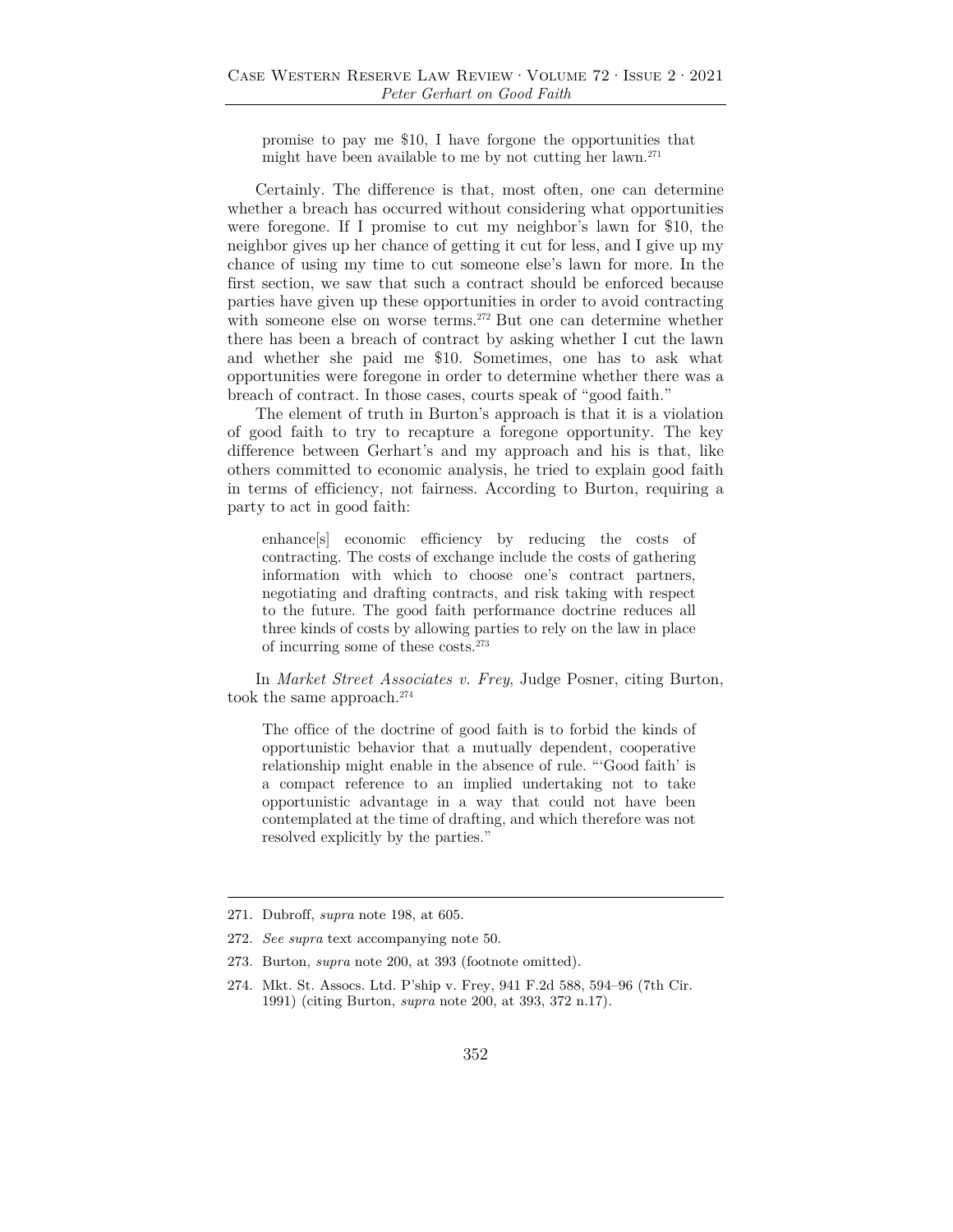#### . . . .

[T]he overriding purpose of contract law . . . is to give the parties what they would have stipulated for expressly if at the time of making the contract they had had complete knowledge of the future and the costs of negotiating and adding provisions to the contract had been zero.275

Posner, like Burton, did not say that taking opportunistic advantage is unfair. He said:

Such taking advantage . . . [l]ike theft, . . . has no social product, and also like theft it induces costly defensive expenditures, in the form of overelaborate disclaimers or investigations into the trustworthiness of a prospective contract partner, just as the prospect of theft induces expenditures on locks.276

Economic analysis is concerned with what is efficient, not what is fair. A transaction is efficient if at least one party is better off and no one is worse off. Theft does not make both parties better off. In this sense it "has no social product." Transaction costs that are avoidable are inefficient since one or both parties would be better off without them. Theft is inefficient because "the prospect of theft induces expenditures on locks." Taking opportunistic advantage is inefficient because "it induces costly defensive expenditures, in the form of overelaborate disclaimers or investigations into the trustworthiness of a prospective contract partner." It increases "the costs of gathering information with which to choose one's contract partners, negotiating and drafting contracts."

Is that all? Suppose a party took opportunistic advantage in a way that was so unanticipated that it would not increase these costs? Can it really be that the reason a party should be prevented from acting in bad faith is to prevent others from overinvesting in defensive measures? As Posner suggested, it is like asking why the law condemns theft. Most people would say it is unjust to steal just as it is unjust to take opportunistic advantage of another contracting party. I suspect that only a disciple of economic analysis would think the real problem is to optimize money spent on locks or on negotiating and drafting.

It is a particularly poor explanation of the duty to act in good faith. As we have seen, this duty is implied in situations in which an appropriate term could not be supplied in advance if drafting a contract were costless. If discretion is conferred on a party to make the terms of a contract more flexible, it is impossible to specify in advance how that

<sup>275.</sup> *Id.* at 595–96 (7th Cir. 1991) (quoting Kham & Nate's Shoes No. 2, Inc. v. First Bank of Whiting, 908 F.2d 1351, 1357 (7th Cir. 1990)).

<sup>276.</sup> *Id.* at 594.